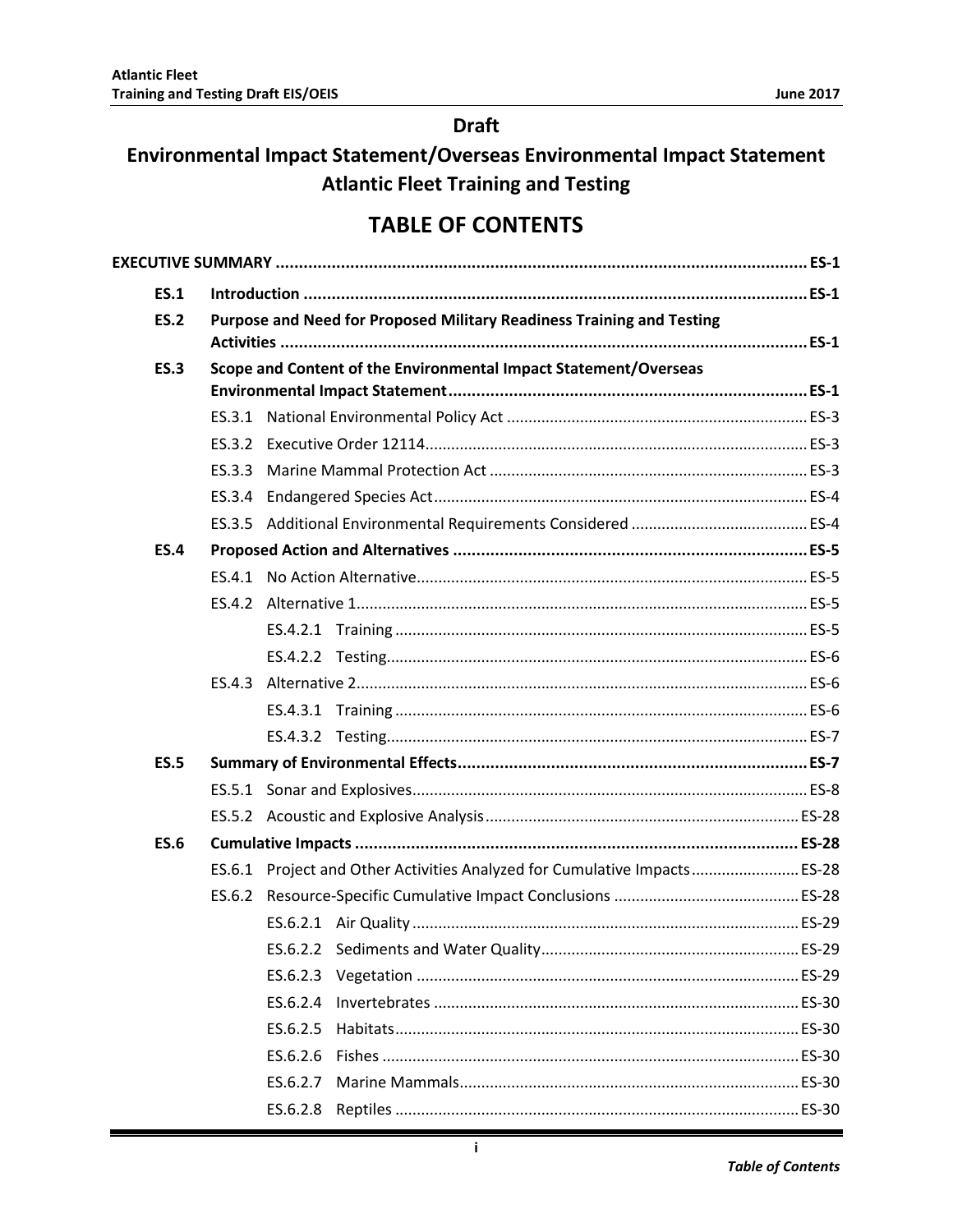|   | <b>ES.7</b> |                |         |                                                                            |  |
|---|-------------|----------------|---------|----------------------------------------------------------------------------|--|
|   | <b>ES.8</b> |                |         |                                                                            |  |
|   |             |                |         | ES.8.1 Consistency with Other Federal, State and Local Plans, Policies and |  |
|   |             |                |         | ES.8.2 Relationship Between Short-term Use of the Environment and          |  |
|   |             |                |         |                                                                            |  |
|   |             | ES.8.3         |         |                                                                            |  |
|   |             | ES.8.4         |         | Energy Requirements and Conservation Potential of Alternatives and         |  |
|   | <b>ES.9</b> |                |         |                                                                            |  |
|   |             |                |         |                                                                            |  |
|   |             |                |         |                                                                            |  |
| 1 |             |                |         |                                                                            |  |
|   | 1.1         |                |         |                                                                            |  |
|   | 1.2         |                |         |                                                                            |  |
|   | 1.3         |                |         |                                                                            |  |
|   | 1.4         |                |         | Purpose of and Need for Proposed Military Readiness Training and Testing   |  |
|   |             |                |         |                                                                            |  |
|   |             |                |         |                                                                            |  |
|   |             | 1.4.1          |         |                                                                            |  |
|   |             | 1.4.2          |         |                                                                            |  |
|   |             |                | 1.4.2.1 |                                                                            |  |
|   |             |                |         |                                                                            |  |
|   |             |                | 1.4.2.3 |                                                                            |  |
|   |             |                | 1.4.2.4 |                                                                            |  |
|   |             |                | 1.4.2.5 |                                                                            |  |
|   |             | 1.4.3          |         |                                                                            |  |
|   |             |                | 1.4.3.1 |                                                                            |  |
|   |             |                | 1.4.3.2 |                                                                            |  |
|   | 1.5         |                |         | Overview and Strategic Importance of Existing Range Complexes and          |  |
|   |             |                |         |                                                                            |  |
|   | 1.6         |                |         |                                                                            |  |
|   |             | 1.6.1<br>1.6.2 |         |                                                                            |  |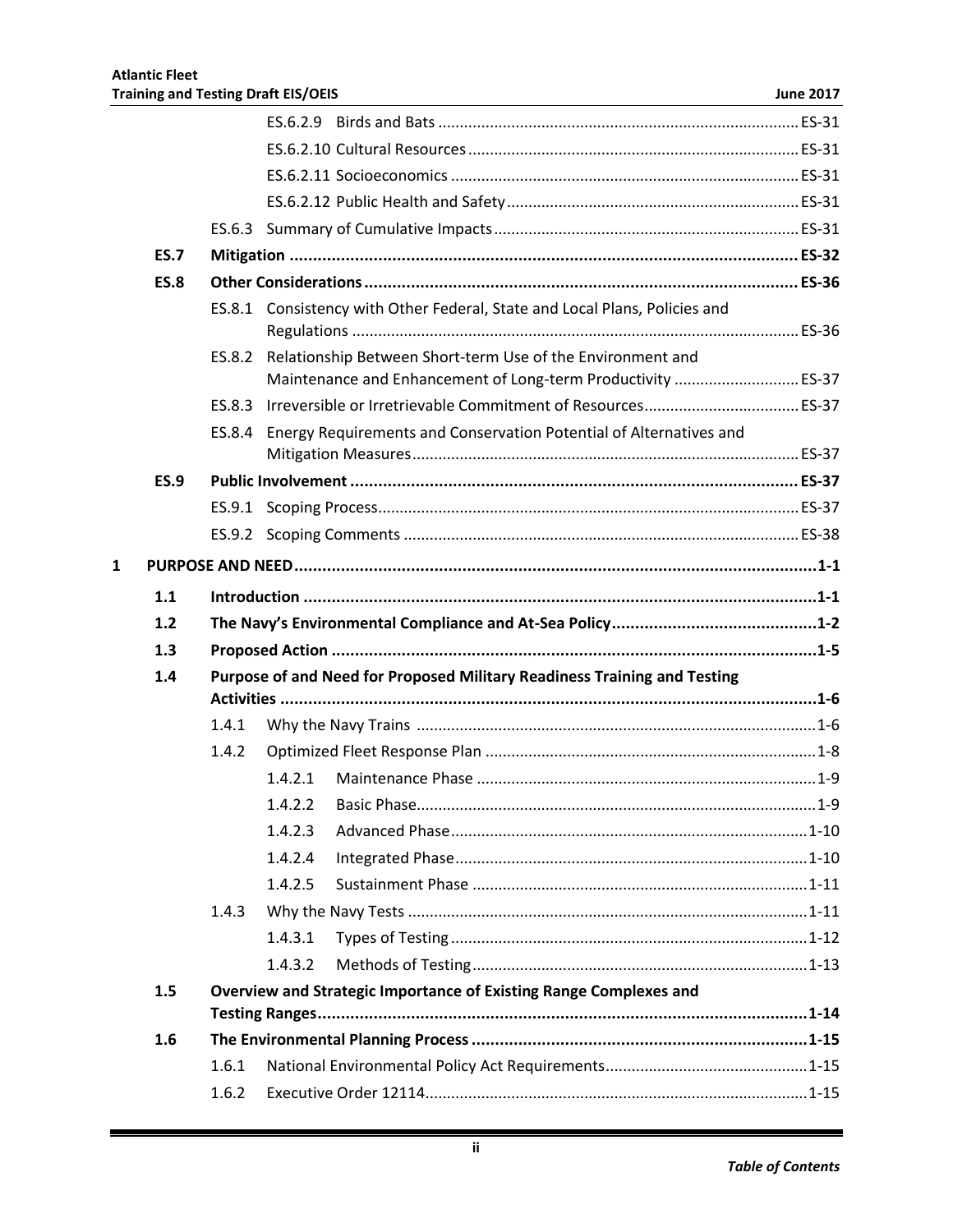|                |     | 1.6.3  |         |                                                                       |  |
|----------------|-----|--------|---------|-----------------------------------------------------------------------|--|
|                |     |        | 1.6.3.1 |                                                                       |  |
|                |     |        | 1.6.3.2 |                                                                       |  |
|                | 1.7 |        |         |                                                                       |  |
|                | 1.8 |        |         | Organization of this Environmental Impact Statement/Overseas          |  |
|                |     |        |         |                                                                       |  |
| $\overline{2}$ |     |        |         |                                                                       |  |
|                | 2.1 |        |         | Description of the Atlantic Fleet Training and Testing Study Area2-1  |  |
|                |     | 2.1.1  |         |                                                                       |  |
|                |     |        | 2.1.1.1 |                                                                       |  |
|                |     |        | 2.1.1.2 |                                                                       |  |
|                |     | 2.1.2  |         | Naval Undersea Warfare Center Division, Newport Testing Range 2-5     |  |
|                |     |        | 2.1.2.1 |                                                                       |  |
|                |     |        | 2.1.2.2 |                                                                       |  |
|                |     | 2.1.3  |         |                                                                       |  |
|                |     |        | 2.1.3.1 |                                                                       |  |
|                |     |        | 2.1.3.2 |                                                                       |  |
|                |     | 2.1.4  |         |                                                                       |  |
|                |     |        | 2.1.4.1 |                                                                       |  |
|                |     |        | 2.1.4.2 |                                                                       |  |
|                |     | 2.1.5  |         |                                                                       |  |
|                |     |        | 2.1.5.1 |                                                                       |  |
|                |     |        | 2.1.5.2 |                                                                       |  |
|                |     | 2.1.6  |         | Naval Surface Warfare Center Carderock Division, South Florida        |  |
|                |     |        |         |                                                                       |  |
|                |     |        | 2.1.6.1 |                                                                       |  |
|                |     |        | 2.1.6.2 |                                                                       |  |
|                |     | 2.1.7  |         |                                                                       |  |
|                |     |        | 2.1.7.1 |                                                                       |  |
|                |     |        | 2.1.7.2 |                                                                       |  |
|                |     | 2.1.8  |         | Naval Surface Warfare Center, Panama City Division Testing Range 2-12 |  |
|                |     |        | 2.1.8.1 |                                                                       |  |
|                |     |        | 2.1.8.2 |                                                                       |  |
|                |     | 2.1.9  |         |                                                                       |  |
|                |     |        | 2.1.9.1 |                                                                       |  |
|                |     |        | 2.1.9.2 |                                                                       |  |
|                |     | 2.1.10 |         |                                                                       |  |
|                |     |        |         |                                                                       |  |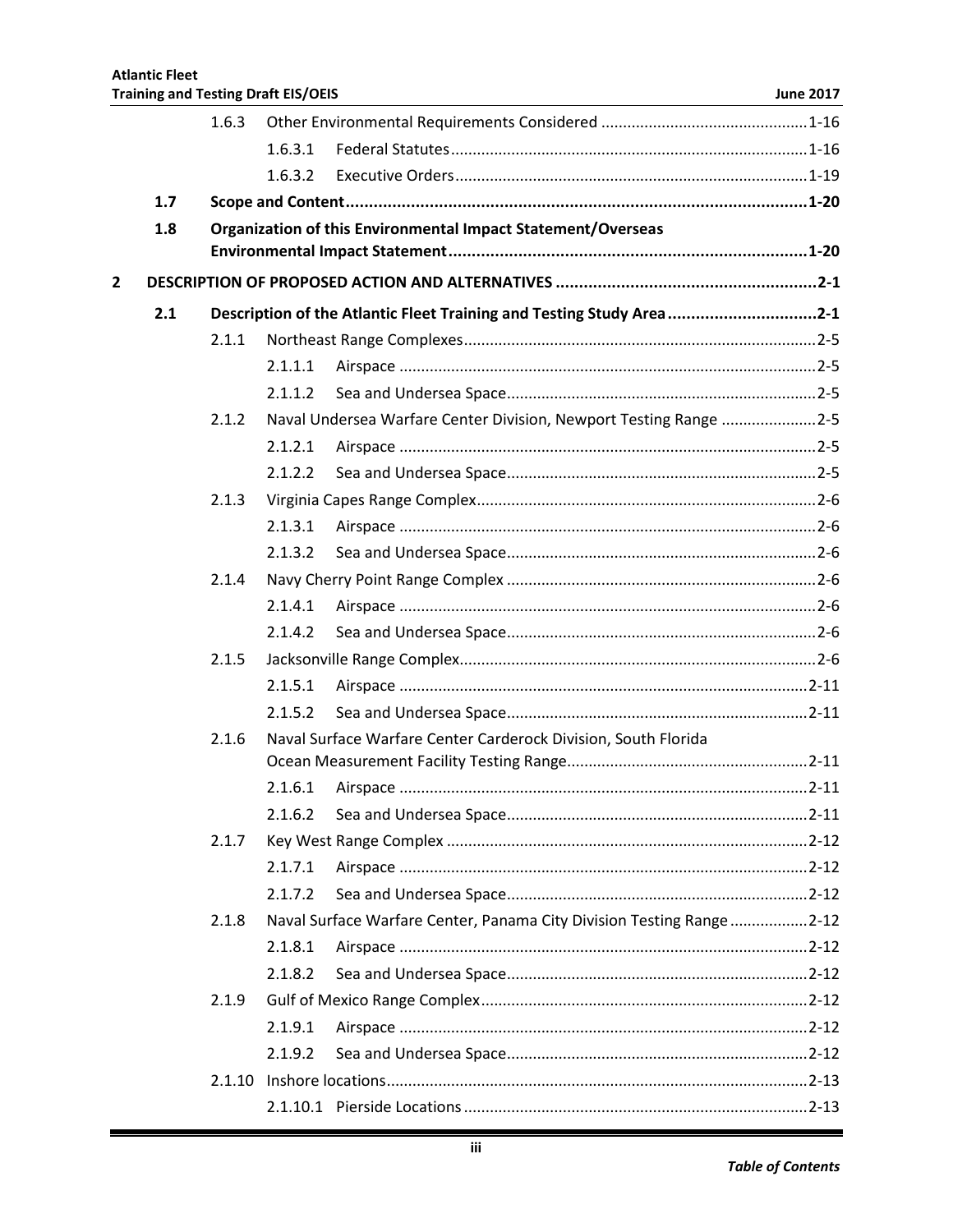| 2.2 |       |                                                                          |  |
|-----|-------|--------------------------------------------------------------------------|--|
|     | 2.2.1 |                                                                          |  |
|     | 2.2.2 |                                                                          |  |
|     | 2.2.3 |                                                                          |  |
|     | 2.2.4 |                                                                          |  |
|     | 2.2.5 |                                                                          |  |
|     | 2.2.6 |                                                                          |  |
|     | 2.2.7 |                                                                          |  |
| 2.3 |       |                                                                          |  |
|     | 2.3.1 |                                                                          |  |
|     | 2.3.2 |                                                                          |  |
|     |       | 2.3.2.1                                                                  |  |
|     |       | 2.3.2.2                                                                  |  |
|     |       | 2.3.2.3                                                                  |  |
|     | 2.3.3 |                                                                          |  |
|     |       | 2.3.3.1                                                                  |  |
|     |       | 2.3.3.2                                                                  |  |
|     |       | 2.3.3.3                                                                  |  |
|     |       | 2.3.3.4                                                                  |  |
|     |       | 2.3.3.5                                                                  |  |
|     |       | 2.3.3.6                                                                  |  |
|     |       | 2.3.3.7                                                                  |  |
|     |       | 2.3.3.8                                                                  |  |
|     |       | 2.3.3.9                                                                  |  |
|     |       |                                                                          |  |
|     |       | Unmanned Aerial, Surface, and Subsurface Vehicle Safety 2-39<br>2.3.3.11 |  |
|     |       | 2.3.3.12                                                                 |  |
|     |       | 2.3.3.13                                                                 |  |
|     |       |                                                                          |  |
|     |       |                                                                          |  |
|     |       |                                                                          |  |
|     | 2.3.4 |                                                                          |  |
| 2.4 |       |                                                                          |  |
|     | 2.4.1 |                                                                          |  |
|     | 2.4.2 |                                                                          |  |
|     | 2.4.3 |                                                                          |  |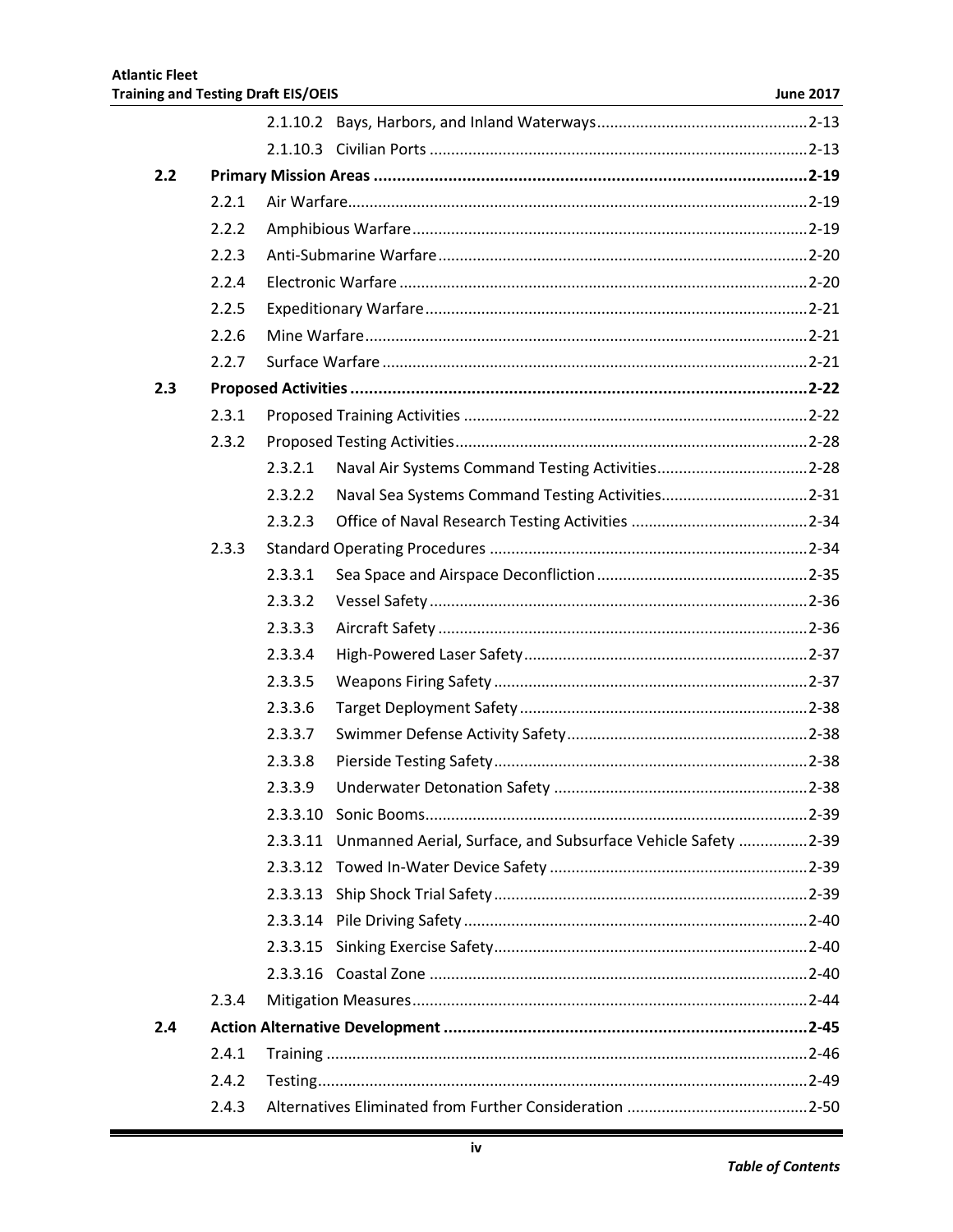|   |     |       | 2.4.3.1 |                                                                    |  |
|---|-----|-------|---------|--------------------------------------------------------------------|--|
|   |     |       | 2.4.3.2 |                                                                    |  |
|   |     |       | 2.4.3.3 | Training and Testing Without the Use of Active Sonar 2-52          |  |
|   | 2.5 |       |         |                                                                    |  |
|   |     | 2.5.1 |         |                                                                    |  |
|   |     | 2.5.2 |         |                                                                    |  |
|   |     |       | 2.5.2.1 |                                                                    |  |
|   |     |       | 2.5.2.2 |                                                                    |  |
|   |     |       | 2.5.2.3 |                                                                    |  |
|   |     | 2.5.3 |         |                                                                    |  |
|   |     |       | 2.5.3.1 |                                                                    |  |
|   |     |       | 2.5.3.2 |                                                                    |  |
|   |     |       | 2.5.3.3 |                                                                    |  |
|   |     | 2.5.4 |         | Comparison of Proposed Sonar and Explosive Use in the Action       |  |
|   |     |       |         | Alternatives to the 2013-2018 MMPA Permit Allotment 2-57           |  |
|   |     |       | 2.5.4.1 |                                                                    |  |
|   |     |       | 2.5.4.2 |                                                                    |  |
|   | 2.6 |       |         | Proposed Training and Testing Activities for Both Alternatives2-61 |  |
|   |     | 2.6.1 |         |                                                                    |  |
|   |     | 2.6.2 |         |                                                                    |  |
| 3 |     |       |         |                                                                    |  |
|   | 3.0 |       |         |                                                                    |  |
|   |     | 3.0.1 |         |                                                                    |  |
|   |     |       | 3.0.1.1 | Marine Species Monitoring and Research Programs 3.0-1              |  |
|   |     |       | 3.0.1.2 |                                                                    |  |
|   |     |       | 3.0.1.3 | Developing Acoustic and Explosive Criteria and Thresholds 3.0-3    |  |
|   |     |       | 3.0.1.4 |                                                                    |  |
|   |     | 3.0.2 |         |                                                                    |  |
|   |     |       | 3.0.2.1 |                                                                    |  |
|   |     |       | 3.0.2.2 |                                                                    |  |
|   |     |       | 3.0.2.3 | Currents, Circulation Patterns, and Water Masses 3.0-14            |  |
|   |     |       | 3.0.2.4 |                                                                    |  |
|   |     |       | 3.0.2.5 |                                                                    |  |
|   |     | 3.0.3 |         |                                                                    |  |
|   |     |       | 3.0.3.1 |                                                                    |  |
|   |     |       | 3.0.3.2 | Resources and Issues Eliminated from Further                       |  |
|   |     |       |         |                                                                    |  |
|   |     |       | 3.0.3.3 |                                                                    |  |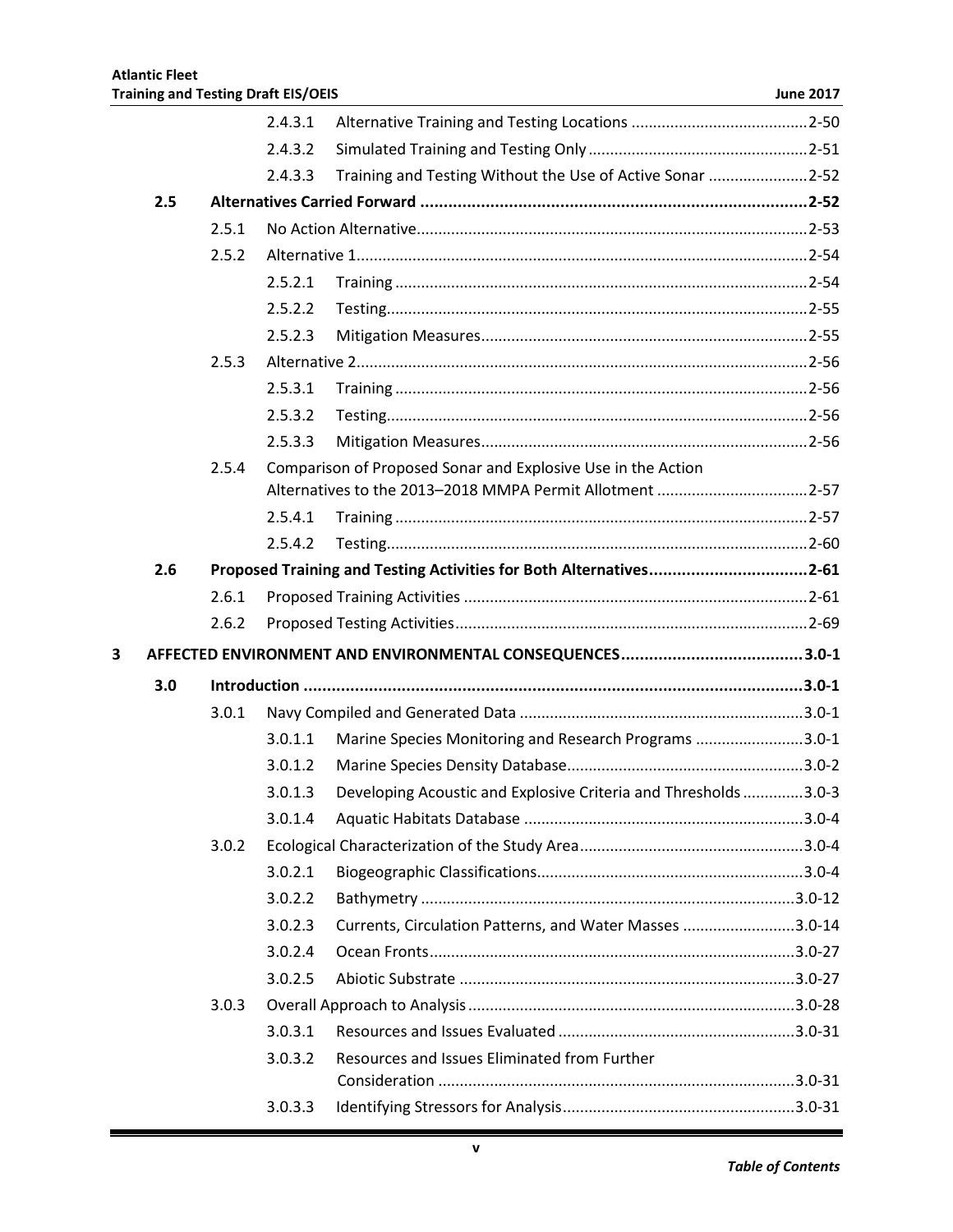|     |       | 3.0.3.4 | Resource-Specific Impacts Analysis for Individual Stressors 3.0-104 |  |
|-----|-------|---------|---------------------------------------------------------------------|--|
|     |       | 3.0.3.5 | Resource-Specific Impacts Analysis for Multiple Stressors 3.0-105   |  |
|     |       | 3.0.3.6 |                                                                     |  |
| 3.1 |       |         |                                                                     |  |
|     | 3.1.1 |         |                                                                     |  |
|     |       | 3.1.1.1 |                                                                     |  |
|     |       | 3.1.1.2 |                                                                     |  |
|     |       | 3.1.1.3 |                                                                     |  |
|     |       | 3.1.1.4 |                                                                     |  |
|     |       | 3.1.1.5 |                                                                     |  |
|     |       | 3.1.1.6 | Other Compliance Considerations, Requirements, and                  |  |
|     |       |         |                                                                     |  |
|     | 3.1.2 |         |                                                                     |  |
|     |       | 3.1.2.1 |                                                                     |  |
|     |       | 3.1.2.2 |                                                                     |  |
|     |       | 3.1.2.3 |                                                                     |  |
|     | 3.1.3 |         |                                                                     |  |
|     |       | 3.1.3.1 |                                                                     |  |
|     |       | 3.1.3.2 |                                                                     |  |
|     | 3.1.4 |         |                                                                     |  |
|     |       | 3.1.4.1 | Combined Impacts of All Stressors under Alternative 13.1-29         |  |
|     |       | 3.1.4.2 | Combined Impacts of All Stressors under Alternative 23.1-29         |  |
|     |       | 3.1.4.3 | Combined Impacts of All Stressors under the No Action               |  |
| 3.2 |       |         |                                                                     |  |
|     | 3.2.1 |         |                                                                     |  |
|     |       |         |                                                                     |  |
|     |       | 3.2.1.2 |                                                                     |  |
|     | 3.2.2 |         |                                                                     |  |
|     |       | 3.2.2.1 |                                                                     |  |
|     |       | 3.2.2.2 |                                                                     |  |
|     | 3.2.3 |         |                                                                     |  |
|     |       | 3.2.3.1 |                                                                     |  |
|     |       | 3.2.3.2 |                                                                     |  |
|     |       | 3.2.3.3 |                                                                     |  |
|     |       | 3.2.3.4 |                                                                     |  |
|     | 3.2.4 |         | Summary of Potential Impacts on Sediments and Water Quality 3.2-68  |  |
|     |       | 3.2.4.1 | Combined Impact of all Stressors under Alternative 13.2-68          |  |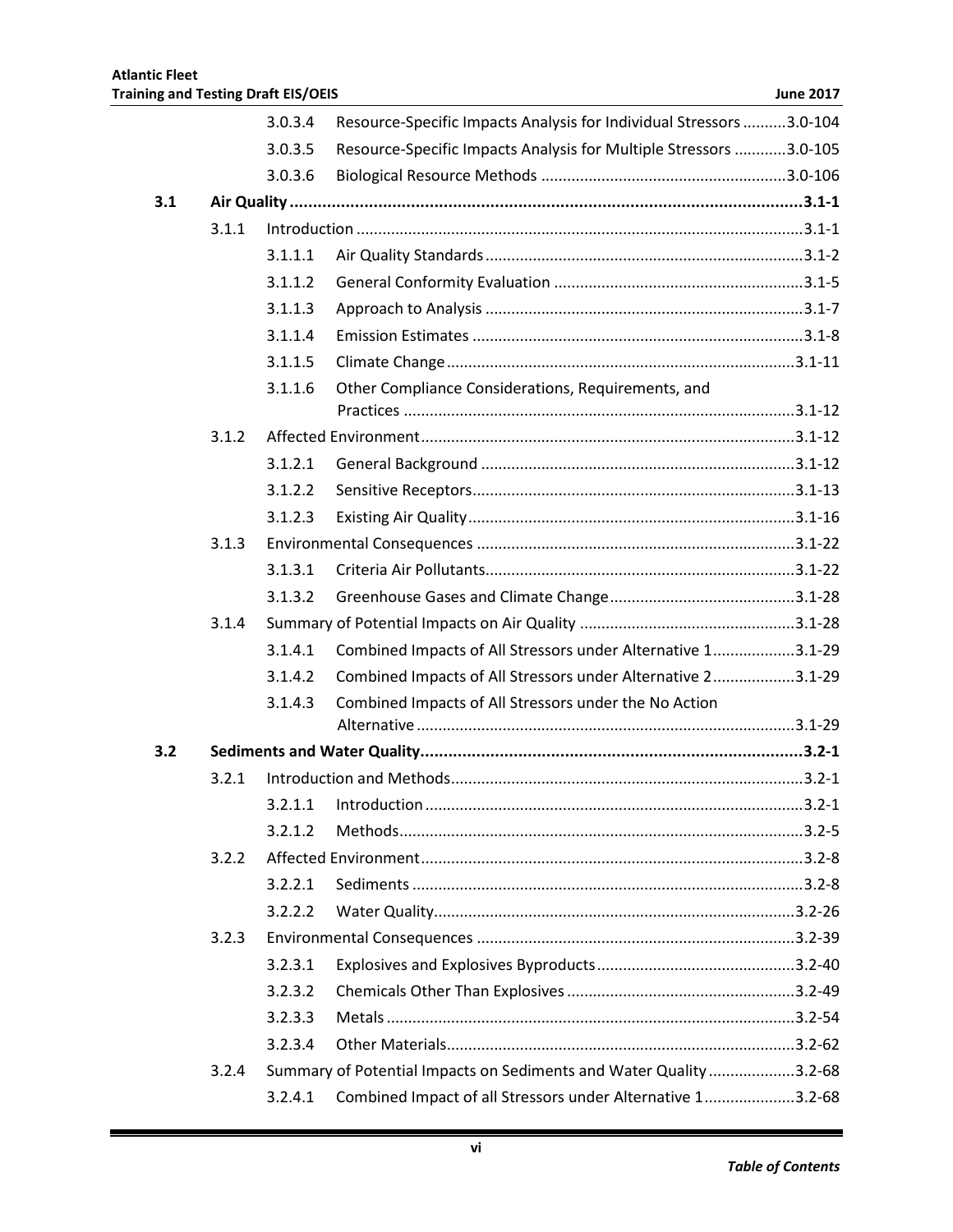|     |       | 3.2.4.2 | Combined Impact of all Stressors under Alternative 23.2-69   |  |
|-----|-------|---------|--------------------------------------------------------------|--|
|     |       | 3.2.4.3 | Combined Impact of all Stressors under the No Action         |  |
|     |       |         |                                                              |  |
| 3.3 |       |         |                                                              |  |
|     | 3.3.1 |         |                                                              |  |
|     | 3.3.2 |         |                                                              |  |
|     |       | 3.3.2.1 |                                                              |  |
|     |       | 3.3.2.2 |                                                              |  |
|     |       | 3.3.2.3 | Species Not Listed Under the Endangered Species Act3.3-10    |  |
|     | 3.3.3 |         |                                                              |  |
|     |       | 3.3.3.1 |                                                              |  |
|     |       | 3.3.3.2 |                                                              |  |
|     |       | 3.3.3.3 |                                                              |  |
|     |       | 3.3.3.4 |                                                              |  |
|     |       | 3.3.3.5 |                                                              |  |
|     |       | 3.3.3.6 |                                                              |  |
|     |       | 3.3.3.7 |                                                              |  |
|     | 3.3.4 |         |                                                              |  |
|     |       | 3.3.4.1 | Combined Impacts of All Stressors Under Alternative 1 3.3-45 |  |
|     |       | 3.3.4.2 | Combined Impacts of All Stressors Under Alternative 2 3.3-46 |  |
|     |       | 3.3.4.3 | Combined Impacts of All Stressors Under the No Action        |  |
|     | 3.3.5 |         |                                                              |  |
| 3.4 |       |         |                                                              |  |
|     | 3.4.1 |         |                                                              |  |
|     | 3.4.2 |         |                                                              |  |
|     |       | 3.4.2.1 |                                                              |  |
|     |       | 3.4.2.2 |                                                              |  |
|     |       | 3.4.2.3 | Species Not Listed Under the Endangered Species Act3.4-27    |  |
|     | 3.4.3 |         |                                                              |  |
|     |       | 3.4.3.1 |                                                              |  |
|     |       | 3.4.3.2 |                                                              |  |
|     |       | 3.4.3.3 |                                                              |  |
|     |       | 3.4.3.4 |                                                              |  |
|     |       | 3.4.3.5 |                                                              |  |
|     |       | 3.4.3.6 |                                                              |  |
|     |       | 3.4.3.7 |                                                              |  |
|     | 3.4.4 |         |                                                              |  |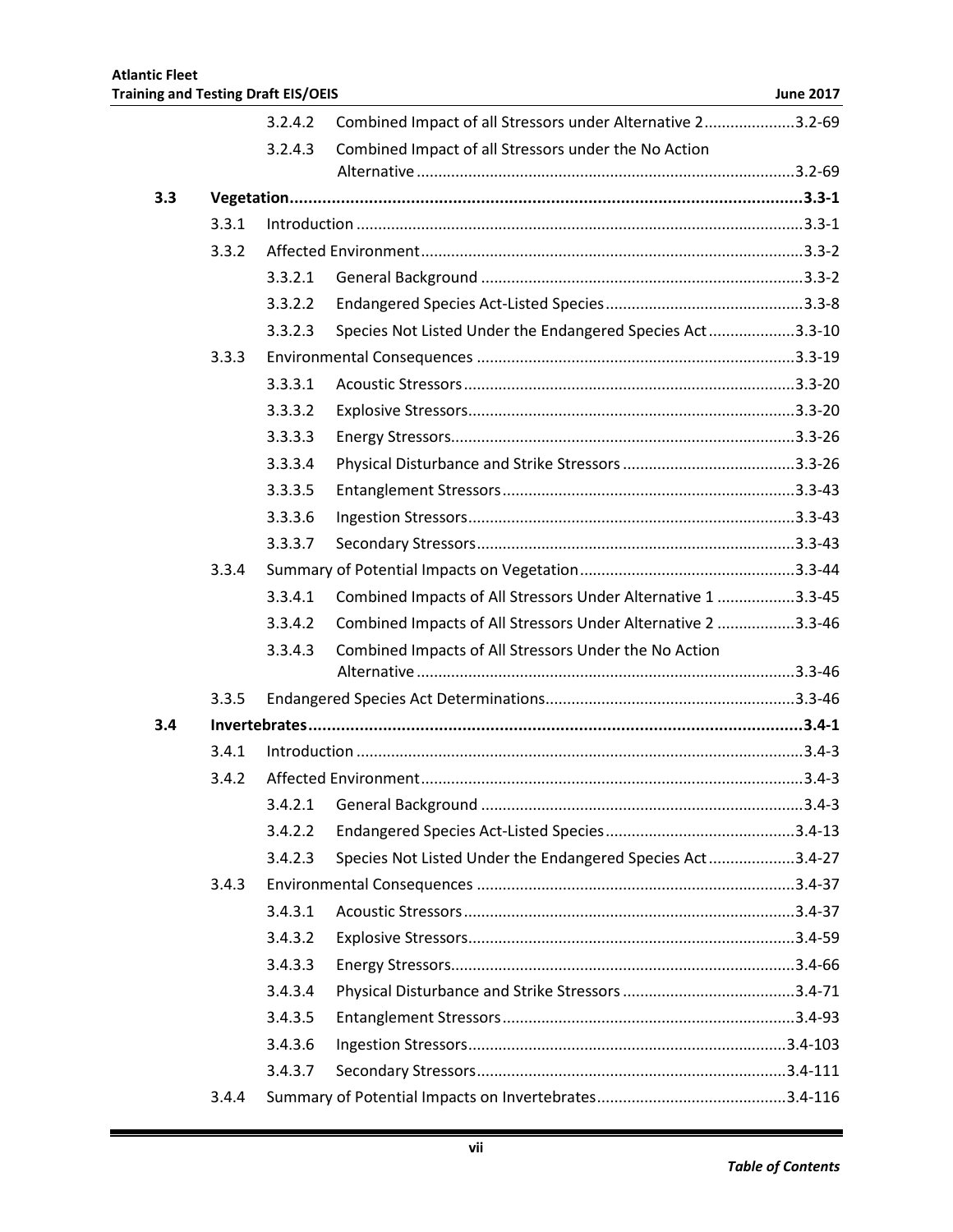|     |       | 3.4.4.1 | Combined Impacts of All Stressors Under Alternative 1 3.4-116 |  |
|-----|-------|---------|---------------------------------------------------------------|--|
|     |       | 3.4.4.2 | Combined Impacts of All Stressors Under Alternative 2 3.4-117 |  |
|     |       | 3.4.4.3 | Combined Impacts of All Stressors Under the No Action         |  |
|     |       |         |                                                               |  |
|     | 3.4.5 |         |                                                               |  |
| 3.5 |       |         |                                                               |  |
|     | 3.5.1 |         |                                                               |  |
|     | 3.5.2 |         |                                                               |  |
|     |       | 3.5.2.1 |                                                               |  |
|     | 3.5.3 |         |                                                               |  |
|     |       | 3.5.3.1 |                                                               |  |
|     |       | 3.5.3.2 |                                                               |  |
|     |       | 3.5.3.3 |                                                               |  |
|     |       | 3.5.3.4 |                                                               |  |
|     |       | 3.5.3.5 |                                                               |  |
|     |       | 3.5.3.6 |                                                               |  |
|     |       | 3.5.3.7 |                                                               |  |
|     | 3.5.4 |         |                                                               |  |
|     |       | 3.5.4.1 | Combined Impacts of All Stressors Under Alternative 1 3.5-58  |  |
|     |       | 3.5.4.2 | Combined Impacts of All Stressors Under Alternative 2 3.5-59  |  |
|     |       | 3.5.4.3 | Combined Impacts of All Stressors Under the No Action         |  |
|     |       |         |                                                               |  |
| 3.6 |       |         |                                                               |  |
|     | 3.6.1 |         |                                                               |  |
|     | 3.6.2 |         |                                                               |  |
|     |       | 3.6.2.1 |                                                               |  |
|     |       |         |                                                               |  |
|     |       | 3.6.2.3 | Species Not Listed Under the Endangered Species Act3.6-44     |  |
|     | 3.6.3 |         |                                                               |  |
|     |       | 3.6.3.1 |                                                               |  |
|     |       | 3.6.3.2 |                                                               |  |
|     |       | 3.6.3.3 |                                                               |  |
|     |       | 3.6.3.4 |                                                               |  |
|     |       | 3.6.3.5 |                                                               |  |
|     |       | 3.6.3.6 |                                                               |  |
|     |       | 3.6.3.7 |                                                               |  |
|     | 3.6.4 |         |                                                               |  |
|     |       | 3.6.4.1 | Combined Impacts of All Stressors Under Alternative 1 3.6-174 |  |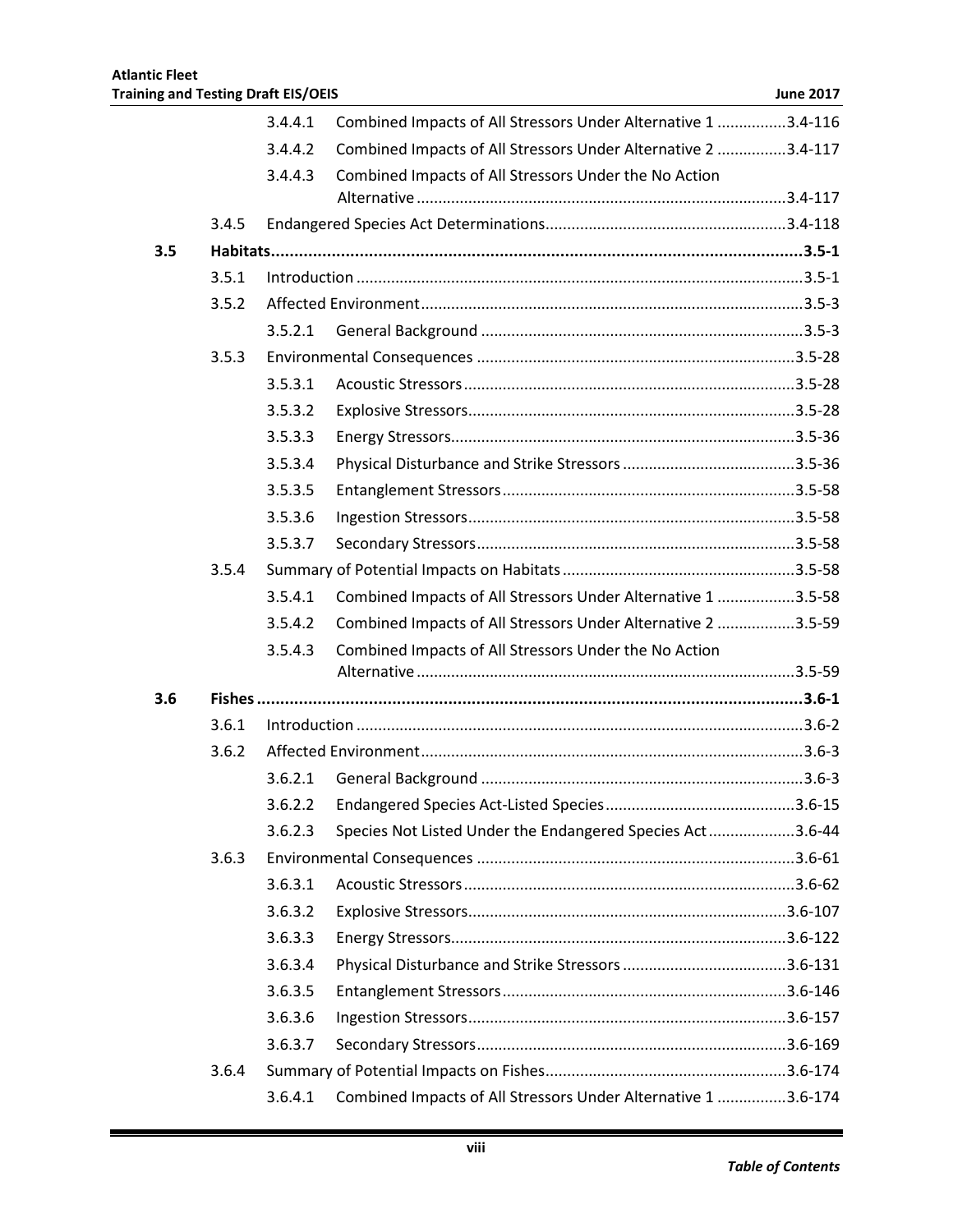|     |       | 3.6.4.2 | Combined Impacts of All Stressors Under Alternative 2 3.6-175 |  |
|-----|-------|---------|---------------------------------------------------------------|--|
|     |       | 3.6.4.3 | Combined Impacts of All Stressors Under the No Action         |  |
|     |       |         |                                                               |  |
|     | 3.6.5 |         |                                                               |  |
| 3.7 |       |         |                                                               |  |
|     | 3.7.1 |         |                                                               |  |
|     | 3.7.2 |         |                                                               |  |
|     |       | 3.7.2.1 |                                                               |  |
|     |       | 3.7.2.2 |                                                               |  |
|     |       | 3.7.2.3 | Species Not Listed Under the Endangered Species Act3.7-48     |  |
|     | 3.7.3 |         |                                                               |  |
|     |       | 3.7.3.1 |                                                               |  |
|     |       | 3.7.3.2 |                                                               |  |
|     |       | 3.7.3.3 |                                                               |  |
|     |       | 3.7.3.4 |                                                               |  |
|     |       | 3.7.3.5 |                                                               |  |
|     |       | 3.7.3.6 |                                                               |  |
|     |       | 3.7.3.7 |                                                               |  |
|     | 3.7.4 |         |                                                               |  |
|     |       | 3.7.4.1 | Combined Impacts of All Stressors Under Alternative 1 3.7-721 |  |
|     |       | 3.7.4.2 | Combined Impacts of All Stressors Under Alternative 2 3.7-722 |  |
|     |       | 3.7.4.3 | Combined Impacts of All Stressors Under the No Action         |  |
|     |       |         |                                                               |  |
|     | 3.7.5 |         |                                                               |  |
|     | 3.7.6 |         |                                                               |  |
| 3.8 |       |         |                                                               |  |
|     |       |         |                                                               |  |
|     | 3.8.2 |         |                                                               |  |
|     |       | 3.8.2.1 |                                                               |  |
|     |       | 3.8.2.2 |                                                               |  |
|     |       | 3.8.2.3 | Species Not Listed under the Endangered Species Act 3.8-40    |  |
|     | 3.8.3 |         |                                                               |  |
|     |       | 3.8.3.1 |                                                               |  |
|     |       | 3.8.3.2 |                                                               |  |
|     |       | 3.8.3.3 |                                                               |  |
|     |       | 3.8.3.4 |                                                               |  |
|     |       | 3.8.3.5 |                                                               |  |
|     |       | 3.8.3.6 |                                                               |  |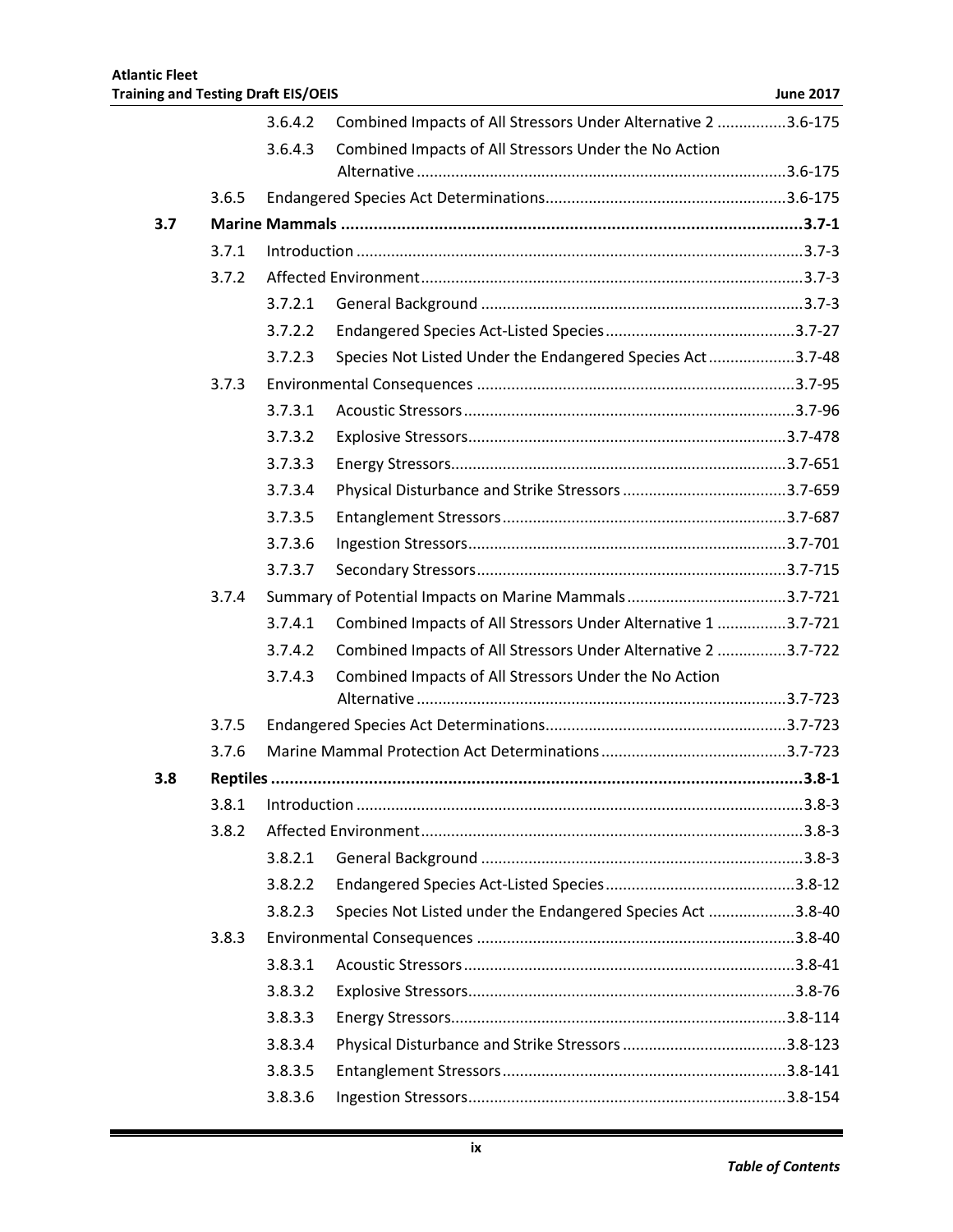|      |       | 3.8.3.7 |                                                                |  |
|------|-------|---------|----------------------------------------------------------------|--|
|      | 3.8.4 |         |                                                                |  |
|      |       | 3.8.4.1 | Combined Impacts of All Stressors Under Alternative 1 3.8-172  |  |
|      |       | 3.8.4.2 | Combined Impacts of All Stressors Under Alternative 2 3.8-173  |  |
|      |       | 3.8.4.3 | Combined Impacts of All Stressors Under the No Action          |  |
|      |       |         |                                                                |  |
|      |       | 3.8.4.4 |                                                                |  |
| 3.9  |       |         |                                                                |  |
|      | 3.9.1 |         |                                                                |  |
|      | 3.9.2 |         |                                                                |  |
|      |       | 3.9.2.1 |                                                                |  |
|      |       | 3.9.2.2 |                                                                |  |
|      |       | 3.9.2.3 | Species Not Listed Under the Endangered Species Act3.9-32      |  |
|      |       | 3.9.2.4 |                                                                |  |
|      | 3.9.3 |         |                                                                |  |
|      |       | 3.9.3.1 |                                                                |  |
|      |       | 3.9.3.2 |                                                                |  |
|      |       | 3.9.3.3 |                                                                |  |
|      |       | 3.9.3.4 |                                                                |  |
|      |       | 3.9.3.5 |                                                                |  |
|      |       | 3.9.3.6 |                                                                |  |
|      |       | 3.9.3.7 |                                                                |  |
|      | 3.9.4 |         |                                                                |  |
|      |       | 3.9.4.1 | Combined Impacts of All Stressors Under Alternative 1 3.9-122  |  |
|      |       | 3.9.4.2 | Combined Impacts of All Stressors Under Alternative 2 3.9-123  |  |
|      |       | 3.9.4.3 | Combined Impacts of All Stressors Under the No Action          |  |
|      |       |         |                                                                |  |
|      | 3.9.5 |         |                                                                |  |
|      | 3.9.6 |         |                                                                |  |
| 3.10 |       |         |                                                                |  |
|      |       |         |                                                                |  |
|      |       |         |                                                                |  |
|      |       |         | 3.10.1.2 Identification, Evaluation, and Treatment of Cultural |  |
|      |       |         |                                                                |  |
|      |       |         |                                                                |  |
|      |       |         |                                                                |  |
|      |       |         |                                                                |  |
|      |       |         |                                                                |  |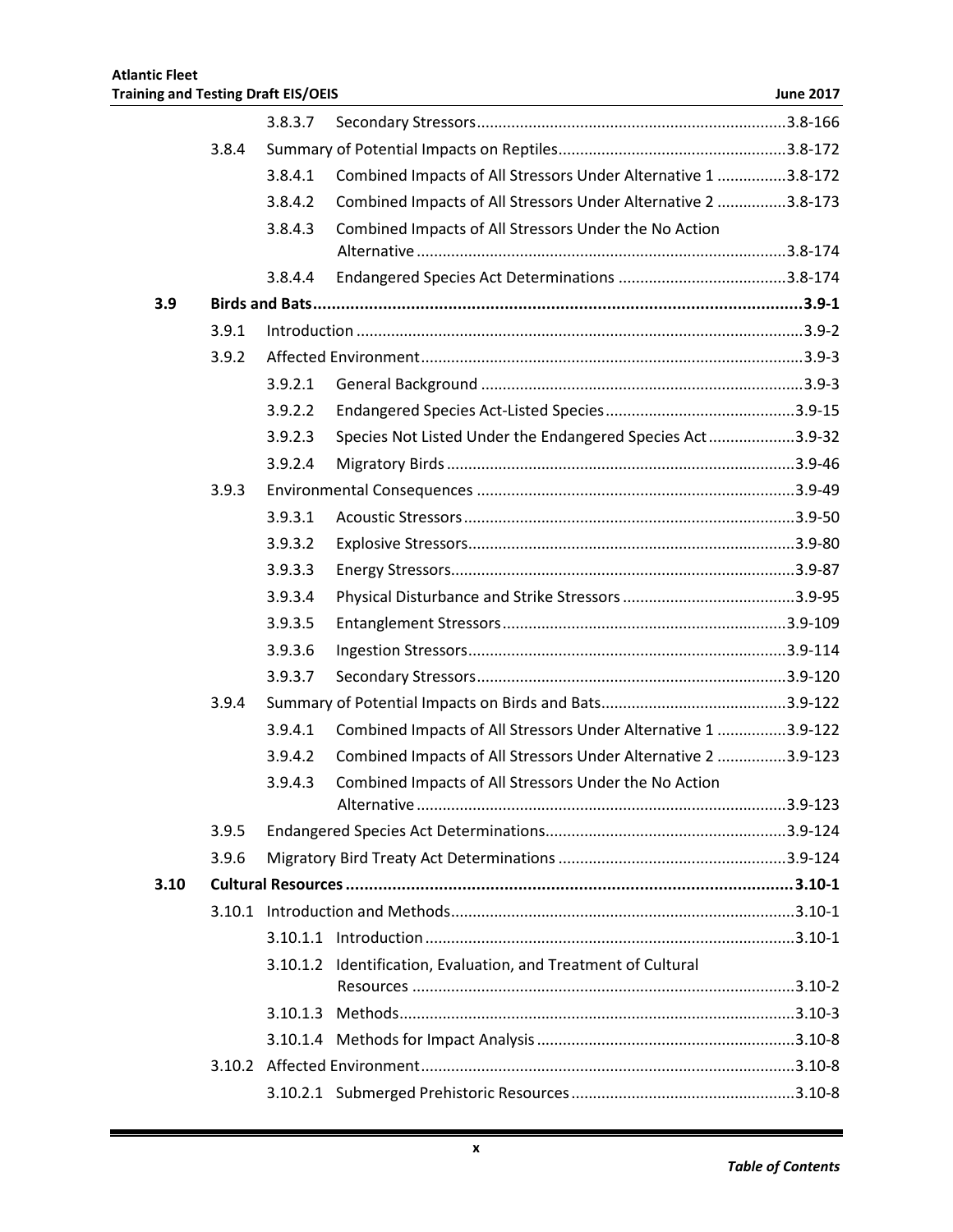|      |  | 3.10.2.2 Known Wrecks, Obstructions, Occurrences, or "Unknowns"3.10-8  |  |
|------|--|------------------------------------------------------------------------|--|
|      |  |                                                                        |  |
|      |  |                                                                        |  |
|      |  |                                                                        |  |
|      |  |                                                                        |  |
|      |  | 3.10.4 Summary of Potential Impacts on Cultural Resources 3.10-28      |  |
|      |  | 3.10.4.1 Combined Impacts of All Stressors under Alternative 13.10-28  |  |
|      |  | 3.10.4.2 Combined Impacts of All Stressors under Alternative 23.10-28  |  |
|      |  | 3.10.4.3 Combined Impacts of All Stressors under the No Action         |  |
|      |  |                                                                        |  |
| 3.11 |  |                                                                        |  |
|      |  |                                                                        |  |
|      |  |                                                                        |  |
|      |  | 3.11.2.1 Sources of Energy Production and Distribution3.11-2           |  |
|      |  |                                                                        |  |
|      |  |                                                                        |  |
|      |  |                                                                        |  |
|      |  |                                                                        |  |
|      |  |                                                                        |  |
|      |  |                                                                        |  |
|      |  |                                                                        |  |
|      |  |                                                                        |  |
|      |  |                                                                        |  |
|      |  |                                                                        |  |
|      |  |                                                                        |  |
|      |  | 3.11.5.1 Combined Impacts of All Stressors Under Alternative 1 3.11-57 |  |
|      |  | 3.11.5.2 Combined Impacts of All Stressors Under Alternative 2 3.11-58 |  |
|      |  | 3.11.5.3 Combined Impacts of All Stressors Under the No Action         |  |
| 3.12 |  |                                                                        |  |
|      |  |                                                                        |  |
|      |  |                                                                        |  |
|      |  |                                                                        |  |
|      |  |                                                                        |  |
|      |  |                                                                        |  |
|      |  |                                                                        |  |
|      |  |                                                                        |  |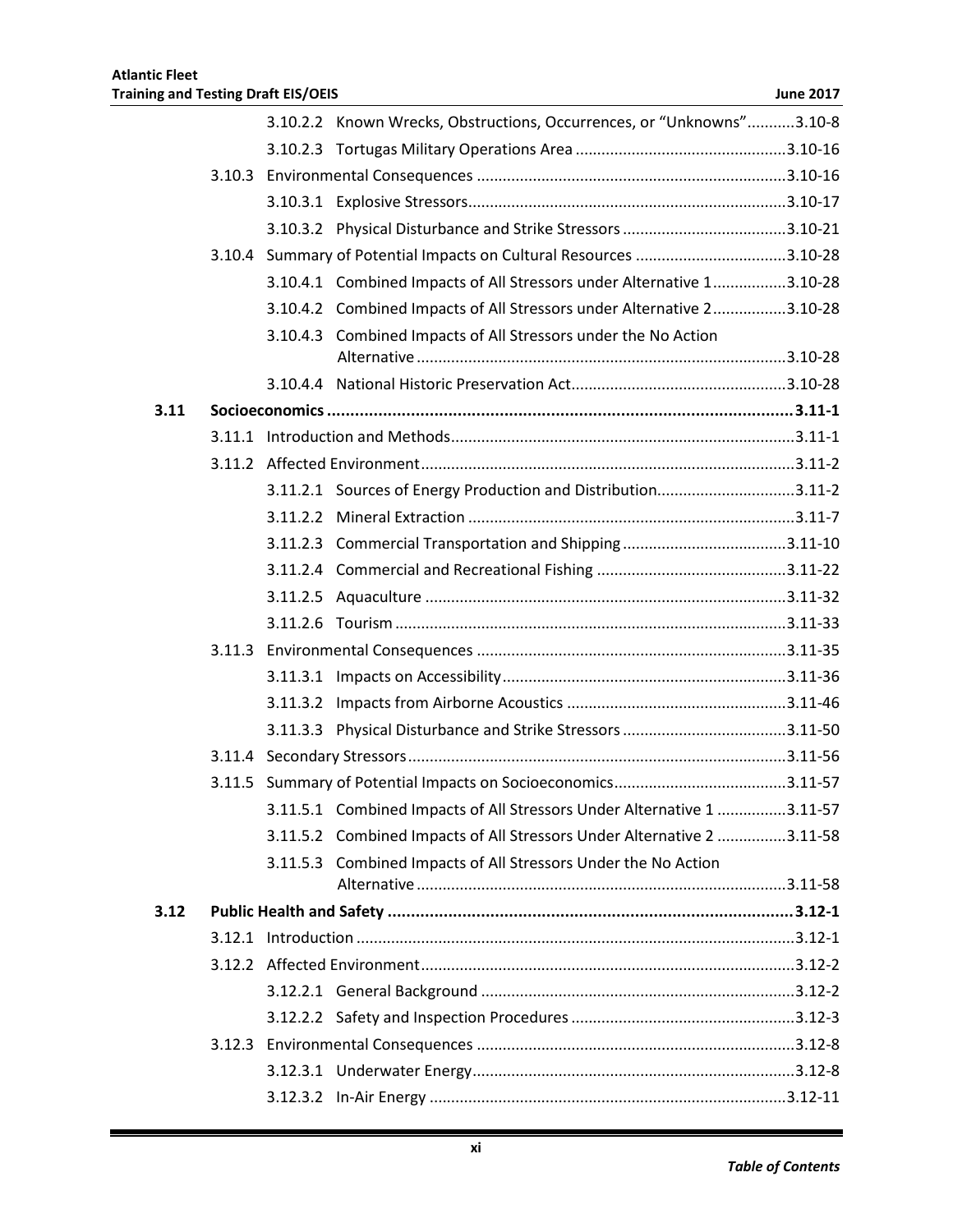|   |     |        |         | 3.12.4 Summary of Potential Impacts on Public Health and Safety 3.12-17 |  |
|---|-----|--------|---------|-------------------------------------------------------------------------|--|
|   |     |        |         | 3.12.4.1 Combined Impacts of All Stressors Under Alternative 1 3.12-17  |  |
|   |     |        |         | 3.12.4.2 Combined Impacts of All Stressors Under Alternative 2 3.12-17  |  |
|   |     |        |         | 3.12.4.3 Combined Impacts of All Stressors Under the No Action          |  |
|   |     |        |         |                                                                         |  |
| 4 |     |        |         |                                                                         |  |
|   | 4.1 |        |         |                                                                         |  |
|   |     | 4.1.1  |         |                                                                         |  |
|   |     | 4.1.2  |         | Identifying Region of Influence or Geographical Boundaries for          |  |
|   |     |        |         |                                                                         |  |
|   | 4.2 |        |         | Projects and Other Activities Analyzed for Cumulative Impacts 4-2       |  |
|   | 4.3 |        |         |                                                                         |  |
|   | 4.4 |        |         |                                                                         |  |
|   |     | 4.4.1  |         |                                                                         |  |
|   |     | 4.4.2  |         |                                                                         |  |
|   |     | 4.4.3  |         |                                                                         |  |
|   |     | 4.4.4  |         |                                                                         |  |
|   |     | 4.4.5  |         |                                                                         |  |
|   |     | 4.4.6  |         |                                                                         |  |
|   |     | 4.4.7  |         |                                                                         |  |
|   |     |        | 4.4.7.1 |                                                                         |  |
|   |     |        | 4.4.7.2 |                                                                         |  |
|   |     |        | 4.4.7.3 |                                                                         |  |
|   |     |        | 4.4.7.4 |                                                                         |  |
|   |     | 4.4.8  |         |                                                                         |  |
|   |     |        | 4.4.8.1 |                                                                         |  |
|   |     |        | 4.4.8.2 |                                                                         |  |
|   |     |        | 4.4.8.3 |                                                                         |  |
|   |     |        | 4.4.8.4 | Impacts of the Proposed Action That May Contribute to                   |  |
|   |     |        | 4.4.8.5 |                                                                         |  |
|   |     | 4.4.9  |         |                                                                         |  |
|   |     | 4.4.10 |         |                                                                         |  |
|   |     |        |         |                                                                         |  |
|   |     |        |         |                                                                         |  |
|   | 4.5 |        |         |                                                                         |  |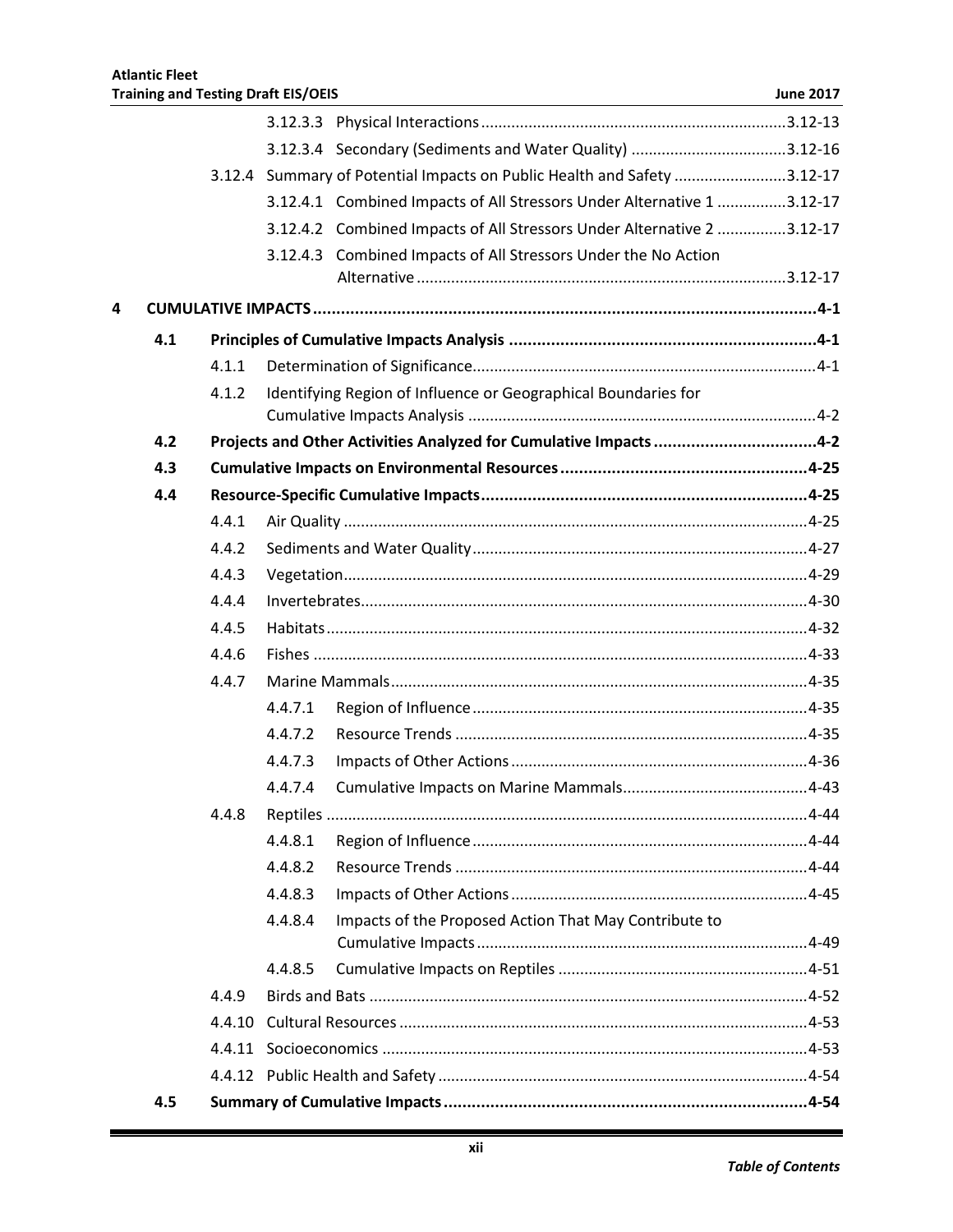| 5 |     |       |          |                                                            |  |
|---|-----|-------|----------|------------------------------------------------------------|--|
|   | 5.1 |       |          |                                                            |  |
|   |     | 5.1.1 |          |                                                            |  |
|   |     |       | 5.1.1.1  | Marine Species Research and Monitoring Programs 5-2        |  |
|   |     |       | 5.1.1.2  |                                                            |  |
|   |     |       | 5.1.1.3  |                                                            |  |
|   | 5.2 |       |          |                                                            |  |
|   |     | 5.2.1 |          |                                                            |  |
|   |     | 5.2.2 |          |                                                            |  |
|   |     | 5.2.3 |          |                                                            |  |
|   | 5.3 |       |          |                                                            |  |
|   |     | 5.3.1 |          |                                                            |  |
|   |     | 5.3.2 |          |                                                            |  |
|   |     |       | 5.3.2.1  |                                                            |  |
|   |     |       | 5.3.2.2  |                                                            |  |
|   |     |       | 5.3.2.3  |                                                            |  |
|   |     |       | 5.3.2.4  |                                                            |  |
|   |     |       | 5.3.2.5  |                                                            |  |
|   |     | 5.3.3 |          |                                                            |  |
|   |     |       | 5.3.3.1  |                                                            |  |
|   |     |       | 5.3.3.2  |                                                            |  |
|   |     |       | 5.3.3.3  | Explosive Medium-Caliber and Large-Caliber Projectiles5-24 |  |
|   |     |       | 5.3.3.4  |                                                            |  |
|   |     |       | 5.3.3.5  |                                                            |  |
|   |     |       | 5.3.3.6  |                                                            |  |
|   |     |       | 5.3.3.7  | <b>Explosive Mine Countermeasure and Neutralization</b>    |  |
|   |     |       |          |                                                            |  |
|   |     |       | 5.3.3.8  | Explosive Mine Neutralization Activities Involving Navy    |  |
|   |     |       | 5.3.3.9  | Maritime Security Operations - Anti-Swimmer Grenades5-36   |  |
|   |     |       | 5.3.3.10 |                                                            |  |
|   |     |       | 5.3.3.11 |                                                            |  |
|   |     | 5.3.4 |          |                                                            |  |
|   |     |       | 5.3.4.1  |                                                            |  |
|   |     |       | 5.3.4.2  |                                                            |  |
|   |     |       | 5.3.4.3  | Small-, Medium-, and Large-Caliber Non-Explosive Practice  |  |
|   |     |       | 5.3.4.4  |                                                            |  |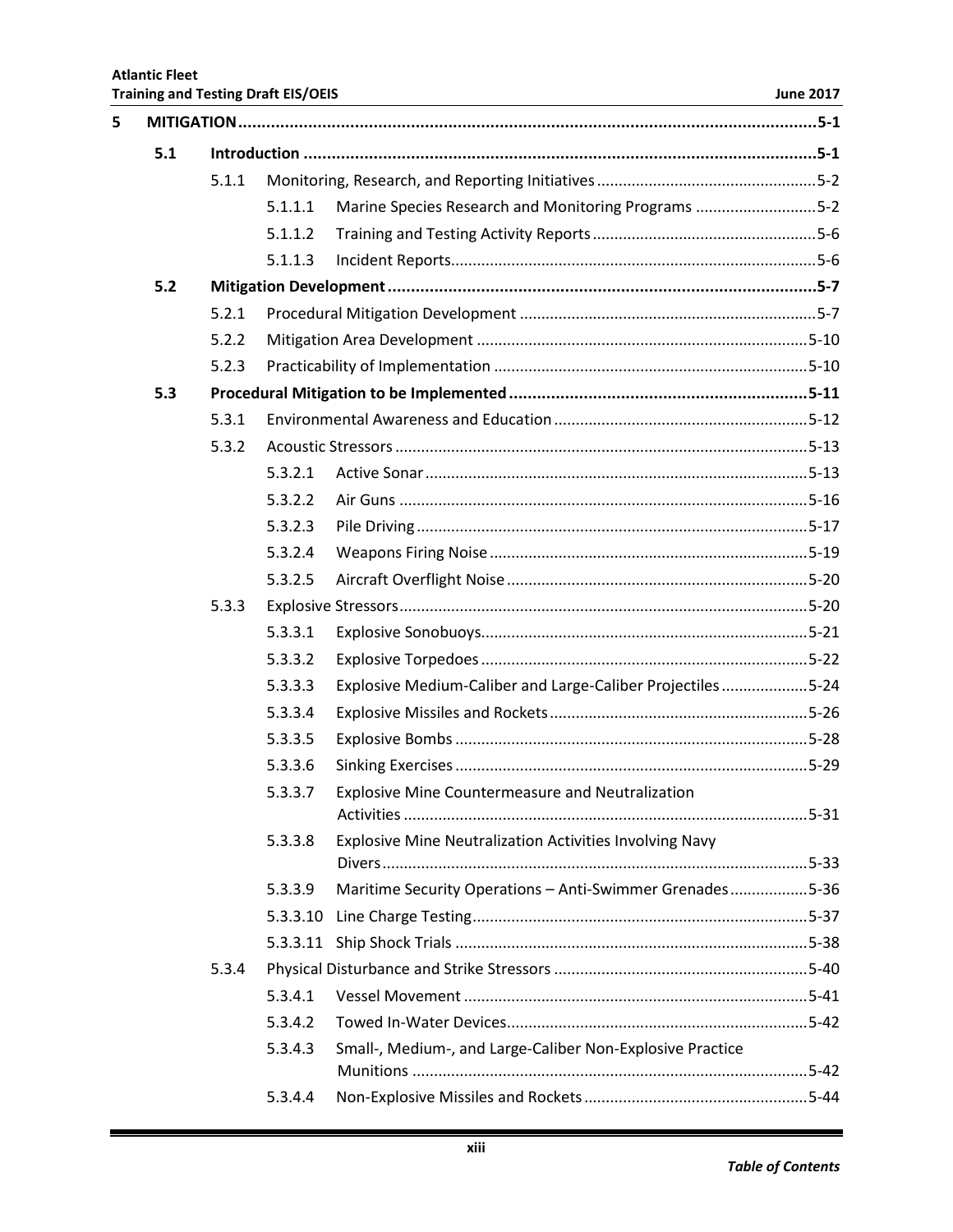|   |     |       | 5.3.4.5 |                                                                           |  |
|---|-----|-------|---------|---------------------------------------------------------------------------|--|
|   | 5.4 |       |         |                                                                           |  |
|   |     | 5.4.1 |         |                                                                           |  |
|   |     |       | 5.4.1.1 |                                                                           |  |
|   |     |       | 5.4.1.2 |                                                                           |  |
|   |     | 5.4.2 |         |                                                                           |  |
|   |     |       | 5.4.2.1 |                                                                           |  |
|   |     |       | 5.4.2.2 |                                                                           |  |
|   |     | 5.4.3 |         | Mitigation Areas off the Mid-Atlantic and Southeastern United States 5-64 |  |
|   |     |       | 5.4.3.1 |                                                                           |  |
|   |     |       | 5.4.3.2 |                                                                           |  |
|   |     | 5.4.4 |         |                                                                           |  |
|   |     |       | 5.4.4.1 |                                                                           |  |
|   |     |       | 5.4.4.2 |                                                                           |  |
|   | 5.5 |       |         |                                                                           |  |
|   |     | 5.5.1 |         |                                                                           |  |
|   |     |       | 5.5.1.1 | Reducing Training and Testing with Active Sonar, Modifying                |  |
|   |     |       |         | Sonar Sound Sources, and Time-of-Day Restrictions 5-80                    |  |
|   |     |       | 5.5.1.2 | Replacing Active Sonar Training with Computer Simulated                   |  |
|   |     |       | 5.5.1.3 |                                                                           |  |
|   |     | 5.5.2 |         |                                                                           |  |
|   |     |       | 5.5.2.1 | Implementing Active Sonar Ramp-Up Procedures5-82                          |  |
|   |     |       | 5.5.2.2 |                                                                           |  |
|   |     |       | 5.5.2.3 | Increasing Passive Acoustic Monitoring and Visual                         |  |
|   |     |       |         | 5.5.2.4 Increasing the Size and Types of Mitigation Zones5-85             |  |
|   |     |       | 5.5.2.5 | Adopting Mitigation Measures of Foreign Navies5-86                        |  |
|   |     |       | 5.5.2.6 |                                                                           |  |
|   |     | 5.5.3 |         | Measures Pertaining to Oceanographic Features or Geographic               |  |
|   |     |       |         |                                                                           |  |
|   | 5.6 |       |         |                                                                           |  |
| 6 |     |       |         |                                                                           |  |
|   | 6.1 |       |         |                                                                           |  |
|   |     | 6.1.1 |         |                                                                           |  |
|   |     | 6.1.2 |         |                                                                           |  |
|   |     |       | 6.1.2.1 |                                                                           |  |
|   |     |       | 6.1.2.2 |                                                                           |  |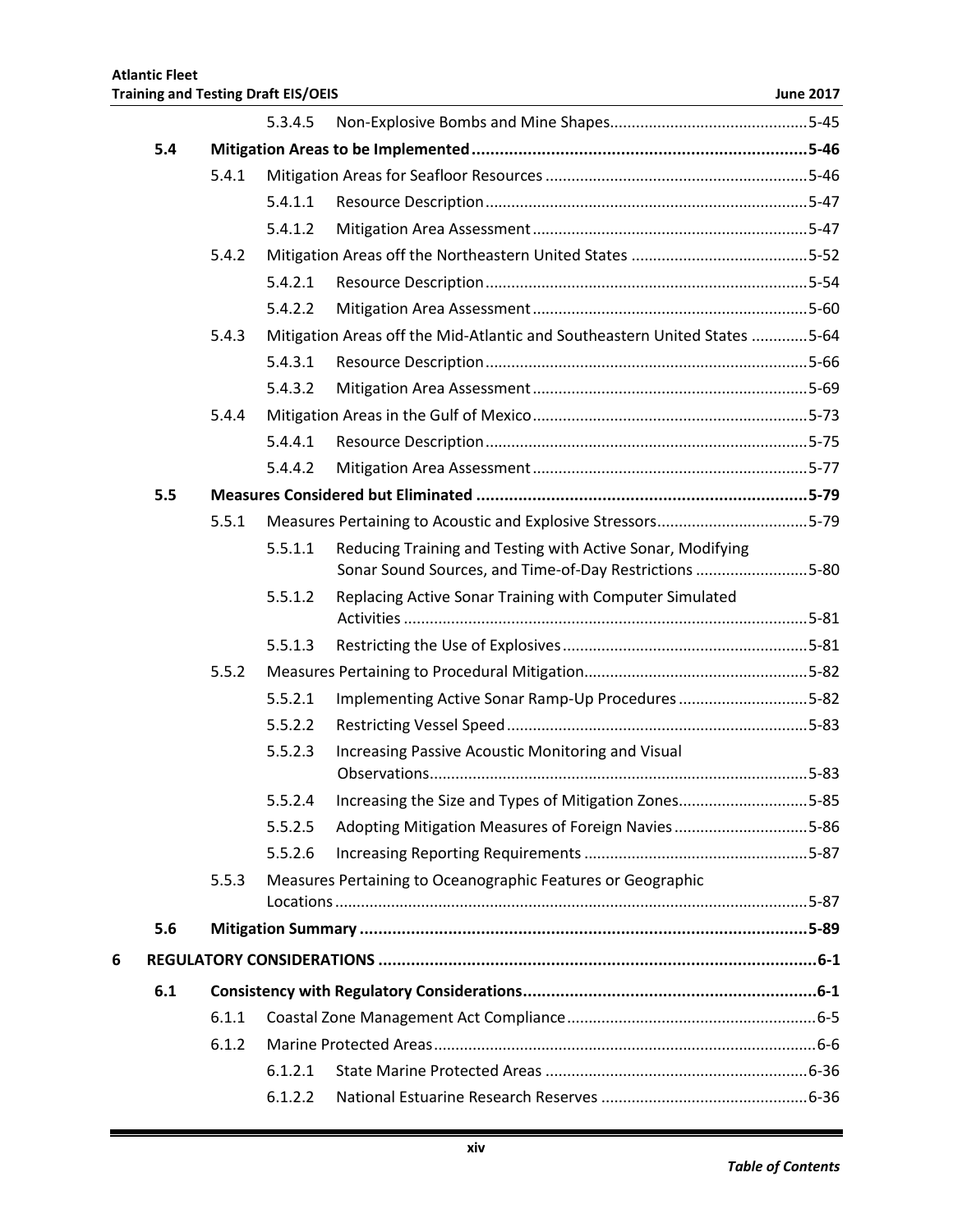|   |     |       | 6.1.2.3 |                                                                           |  |
|---|-----|-------|---------|---------------------------------------------------------------------------|--|
|   |     |       | 6.1.2.4 |                                                                           |  |
|   |     |       | 6.1.2.5 |                                                                           |  |
|   |     |       | 6.1.2.6 |                                                                           |  |
|   |     | 6.1.3 |         | Magnuson-Stevens Fishery Conservation and Management Act6-60              |  |
|   | 6.2 |       |         | Relationship Between Short-Term Use of the Environment and                |  |
|   |     |       |         |                                                                           |  |
|   | 6.3 |       |         |                                                                           |  |
|   | 6.4 |       |         | <b>Energy Requirements and Conservation Potential of Alternatives and</b> |  |
|   |     |       |         |                                                                           |  |
| 7 |     |       |         |                                                                           |  |
| 8 |     |       |         |                                                                           |  |
|   | 8.1 |       |         |                                                                           |  |
|   | 8.2 |       |         |                                                                           |  |
|   |     | 8.2.1 |         |                                                                           |  |
|   |     |       | 8.2.1.1 |                                                                           |  |
|   |     |       | 8.2.1.2 |                                                                           |  |
|   |     |       | 8.2.1.3 |                                                                           |  |
|   |     | 8.2.2 |         |                                                                           |  |
|   |     | 8.2.3 |         |                                                                           |  |
|   |     |       | 8.2.3.1 |                                                                           |  |
|   |     |       | 8.2.3.2 |                                                                           |  |
|   |     |       | 8.2.3.3 |                                                                           |  |
|   |     |       | 8.2.3.4 |                                                                           |  |
|   |     |       | 8.2.3.5 | Impacts of Training and Testing to Marine Mammals8-17                     |  |
|   |     |       | 8.2.3.6 |                                                                           |  |
|   |     |       |         |                                                                           |  |
|   | A.1 |       |         | Description of Sonar, Munitions, Targets, and Other Systems Employed in   |  |
|   |     |       |         |                                                                           |  |
|   |     | A.1.1 |         |                                                                           |  |
|   |     | A.1.2 |         |                                                                           |  |
|   |     | A.1.3 |         |                                                                           |  |
|   |     | A.1.4 |         |                                                                           |  |
|   |     | A.1.5 |         |                                                                           |  |
|   |     | A.1.6 |         |                                                                           |  |
|   | A.2 |       |         |                                                                           |  |
|   |     | A.2.1 |         |                                                                           |  |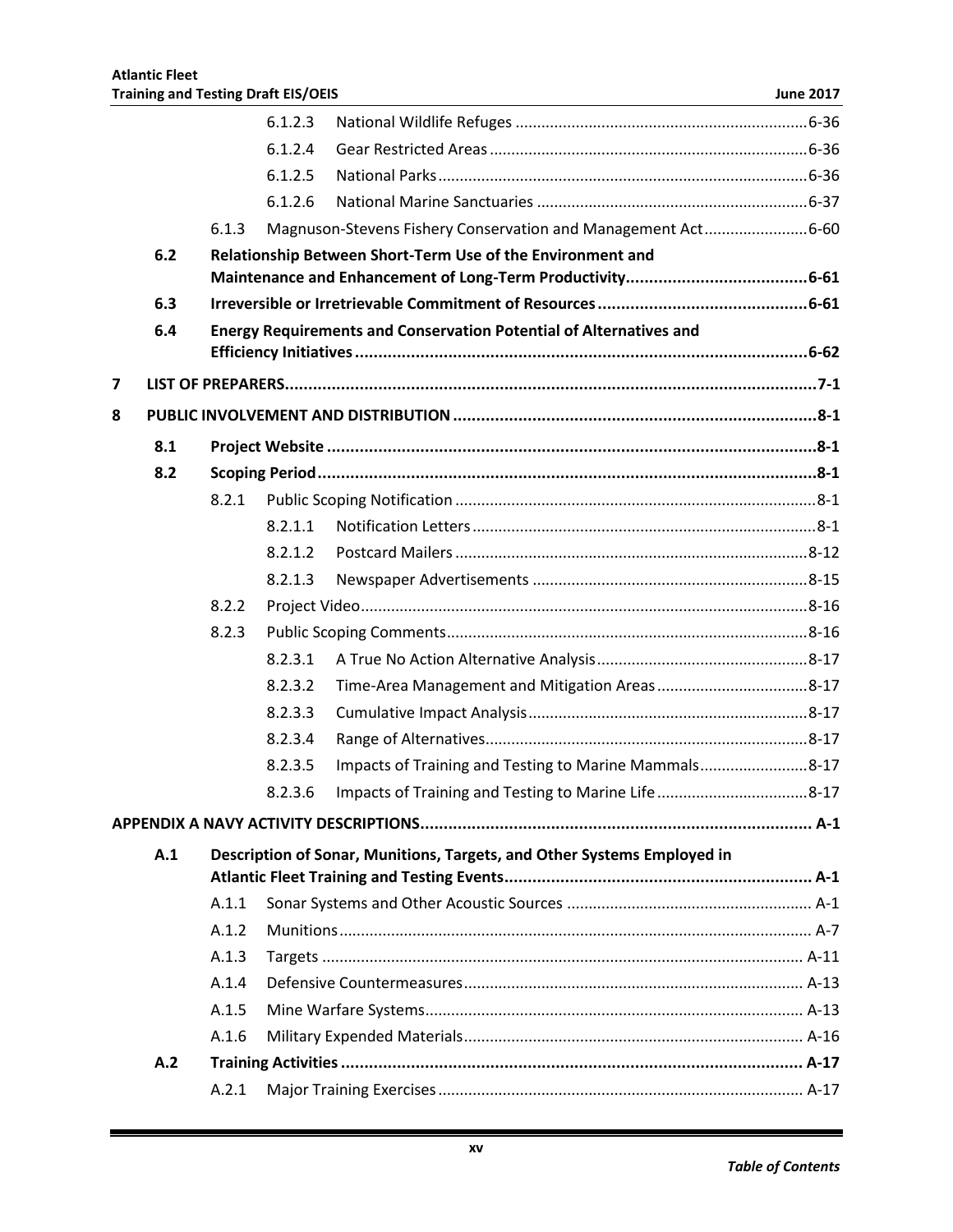|       | A.2.1.1 |                                                                 |  |
|-------|---------|-----------------------------------------------------------------|--|
|       | A.2.1.2 |                                                                 |  |
| A.2.2 |         |                                                                 |  |
|       | A.2.2.1 | Navy Undersea Warfare Training and Assessment Course  A-22      |  |
|       | A.2.2.2 |                                                                 |  |
|       | A.2.2.3 | Anti-Submarine Warfare Tactical Development Exercise A-26       |  |
|       | A.2.2.4 | Amphibious Ready Group Marine Expeditionary Unit                |  |
|       | A.2.2.5 |                                                                 |  |
| A.2.3 |         |                                                                 |  |
|       | A.2.3.1 |                                                                 |  |
|       | A.2.3.2 |                                                                 |  |
|       | A.2.3.3 |                                                                 |  |
|       | A.2.3.4 | Gunnery Exercise Surface-to-Air Large-Caliber  A-37             |  |
|       | A.2.3.5 | Gunnery Exercise Surface-to-Air Medium-Caliber A-39             |  |
|       | A.2.3.6 |                                                                 |  |
|       | A.2.3.7 | Missile Exercise - Man-Portable Air Defense System  A-43        |  |
|       | A.2.3.8 |                                                                 |  |
| A.2.4 |         |                                                                 |  |
|       | A.2.4.1 |                                                                 |  |
|       | A.2.4.2 | Amphibious Marine Expeditionary Unit Integration Exercise  A-49 |  |
|       | A.2.4.3 |                                                                 |  |
|       | A.2.4.4 |                                                                 |  |
|       | A.2.4.5 |                                                                 |  |
|       | A.2.4.6 | Marine Expeditionary Unit Certification Exercise A-54           |  |
|       | A.2.4.7 |                                                                 |  |
|       | A.2.4.8 | Naval Surface Fire Support Exercise - Land-Based Target  A-58   |  |
| A.2.5 |         |                                                                 |  |
|       | A.2.5.1 |                                                                 |  |
|       | A.2.5.2 |                                                                 |  |
|       | A.2.5.3 |                                                                 |  |
|       | A.2.5.4 |                                                                 |  |
|       | A.2.5.5 |                                                                 |  |
|       | A.2.5.6 |                                                                 |  |
|       | A.2.5.7 |                                                                 |  |
|       | A.2.5.8 |                                                                 |  |
| A.2.6 |         |                                                                 |  |
|       | A.2.6.1 |                                                                 |  |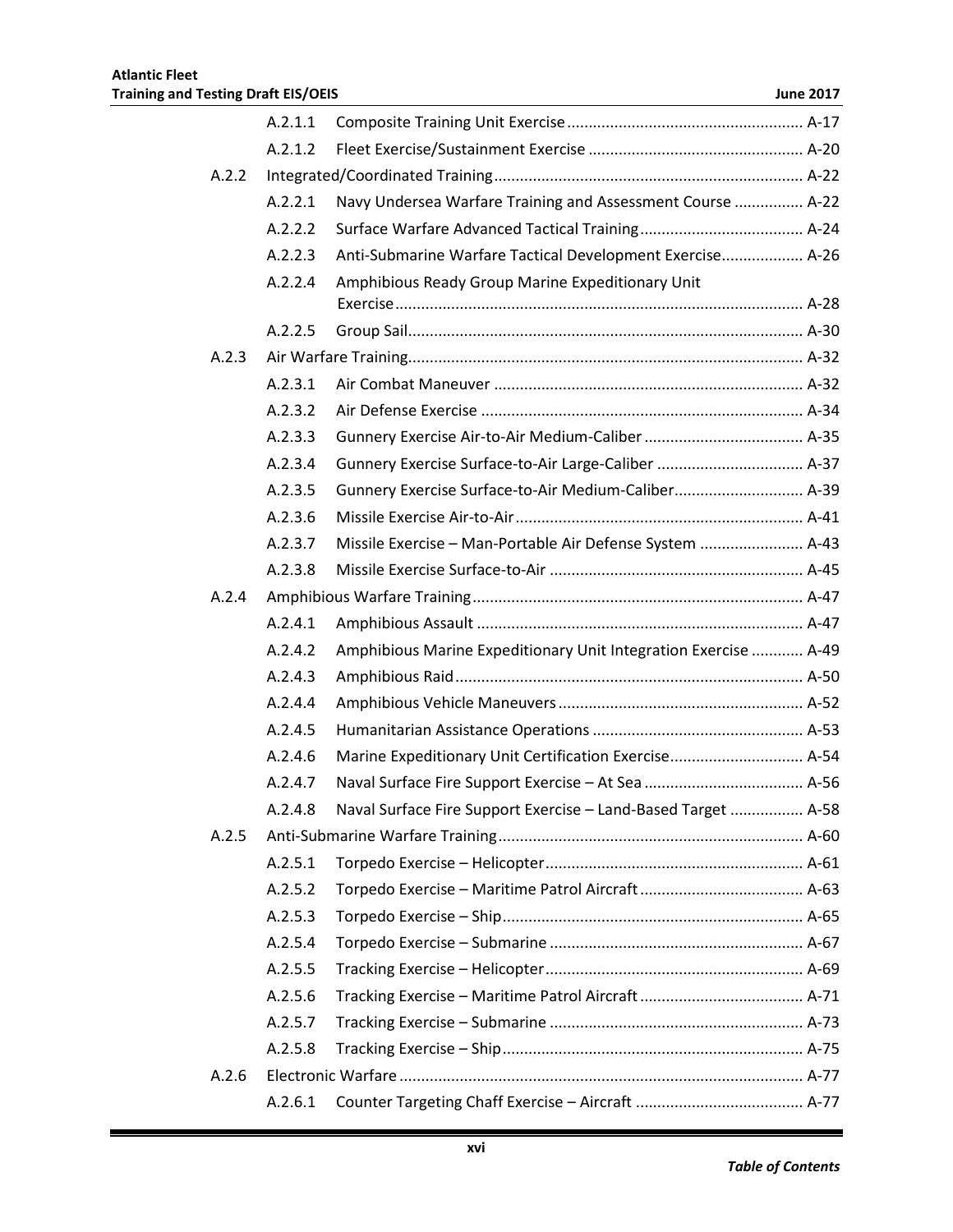|       | A.2.6.2  |                                                                   |
|-------|----------|-------------------------------------------------------------------|
|       | A.2.6.3  |                                                                   |
|       | A.2.6.4  |                                                                   |
|       | A.2.6.5  | High-Speed Anti-Radiation Missile Exercise (Air-to-Surface)  A-85 |
| A.2.7 |          |                                                                   |
|       | A.2.7.1  |                                                                   |
|       | A.2.7.2  | Maritime Security Operations - Anti-Swimmer Grenades A-88         |
|       | A.2.7.3  |                                                                   |
|       | A.2.7.4  | Personnel Insertion/Extraction - Surface and Subsurface  A-92     |
|       | A.2.7.5  | Personnel Insertion/Extraction - Swimmer/Diver A-93               |
|       | A.2.7.6  |                                                                   |
| A.2.8 |          |                                                                   |
|       | A.2.8.1  | Airborne Mine Countermeasure - Mine Detection A-95                |
|       | A.2.8.2  | Airborne Mine Countermeasure - Towed Mine                         |
|       |          |                                                                   |
|       | A.2.8.3  | Civilian Port Defense - Homeland Security Anti-                   |
|       |          |                                                                   |
|       | A.2.8.4  | Coordinated Unit-Level Helicopter Airborne Mine                   |
|       | A.2.8.5  |                                                                   |
|       | A.2.8.6  | Mine Countermeasures - Mine Neutralization - Remotely             |
|       |          |                                                                   |
|       | A.2.8.7  |                                                                   |
|       | A.2.8.8  | Mine Neutralization - Explosive Ordnance Disposal A-109           |
|       | A.2.8.9  | Underwater Mine Countermeasure Raise, Tow, Beach and              |
|       |          |                                                                   |
| A.2.9 |          |                                                                   |
|       | A.2.9.1  |                                                                   |
|       | A.2.9.2  | Fast Attack Craft and Fast Inshore Attack Craft A-115             |
|       | A.2.9.3  | Gunnery Exercise Air-to-Surface Medium-Caliber A-116              |
|       | A.2.9.4  | Gunnery Exercise Air-to-Surface Small-Caliber  A-118              |
|       | A.2.9.5  | Gunnery Exercise Surface-to-Surface Boat Medium-Caliber A-120     |
|       | A.2.9.6  | Gunnery Exercise Surface-to-Surface Boat Small-Caliber A-122      |
|       | A.2.9.7  | Gunnery Exercise Surface-to-Surface Ship Large-Caliber  A-124     |
|       | A.2.9.8  | Gunnery Exercise Surface-to-Surface Ship Medium-Caliber  A-126    |
|       | A.2.9.9  | Gunnery Exercise Surface-to-Surface Ship Small-Caliber  A-128     |
|       | A.2.9.10 |                                                                   |
|       | A.2.9.11 |                                                                   |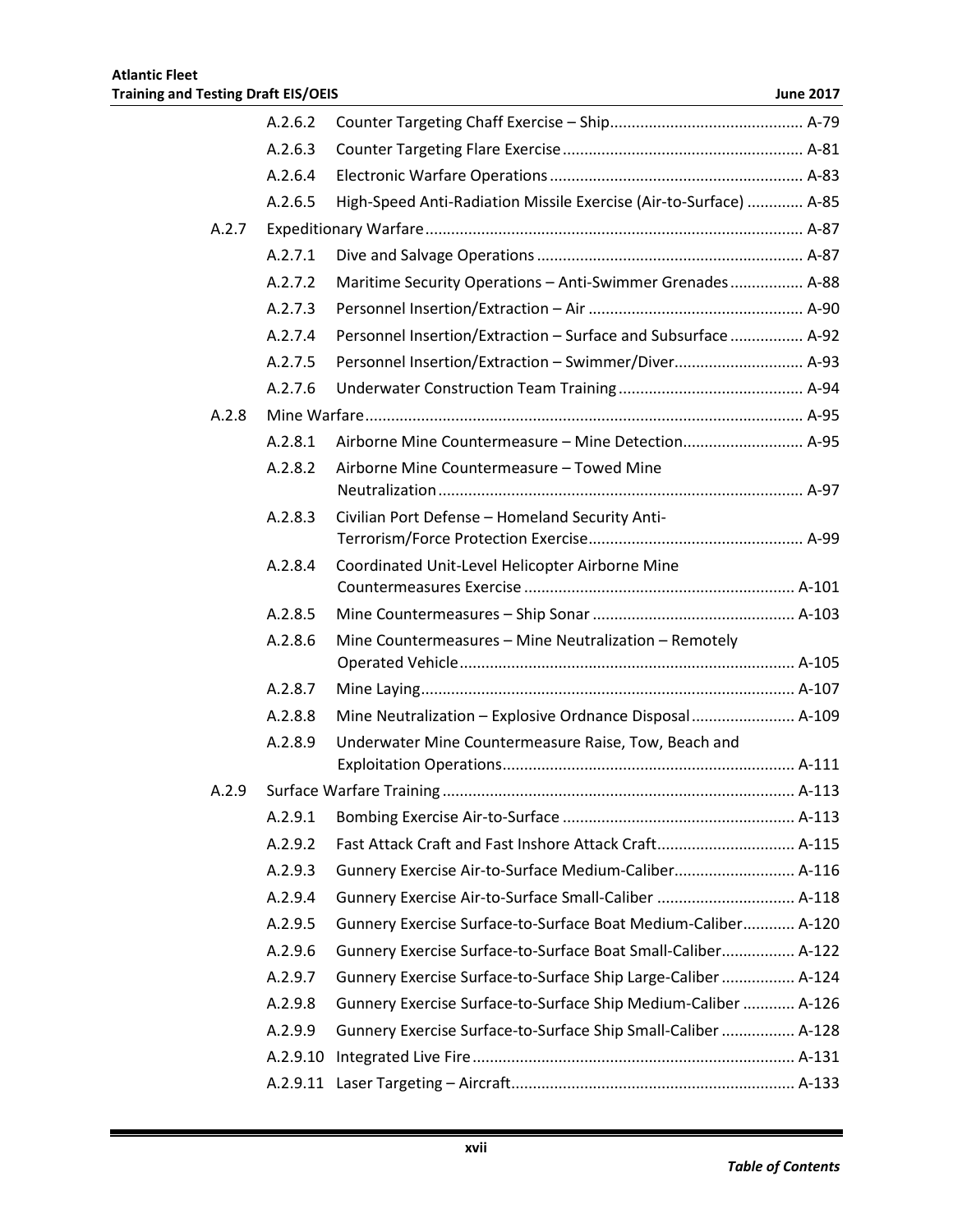|     |       |         | A.2.10.5 Submarine Sonar Maintenance and Systems Checks A-154     |  |
|-----|-------|---------|-------------------------------------------------------------------|--|
|     |       |         |                                                                   |  |
|     |       |         |                                                                   |  |
|     |       |         | A.2.10.8 Surface Ship Sonar Maintenance and Systems Checks  A-158 |  |
|     |       |         |                                                                   |  |
| A.3 |       |         |                                                                   |  |
|     | A.3.1 |         |                                                                   |  |
|     |       | A.3.1.1 |                                                                   |  |
|     |       | A.3.1.2 |                                                                   |  |
|     |       | A.3.1.3 |                                                                   |  |
|     |       | A.3.1.4 |                                                                   |  |
|     |       | A.3.1.5 |                                                                   |  |
|     |       | A.3.1.6 |                                                                   |  |
|     | A.3.2 |         |                                                                   |  |
|     |       | A.3.2.1 |                                                                   |  |
|     |       | A.3.2.2 |                                                                   |  |
|     |       | A.3.2.3 |                                                                   |  |
|     |       | A.3.2.4 |                                                                   |  |
|     |       | A.3.2.4 |                                                                   |  |
|     |       | A.3.2.5 |                                                                   |  |
|     |       | A.3.2.6 | Submarine Sea Trials - Weapons System Testing  A-287              |  |
|     |       | A.3.2.7 |                                                                   |  |
|     | A.3.3 |         |                                                                   |  |
|     |       | A.3.3.1 | Acoustic and Oceanographic Science and Technology A-309           |  |
|     |       |         |                                                                   |  |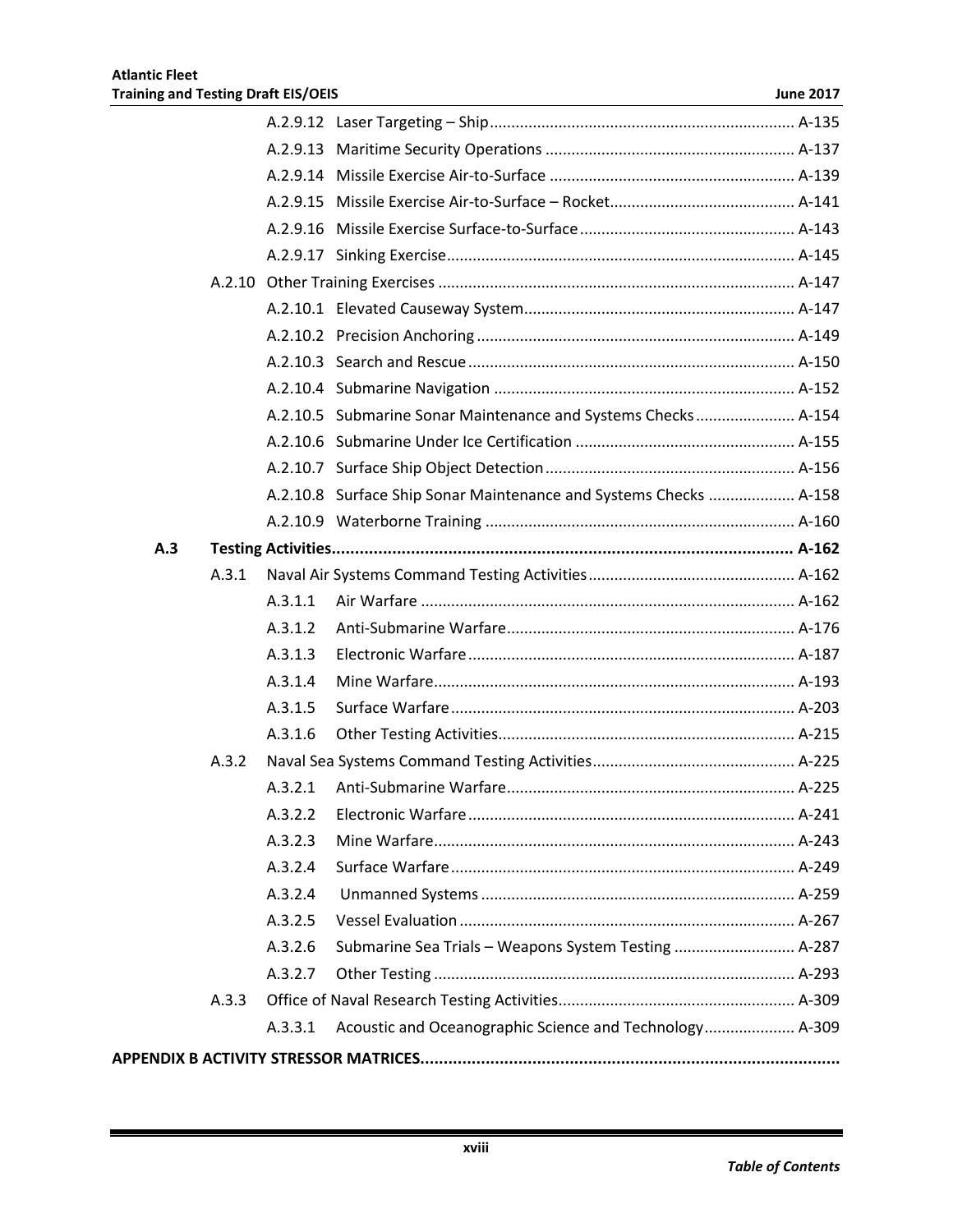|            |       |         | APPENDIX C AIR QUALITY EMISSIONS CALCULATIONS AND RECORD OF NON- |  |  |
|------------|-------|---------|------------------------------------------------------------------|--|--|
| C.1        |       |         |                                                                  |  |  |
|            | C.1.1 |         |                                                                  |  |  |
|            | C.1.2 |         |                                                                  |  |  |
|            | C.1.3 |         |                                                                  |  |  |
|            | C.1.4 |         |                                                                  |  |  |
|            | C.1.5 |         |                                                                  |  |  |
| C.2        |       |         |                                                                  |  |  |
|            |       |         |                                                                  |  |  |
| D.1        |       |         |                                                                  |  |  |
| D.1.1      |       |         |                                                                  |  |  |
|            | D.1.2 |         |                                                                  |  |  |
|            | D.1.3 |         |                                                                  |  |  |
|            | D.1.4 |         |                                                                  |  |  |
|            | D.1.5 |         |                                                                  |  |  |
|            | D.1.6 |         |                                                                  |  |  |
|            | D.1.7 |         |                                                                  |  |  |
|            | D.1.8 |         |                                                                  |  |  |
| D.2        |       |         |                                                                  |  |  |
|            | D.2.1 |         |                                                                  |  |  |
|            | D.2.2 |         |                                                                  |  |  |
|            | D.2.3 |         |                                                                  |  |  |
|            | D.2.4 |         |                                                                  |  |  |
|            | D.2.5 |         |                                                                  |  |  |
| D.3        |       |         |                                                                  |  |  |
|            | D.3.1 |         |                                                                  |  |  |
|            | D.3.2 |         |                                                                  |  |  |
|            | D.3.3 |         |                                                                  |  |  |
|            |       | D.3.3.1 |                                                                  |  |  |
|            |       | D.3.3.2 |                                                                  |  |  |
|            |       | D.3.3.3 |                                                                  |  |  |
|            |       | D.3.3.4 |                                                                  |  |  |
|            |       | D.3.3.5 |                                                                  |  |  |
|            |       | D.3.3.6 |                                                                  |  |  |
|            |       | D.3.3.7 |                                                                  |  |  |
| <b>D.4</b> |       |         |                                                                  |  |  |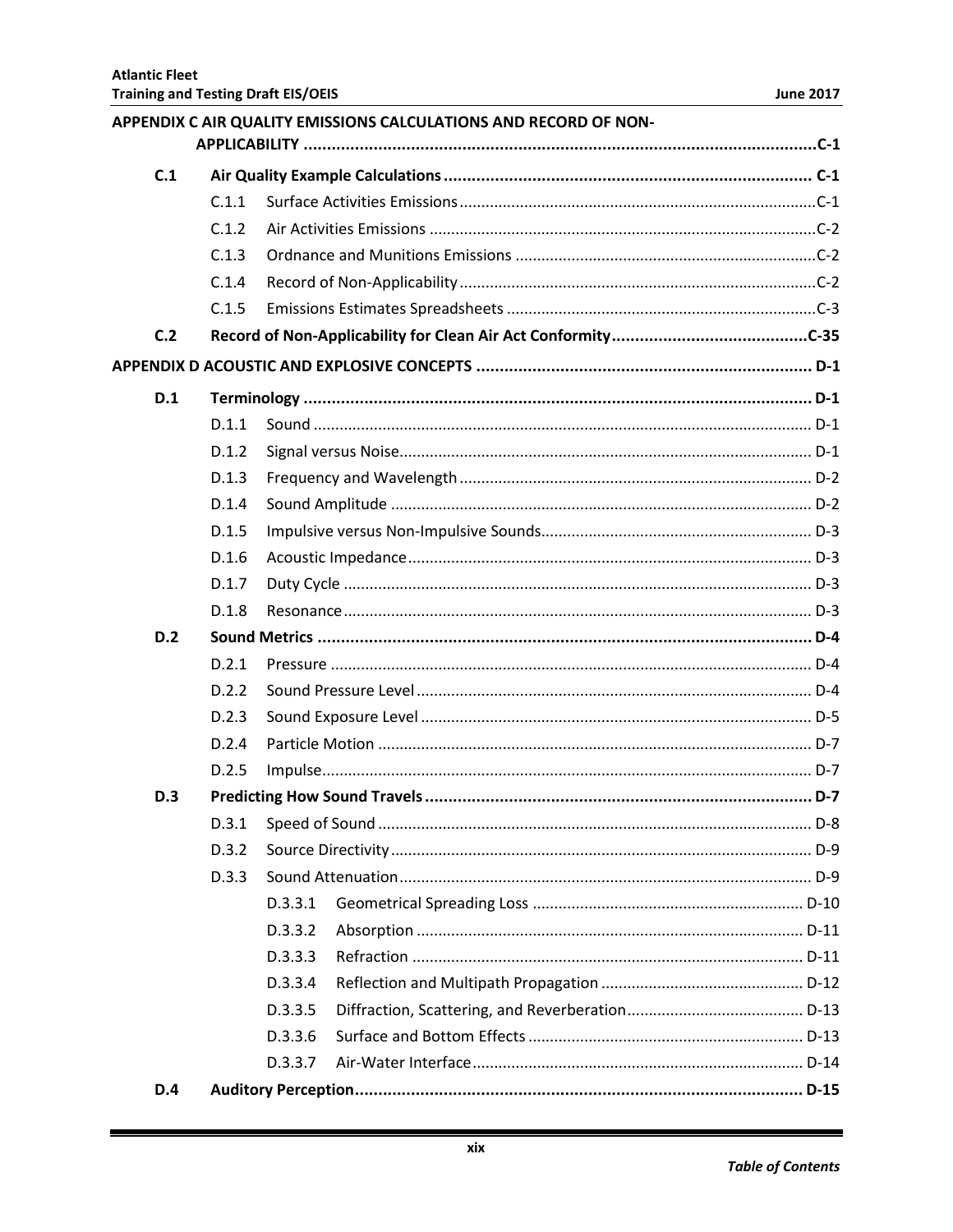| D.5  |                                                                                                                                            |  |
|------|--------------------------------------------------------------------------------------------------------------------------------------------|--|
|      | D.5.1                                                                                                                                      |  |
|      |                                                                                                                                            |  |
|      | D.5.2                                                                                                                                      |  |
|      | APPENDIX E ESTIMATED MARINE MAMMALS AND SEA TURTLE IMPACTS FROM<br><b>EXPOSURE TO ACOUSTIC AND EXPLOSIVE STRESSORS UNDER NAVY TRAINING</b> |  |
|      |                                                                                                                                            |  |
| E.1  | <b>Estimated Marine Mammals Impacts from Sonar and Other Transducers</b>                                                                   |  |
|      |                                                                                                                                            |  |
| E.2  | Estimated Marine Mammal Impacts per Five Year Period from Sonar and                                                                        |  |
| E.3  | <b>Estimated Marine Mammal Impacts from Sonar and Other Transducers</b>                                                                    |  |
|      |                                                                                                                                            |  |
| E.4  | Estimated Marine Mammal Impacts per Five Year Period from Sonar and                                                                        |  |
|      |                                                                                                                                            |  |
| E.5  | <b>Estimated Marine Mammal Impacts from Air Guns Under Navy Training</b>                                                                   |  |
|      |                                                                                                                                            |  |
| E.6  | <b>Estimated Marine Mammal Impacts from Air Guns Under Navy Testing</b>                                                                    |  |
| E.7  | <b>Estimated Marine Mammal Impacts per Five year Period from Air Guns</b>                                                                  |  |
|      |                                                                                                                                            |  |
| E.8  | <b>Estimated Marine Mammal Impacts from Pile Driving Under Navy Training</b>                                                               |  |
| E.9  | Estimated Marine Mammal Impacts per Five year Period from Pile Driving                                                                     |  |
|      |                                                                                                                                            |  |
| E.10 | <b>Estimated Marine Mammal Impacts from Pile Driving Under Navy Testing</b>                                                                |  |
| E.11 | <b>Estimated Marine Mammal Impacts from Explosives Under Navy Training</b>                                                                 |  |
|      |                                                                                                                                            |  |
| E.12 | <b>Estimated Marine Mammal Impacts per Five year Period from Explosives</b>                                                                |  |
| E.13 | <b>Estimated Marine Mammal Impacts from Explosives Under Navy Testing</b>                                                                  |  |
| E.14 | <b>Estimated Marine Mammal Impacts per Five Year Period from Explosives</b>                                                                |  |
|      |                                                                                                                                            |  |
| E.15 | <b>Estimated Marine Mammal Impacts from Ship Shock Trials Under Navy</b>                                                                   |  |
| E.16 | <b>Estimated Sea Turtle Impacts from Sonar and Other Transducers Under</b>                                                                 |  |
|      |                                                                                                                                            |  |
| E.17 | Estimated Sea Turtle Impacts per Five Year Period from Sonar and Other                                                                     |  |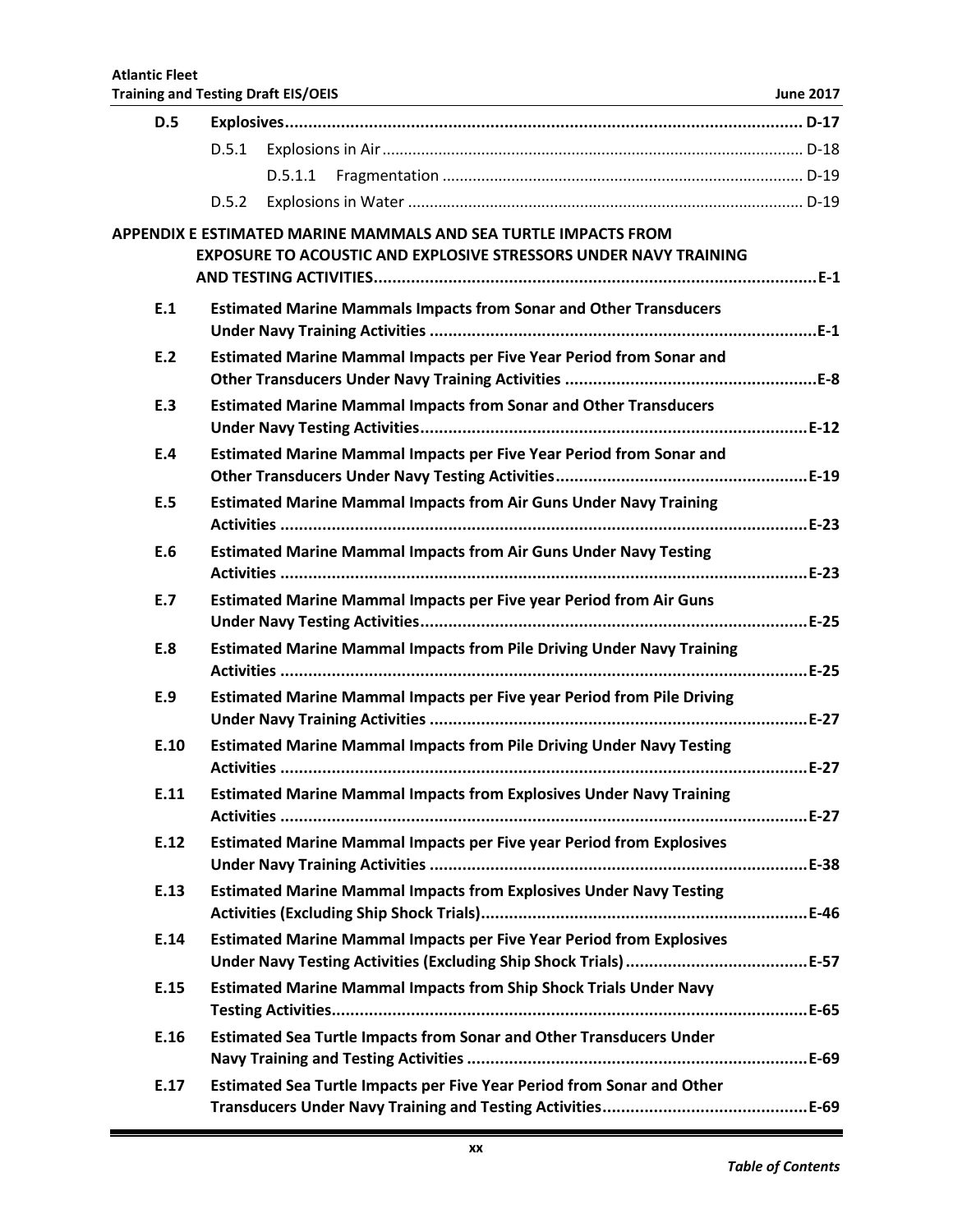| <b>Atlantic Fleet</b><br><b>Training and Testing Draft EIS/OEIS</b> |       |                                                                                                                                                          | <b>June 2017</b> |  |  |  |
|---------------------------------------------------------------------|-------|----------------------------------------------------------------------------------------------------------------------------------------------------------|------------------|--|--|--|
| E.18                                                                |       | <b>Estimated Sea Turtle Impacts from Air Guns Under Navy Training and</b>                                                                                |                  |  |  |  |
| E.19                                                                |       | Estimated Sea Turtle Impacts from Pile Driving Under Navy Training and                                                                                   |                  |  |  |  |
| E.20                                                                |       | <b>Estimated Sea Turtle Impacts from Explosives Under Navy Training and</b>                                                                              |                  |  |  |  |
| E.21                                                                |       | Estimated Sea Turtle Impacts per Five year Period from Explosives Under                                                                                  |                  |  |  |  |
| E.22                                                                |       | <b>Estimated Sea Turtle Impacts from Ship Shock Trials Under Navy Testing</b>                                                                            |                  |  |  |  |
|                                                                     |       | APPENDIX F MILITARY EXPENDED MATERIAL AND DIRECT STRIKE IMPACT ANALYSIS F-1                                                                              |                  |  |  |  |
| F.1                                                                 |       | <b>Estimating the Impact of Military Expended Materials and Underwater</b><br>Explosions on Abiotic Substrates as a Habitat for Biological Resources F-1 |                  |  |  |  |
|                                                                     | F.1.1 | Military Expended and Recovered Material - Training Activities F-8                                                                                       |                  |  |  |  |
|                                                                     | F.1.2 | Military Expended and Recovered Materials - Testing Activities F-27                                                                                      |                  |  |  |  |
| F.2                                                                 |       | Impacts to Abiotic Substrate - Training and Testing Activities  F-41                                                                                     |                  |  |  |  |
| F.3                                                                 |       | Statistical and Probability Analysis for Estimating Direct Strike Impact and                                                                             |                  |  |  |  |
|                                                                     |       | Number of Potential Exposures From Military Expended Materials  F-53                                                                                     |                  |  |  |  |
|                                                                     | F.3.1 |                                                                                                                                                          |                  |  |  |  |
|                                                                     | F.3.2 |                                                                                                                                                          |                  |  |  |  |
|                                                                     | F.3.3 |                                                                                                                                                          |                  |  |  |  |
|                                                                     | F.3.4 |                                                                                                                                                          |                  |  |  |  |
| F.4                                                                 |       | Poisson Probability of Direct Vessel Strike with Marine Mammals F-59                                                                                     |                  |  |  |  |
|                                                                     |       |                                                                                                                                                          |                  |  |  |  |
|                                                                     |       |                                                                                                                                                          |                  |  |  |  |
|                                                                     |       |                                                                                                                                                          |                  |  |  |  |
|                                                                     |       |                                                                                                                                                          |                  |  |  |  |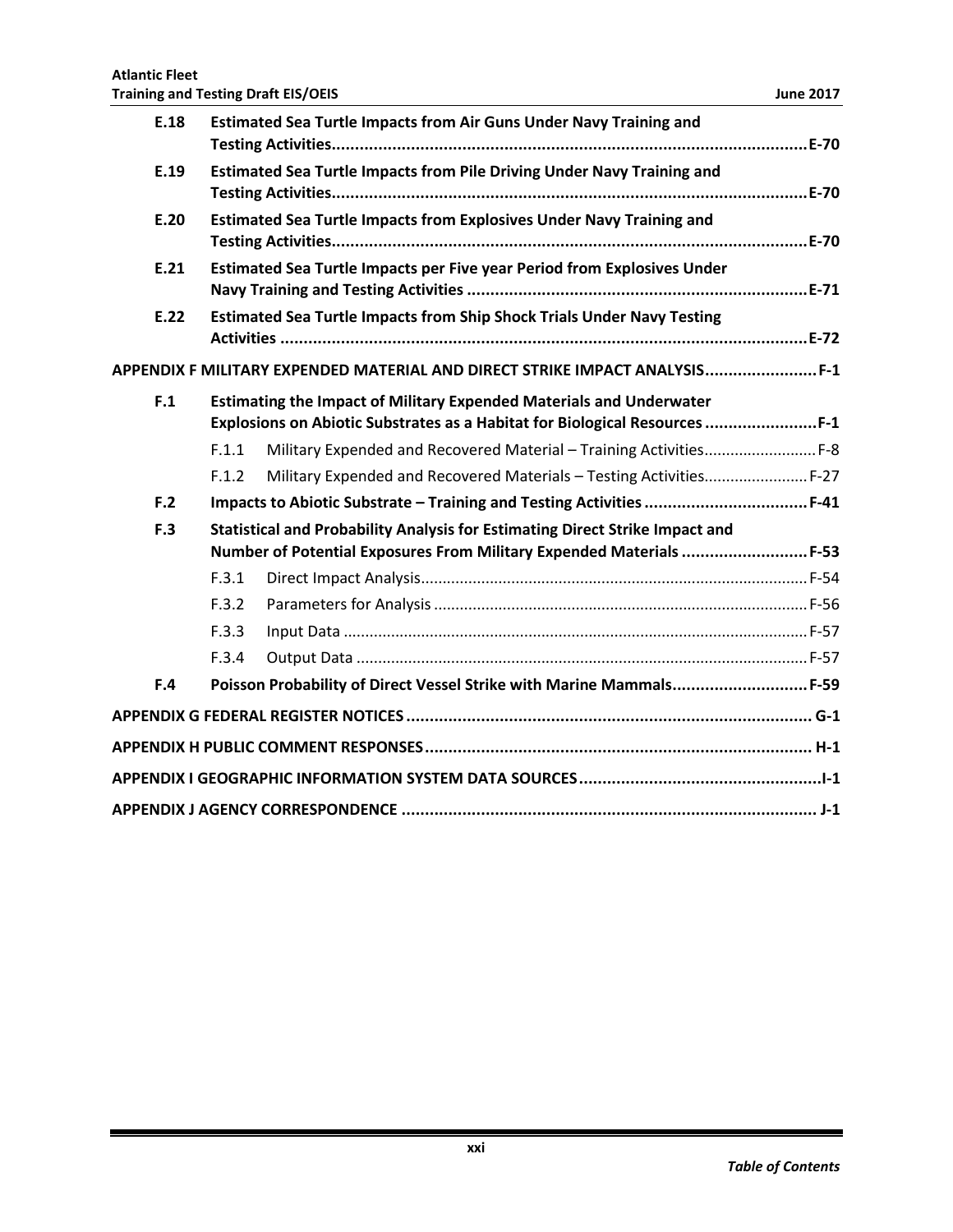## **List of Figures**

| Figure 2.3-1: Ship Shock Trial and Sinking Exercise Areas with Standard Operating                                                                              |  |
|----------------------------------------------------------------------------------------------------------------------------------------------------------------|--|
| Figure 2.4-1: Geographic Areas Where Navy Proposes to Conduct Mitigation Measures 2-47                                                                         |  |
| Figure 2.5-1: Proposed Maximum Year of Hull-Mounted Mid-Frequency Sonar Hour Use by<br>Activity During Training Compared to the Number Authorized in the 2013- |  |
| Figure 2.5-2: Proposed Five-Year Total Hull-Mounted Mid-Frequency Sonar Hour Use by<br>Activity During Training Compared to the Number Authorized in the 2013- |  |
| Figure 2.5-3: Proposed Number of Composite Training Unit Exercises over a Five-Year<br>Period Compared to Number Authorized in the 2013-2018 Marine Mammal     |  |
| Figure 2.5-4: Change in Explosive Use (for Both Action Alternatives) During Training<br>Activities Compared to the 2013-2018 Marine Mammal Protection Act      |  |
| Figure 3.0-1: The Study Area with Large Marine Ecosystems and Open Ocean Areas3.0-7                                                                            |  |
| Figure 3.0-2: Three-Dimensional Representation of the Intertidal Zone (shoreline),                                                                             |  |
|                                                                                                                                                                |  |
|                                                                                                                                                                |  |
|                                                                                                                                                                |  |
| Figure 3.0-5: Bathymetry of the Southeast and Caribbean Portions of the Study Area3.0-19                                                                       |  |
| Figure 3.0-6: Bathymetry of the Gulf of Mexico and Caribbean Sea Portions of the Study                                                                         |  |
|                                                                                                                                                                |  |
| Figure 3.0-8: Average Sea Surface Temperature in the Study Area (2011-2015)3.0-29                                                                              |  |
| Figure 3.0-9: Traffic and Broadband Radiated Noise During a Composite Training Unit                                                                            |  |
| Figure 3.0-10: Relative Distribution of Commercial Vessel Traffic in Atlantic Fleet Training                                                                   |  |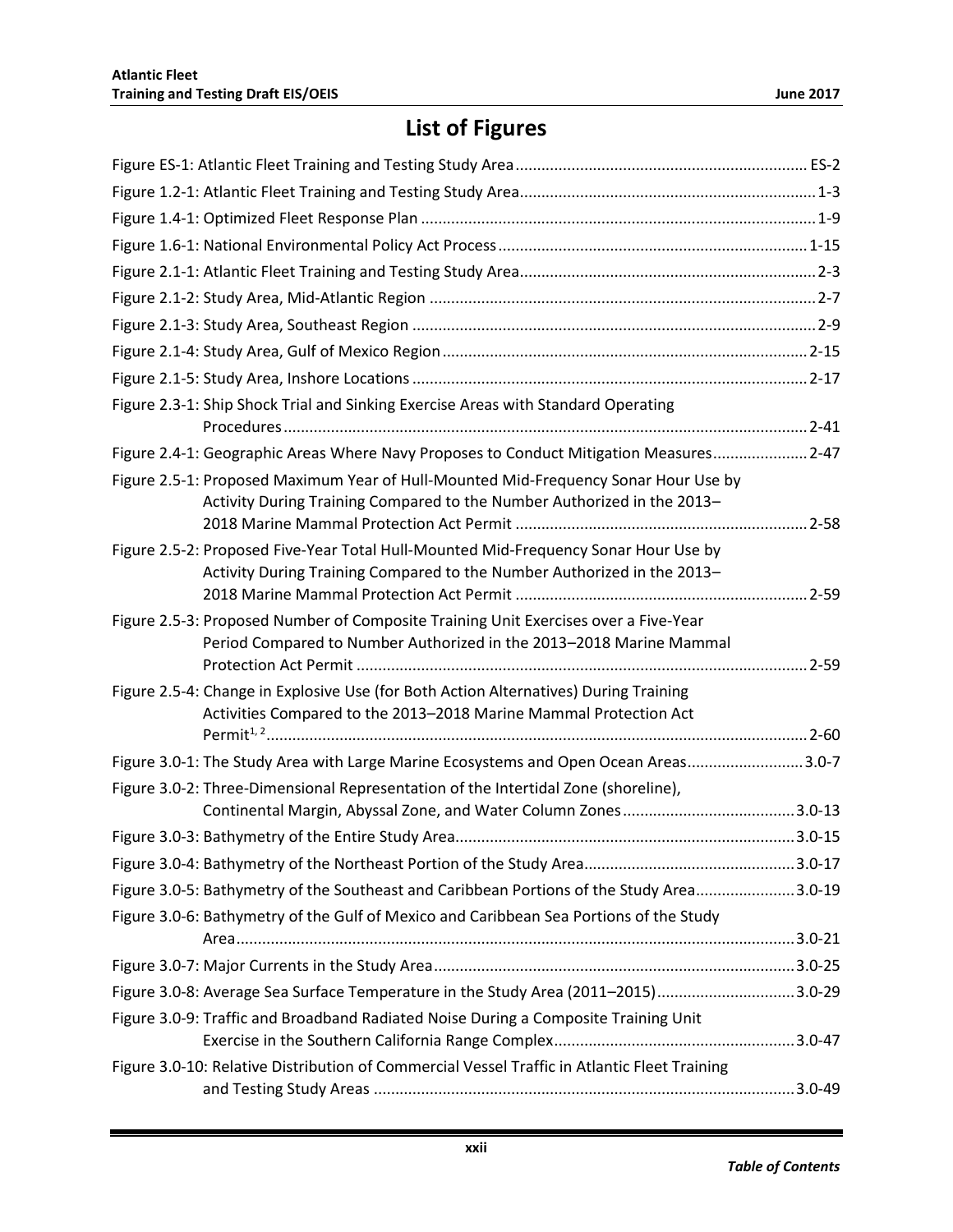| Figure 3.0-11: Relative Distribution of U.S. Navy Vessel Traffic in Atlantic Fleet Training and |  |
|-------------------------------------------------------------------------------------------------|--|
|                                                                                                 |  |
|                                                                                                 |  |
| Figure 3.0-13: Sonobuoy Launch Depicting the Relative Size of a Parachute 3.0-97                |  |
| Figure 3.0-14: Flow Chart of the Evaluation Process of Sound-Producing Activities 3.0-109       |  |
|                                                                                                 |  |
| Figure 3.1-1: Applicable Nonattainment and Maintenance Areas in USEPA Region 1 and 23.1-18      |  |
| Figure 3.1-2: Applicable Nonattainment and Maintenance Areas in USEPA Region 33.1-19            |  |
| Figure 3.1-3: Applicable Nonattainment and Maintenance Areas in USEPA Region 43.1-20            |  |
| Figure 3.1-4: Applicable Nonattainment and Maintenance Areas in USEPA Region 63.1-21            |  |
|                                                                                                 |  |
| Figure 3.2-2: Sediment Quality Ratings for the Northeast and Mid-Atlantic Coast 3.2-14          |  |
|                                                                                                 |  |
|                                                                                                 |  |
|                                                                                                 |  |
| Figure 3.2-6: Water Quality Ratings for the Northeast and Mid-Atlantic Coast3.2-29              |  |
|                                                                                                 |  |
|                                                                                                 |  |
| Figure 3.3-1: Designated Critical Habitat Areas for Johnson's Seagrass Adjacent to the Study    |  |
|                                                                                                 |  |
|                                                                                                 |  |
|                                                                                                 |  |
|                                                                                                 |  |
| Figure 3.4-1: Critical Habitat Areas for Elkhorn and Staghorn Coral Within the Study Area3.4-17 |  |
| Figure 3.4-2: Prediction of Distance to 90 Percent Survivability of Marine Invertebrates        |  |
|                                                                                                 |  |
| Figure 3.5-1: Bottom Types Within the Northeast U.S. Continental Shelf Large Marine             |  |
| Figure 3.5-2: Bottom Types Within the Southeast U.S. Continental Shelf Large Marine             |  |
|                                                                                                 |  |
| Figure 3.5-3: Bottom Types Within the Caribbean Sea Large Marine Ecosystem 3.5-13               |  |
| Figure 3.5-4: Bottom Types Within the Gulf of Mexico Large Marine Ecosystem3.5-15               |  |
| Figure 3.5-5: Artificial Structures Within the Northeast U.S. Continental Shelf Large Marine    |  |
| Figure 3.5-6: Artificial Structures Within the Southeast U.S. Continental Shelf Large Marine    |  |
|                                                                                                 |  |
| Figure 3.5-7: Artificial Structures Within the Caribbean Sea Large Marine Ecosystem3.5-23       |  |
| Figure 3.5-8: Artificial Structures Within Western Portion of the Gulf of Mexico Large          |  |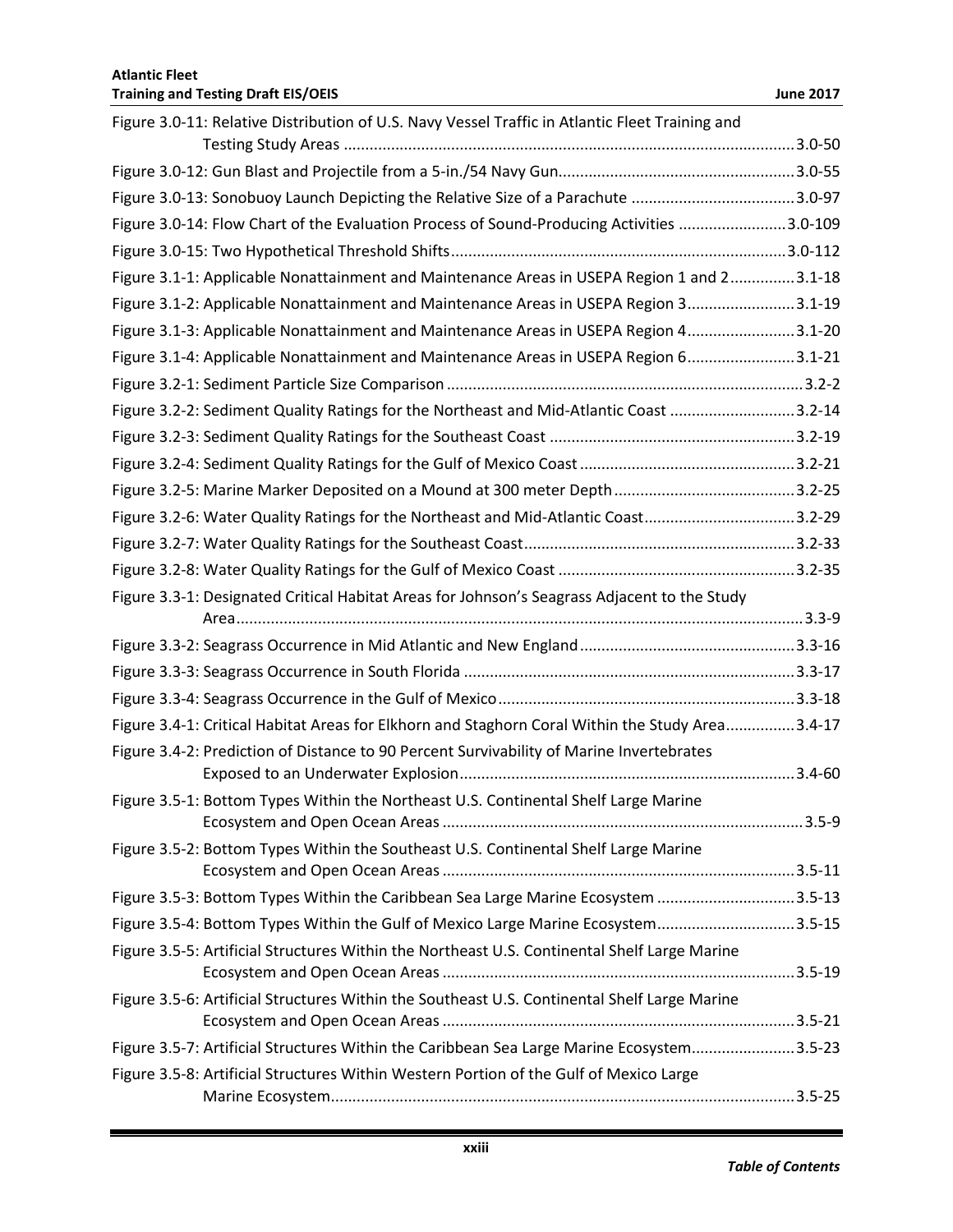| <b>Atlantic Fleet</b>                                                                                                                                                                                                                                 |                  |
|-------------------------------------------------------------------------------------------------------------------------------------------------------------------------------------------------------------------------------------------------------|------------------|
| <b>Training and Testing Draft EIS/OEIS</b>                                                                                                                                                                                                            | <b>June 2017</b> |
| Figure 3.5-9: Alternative 1 - Proportional Impact (Acres) from Explosives by Substrate Type<br>for Training and Testing Compared to Total Vulnerable Habitat Within the<br>Range Complexes of the Large Marine Ecosystems Within the Study Area3.5-32 |                  |
| Figure 3.5-10 Alternative 2 - Proportional Impact (Acres) from Explosives by Substrate Type                                                                                                                                                           |                  |
| for Training and Testing Compared to Total Vulnerable Habitat Within the                                                                                                                                                                              |                  |
| Range Complexes of the Large Marine Ecosystems Within the Study Area3.5-34                                                                                                                                                                            |                  |
| Figure 3.5-11: A Marine Marker Observed in an Area Dominated by Coral Rubble on the                                                                                                                                                                   |                  |
|                                                                                                                                                                                                                                                       |                  |
|                                                                                                                                                                                                                                                       |                  |
| Figure 3.5-13: A 76-millimeter Cartridge Casing on Softbottom and a Blackbelly Rosefish                                                                                                                                                               |                  |
| (Helicolenus dactylopterus) Using the Casing for Protection When Disturbed 3.5-41                                                                                                                                                                     |                  |
|                                                                                                                                                                                                                                                       |                  |
| Figure 3.5-15: Alternative 1 - Proportional Impact (Acres) from Military Expended Materials<br>by Substrate Type for Testing and Training Compared to Total Habitat Within                                                                            |                  |
| Figure 3.5-16: Alternative 2 – Proportional Impact (Acres) from Military Expended Materials                                                                                                                                                           |                  |
| by Substrate Type for Training and Testing Compared to Total Vulnerable                                                                                                                                                                               |                  |
| Habitat Within the Range Complexes of the Large Marine Ecosystems Within                                                                                                                                                                              |                  |
| Figure 3.5-17: Alternative 1 – Combined Proportional Impact (Acres) from Explosives and                                                                                                                                                               |                  |
| Military Expended Materials for Training and Testing Within the Study Area3.5-60                                                                                                                                                                      |                  |
| Figure 3.5-18: Alternative 2 – Combined Proportional Impact (Acres) from Explosives and                                                                                                                                                               |                  |
| Military Expended Materials for Training and Testing Within the Study Area3.5-62                                                                                                                                                                      |                  |
| Figure 3.6-1: Critical Habitat Areas for Atlantic Salmon in and Adjacent to the Study Area3.6-22                                                                                                                                                      |                  |
| Figure 3.6-2: Proposed Critical Habitat for Atlantic Sturgeon in and Adjacent to the                                                                                                                                                                  |                  |
| Figure 3.6-3: Proposed Critical Habitat for Atlantic Sturgeon in and Adjacent to the                                                                                                                                                                  |                  |
|                                                                                                                                                                                                                                                       |                  |
| Figure 3.6-4: Critical Habitat Areas for Smalltooth Sawfish in and Adjacent to the Study Area 3.6-31                                                                                                                                                  |                  |
| Figure 3.6-5: Critical Habitat Areas for Gulf Sturgeon in and Adjacent to the Study Area3.6-34                                                                                                                                                        |                  |
| Figure 3.7-1: Composite Audiograms for Hearing Groups Likely to be Found in the                                                                                                                                                                       |                  |
|                                                                                                                                                                                                                                                       |                  |
| Figure 3.7-2: Designated Critical Habitat Areas for North Atlantic Right Whale in the Study                                                                                                                                                           |                  |
| Figure 3.7-3: Designated Critical Habitat Areas for Florida Manatee in the Study Area 3.7-45                                                                                                                                                          |                  |
|                                                                                                                                                                                                                                                       |                  |
| Figure 3.7-5: Critical Ratios (in dB) Measured in Different Odontocetes Species (from                                                                                                                                                                 |                  |
|                                                                                                                                                                                                                                                       |                  |
|                                                                                                                                                                                                                                                       |                  |
| Figure 3.7-7: TTS and PTS Exposure Functions for Sonar and Other Active Acoustic Sources  3.7-143                                                                                                                                                     |                  |
|                                                                                                                                                                                                                                                       |                  |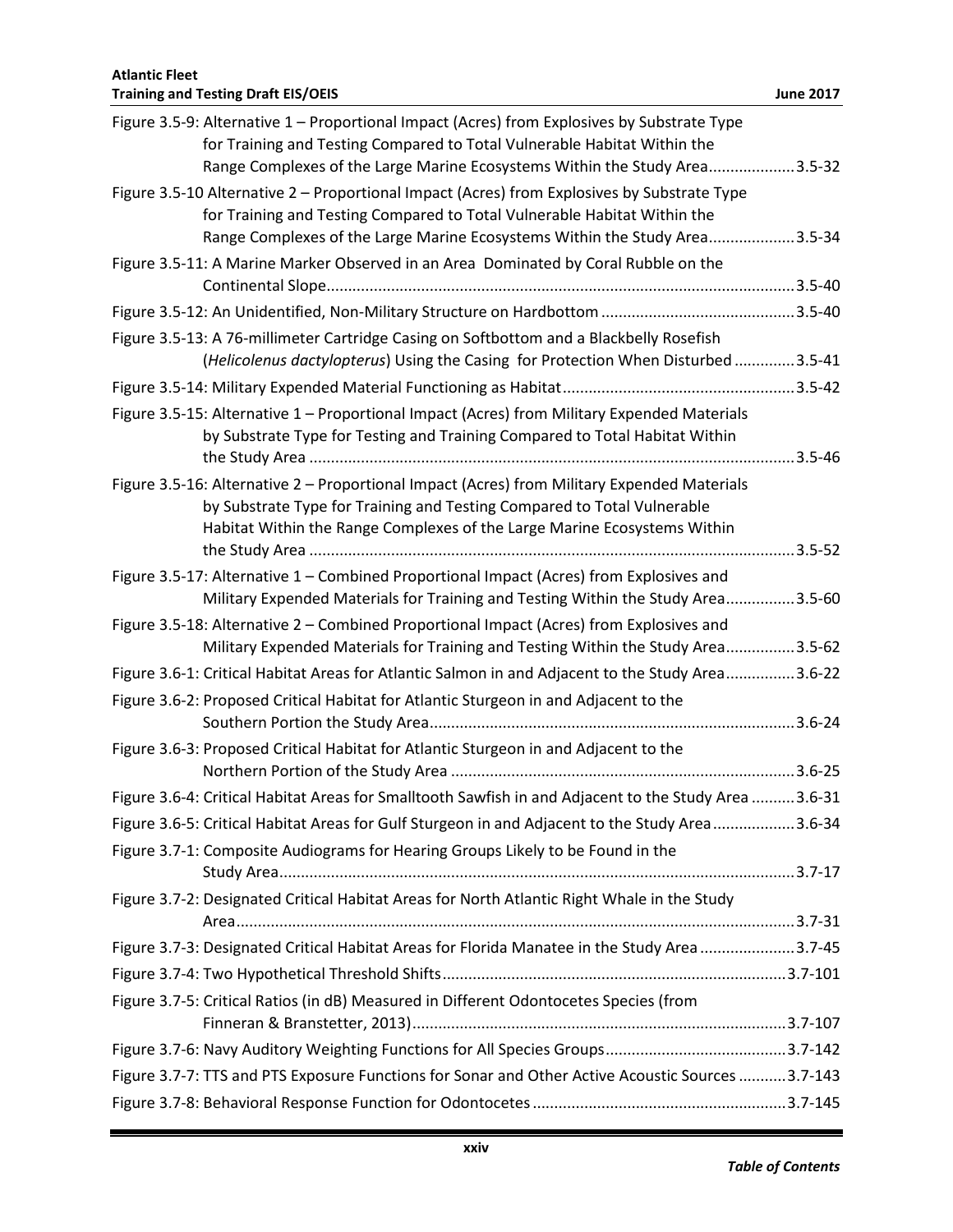| <b>Atlantic Fleet</b><br><b>Training and Testing Draft EIS/OEIS</b>                                                                                                            | <b>June 2017</b> |
|--------------------------------------------------------------------------------------------------------------------------------------------------------------------------------|------------------|
|                                                                                                                                                                                |                  |
| Figure 3.7-10: Behavioral Response Function for Mysticetes and Manatees 3.7-146                                                                                                |                  |
|                                                                                                                                                                                |                  |
| Figure 3.7-12: Relative Likelihood of a Response Being Significant Based on the Duration                                                                                       |                  |
| Figure 3.7-13: North Atlantic Right Whale Impacts Estimated per Year from Sonar and Other<br>Transducers Used During Training Under Alternative 1. No PTS is estimated for     |                  |
| Figure 3.7-14: North Atlantic Right Whale Impacts Estimated per Year from Sonar and Other<br>Transducers Used During Testing Under Alternative 1. No PTS is estimated for      |                  |
| Figure 3.7-15: North Atlantic Right Whale Impacts Estimated per Year from Sonar and Other<br>Transducers Used During Training Under Alternative 2. No PTS is estimated for     |                  |
| Figure 3.7-16: North Atlantic Right Whale Impacts Estimated per Year from Sonar and Other<br>Transducers Used During Testing Under Alternative 2. No PTS is estimated for      |                  |
| Figure 3.7-17: Blue Whale Impacts Estimated per Year from Sonar and Other Transducers<br>Used During Training Under Alternative 1. No PTS is estimated for this species3.7-175 |                  |
| Figure 3.7-18: Blue Whale Impacts Estimated per Year from Sonar and Other Transducers<br>Used During Testing Under Alternative 1. No PTS is estimated for this species3.7-177  |                  |
| Figure 3.7-19: Blue Whale Impacts Estimated per Year from Sonar and Other Transducers<br>Used During Training Under Alternative 2. No PTS is estimated for this species3.7-179 |                  |
| Figure 3.7-20: Blue Whale Impacts Estimated per Year from Sonar and Other Transducers<br>Used During Testing Under Alternative 2. No PTS is estimated for this species3.7-181  |                  |
| Figure 3.7-21: Bryde's Whale Impacts Estimated per Year from Sonar and Other<br>Transducers Used During Training Under Alternative 1. No PTS is estimated for                  |                  |
| Figure 3.7-22: Bryde's Whale Impacts Estimated per Year from Sonar and Other<br>Transducers Used During Testing Under Alternative 1. No PTS is estimated for                   |                  |
| Figure 3.7-23: Bryde's Whale Impacts Estimated per Year from Sonar and Other<br>Transducers Used During Training Under Alternative 2. No PTS is estimated for                  |                  |
| Figure 3.7-24: Bryde's Whale Impacts Estimated per Year from Sonar and Other<br>Transducers Used During Testing Under Alternative 2. No PTS is estimated for                   |                  |
| Figure 3.7-25: Fin Whale Impacts Estimated per Year from Sonar and Other Transducers<br>Used During Training Under Alternative 1. No PTS is estimated for this species3.7-191  |                  |
| Figure 3.7-26: Fin Whale Impacts Estimated per Year from Sonar and Other Transducers                                                                                           |                  |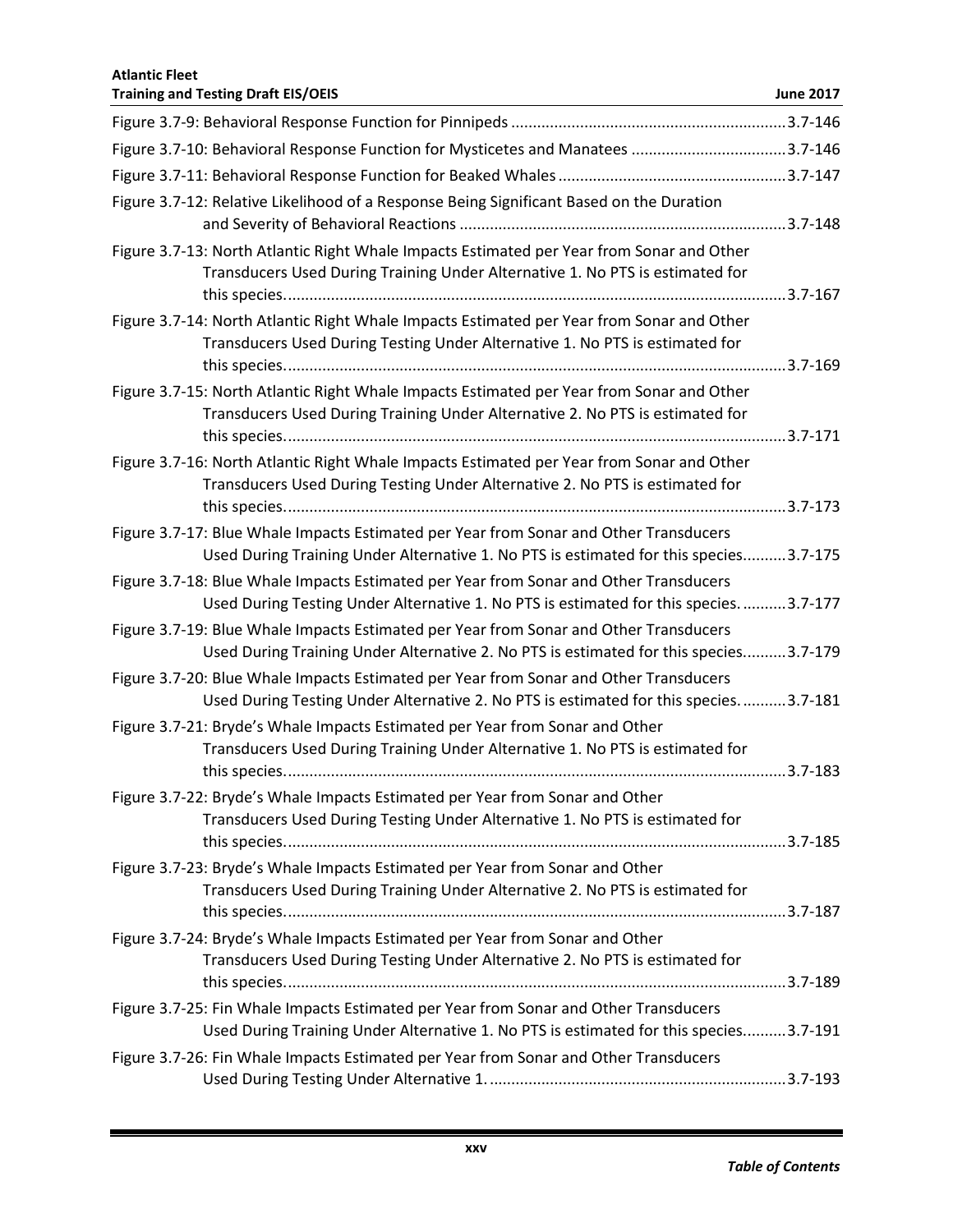| <b>Atlantic Fleet</b><br><b>Training and Testing Draft EIS/OEIS</b>                                                                                                              | <b>June 2017</b> |
|----------------------------------------------------------------------------------------------------------------------------------------------------------------------------------|------------------|
| Figure 3.7-27: Fin Whale Impacts Estimated per Year from Sonar and Other Transducers<br>Used During Training Under Alternative 2. No PTS is estimated for this species3.7-195    |                  |
| Figure 3.7-28: Fin Whale Impacts Estimated per Year from Sonar and Other Transducers                                                                                             |                  |
| Figure 3.7-29: Humpback Whale Impacts Estimated per Year from Sonar and Other<br>Transducers Used During Training Under Alternative 1. No PTS is estimated for                   |                  |
| Figure 3.7-30: Humpback Whale Impacts Estimated per Year from Sonar and Other<br>Transducers Used During Testing Under Alternative 1. No PTS is estimated for                    |                  |
| Figure 3.7-31: Humpback Whale Impacts Estimated per Year from Sonar and Other<br>Transducers Used During Training Under Alternative 2. No PTS is estimated for                   |                  |
| Figure 3.7-32: Humpback Whale Impacts Estimated per Year from Sonar and Other<br>Transducers Used During Testing Under Alternative 2. No PTS is estimated for                    |                  |
| Figure 3.7-33: Minke Whale Impacts Estimated per Year from Sonar and Other Transducers<br>Used During Training Under Alternative 1. No PTS is estimated for this species3.7-207  |                  |
| Figure 3.7-34: Minke Whale Impacts Estimated per Year from Sonar and Other Transducers<br>Figure 3.7-35: Minke Whale Impacts Estimated per Year from Sonar and Other Transducers |                  |
|                                                                                                                                                                                  |                  |
| Figure 3.7-36: Minke Whale Impacts Estimated per Year from Sonar and Other Transducers                                                                                           |                  |
| Figure 3.7-37: Sei Whale Impacts Estimated per Year from Sonar and Other Transducers<br>Used During Training Under Alternative 1. No PTS is estimated for this species3.7-215    |                  |
| Figure 3.7-38: Sei Whale Impacts Estimated per Year from Sonar and Other Transducers<br>Used During Testing Under Alternative 1. No PTS is estimated for this species. 3.7-217   |                  |
| Figure 3.7-39: Sei Whale Impacts Estimated per Year from Sonar and Other Transducers<br>Used During Training Under Alternative 2. No PTS is estimated for this species3.7-219    |                  |
| Figure 3.7-40: Sei Whale Impacts Estimated per Year from Sonar and Other Transducers<br>Used During Testing Under Alternative 2. No PTS is estimated for this species3.7-221     |                  |
| Figure 3.7-41: Sperm Whale Impacts Estimated per Year from Sonar and Other Transducers<br>Used During Training Under Alternative 1. No PTS is estimated for this species3.7-226  |                  |
| Figure 3.7-42: Sperm Whale Impacts Estimated per Year from Sonar and Other Transducers<br>Used During Testing Under Alternative 1. No PTS is estimated for this species3.7-227   |                  |
| Figure 3.7-43: Sperm Whale Impacts Estimated per Year from Sonar and Other Transducers<br>Used During Training Under Alternative 2. No PTS is estimated for this species3.7-229  |                  |
| Figure 3.7-44: Sperm Whale Impacts Estimated per Year from Sonar and Other Transducers<br>Used During Testing Under Alternative 2. No PTS is estimated for this species3.7-231   |                  |
| Figure 3.7-45: Dwarf Sperm Whale Impacts Estimated per Year from Sonar and Other                                                                                                 |                  |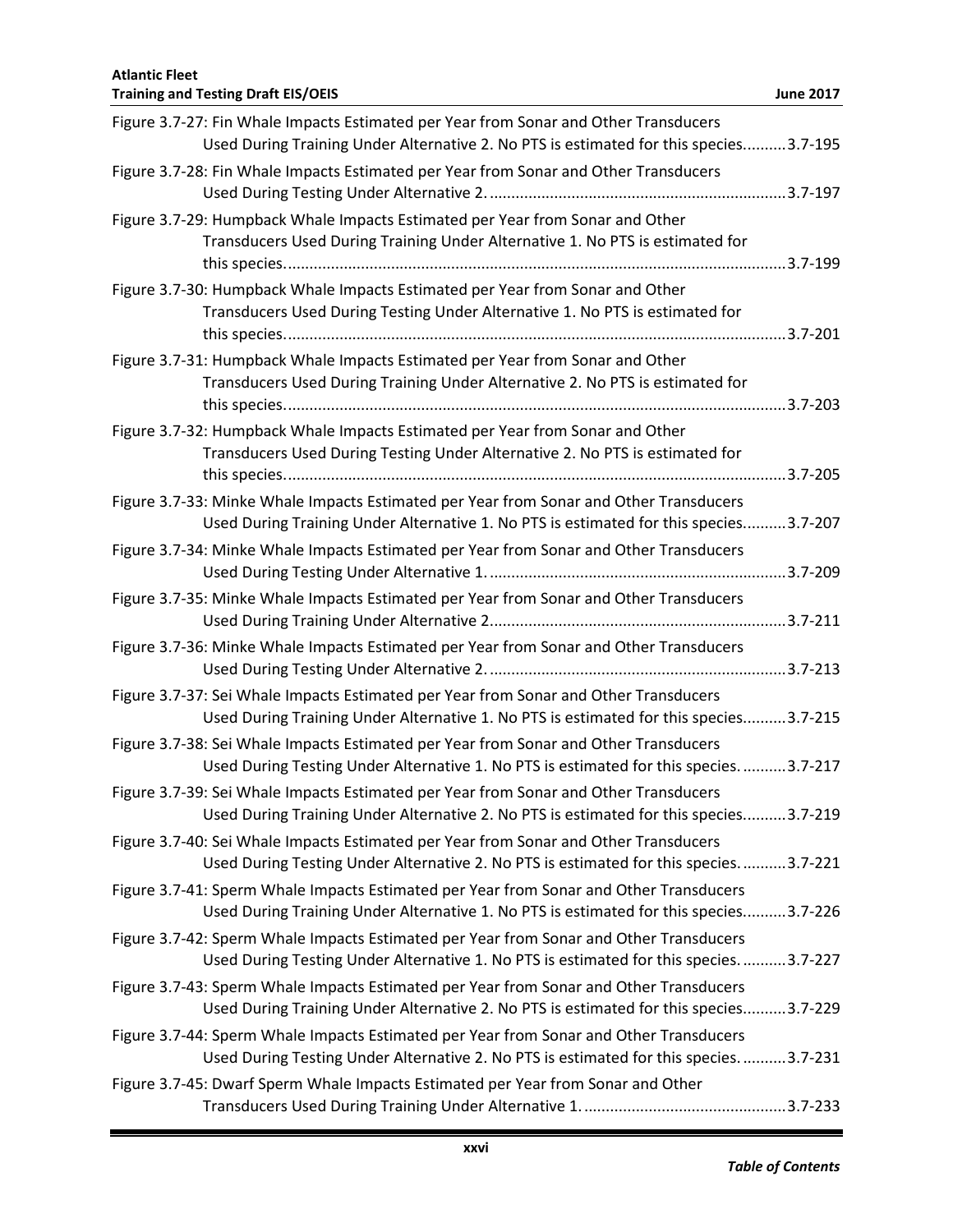| <b>Atlantic Fleet</b><br><b>Training and Testing Draft EIS/OEIS</b>                                                                                                       | <b>June 2017</b> |
|---------------------------------------------------------------------------------------------------------------------------------------------------------------------------|------------------|
| Figure 3.7-46: Pygmy Sperm Whale Impacts Estimated per Year from Sonar and Other                                                                                          |                  |
| Figure 3.7-47: Dwarf Sperm Whale Impacts Estimated per Year from Sonar and Other                                                                                          |                  |
| Figure 3.7-48: Pygmy Sperm Whale Impacts Estimated per Year from Sonar and Other                                                                                          |                  |
| Figure 3.7-49: Dwarf Sperm Whale Impacts Estimated per Year from Sonar and Other                                                                                          |                  |
| Figure 3.7-50: Pygmy Sperm Whale Impacts Estimated per Year from Sonar and Other                                                                                          |                  |
| Figure 3.7-51: Dwarf Sperm Whale Impacts Estimated per Year from Sonar and Other                                                                                          |                  |
| Figure 3.7-52: Pygmy Sperm Whale Impacts Estimated per Year from Sonar and Other                                                                                          |                  |
| Figure 3.7-53: Blainville's Beaked Whale Impacts Estimated per Year from Sonar and Other<br>Transducers Used During Training Under Alternative 1. No PTS is estimated for |                  |
| Figure 3.7-54: Cuvier's Beaked Whale Impacts Estimated per Year from Sonar and Other<br>Transducers Used During Training Under Alternative 1. No PTS is estimated for     |                  |
| Figure 3.7-55: Gervais' Beaked Whale Impacts Estimated per Year from Sonar and Other<br>Transducers Used During Training Under Alternative 1. No PTS is estimated for     |                  |
| Figure 3.7-56: Northern Bottlenose Whale Impacts Estimated per Year from Sonar and<br>Other Transducers Used During Training Under Alternative 1. No PTS is               |                  |
| Figure 3.7-57: Sowersby's Beaked Whale Impacts Estimated per Year from Sonar and Other<br>Transducers Used During Training Under Alternative 1. No PTS is estimated for   |                  |
| Figure 3.7-58: True's Beaked Whale Impacts Estimated per Year from Sonar and Other<br>Transducers Used During Training Under Alternative 1. No PTS is estimated for       |                  |
| Figure 3.7-59: Blainville's Beaked Whale Impacts Estimated per Year from Sonar and Other<br>Transducers Used During Testing Under Alternative 1. No PTS is estimated for  |                  |
| Figure 3.7-60: Cuvier's Beaked Whale Impacts Estimated per Year from Sonar and Other<br>Transducers Used During Testing Under Alternative 1. No PTS is estimated for      |                  |
| Figure 3.7-61: Gervais' Beaked Whale Impacts Estimated per Year from Sonar and Other<br>Transducers Used During Testing Under Alternative 1. No PTS is estimated for      |                  |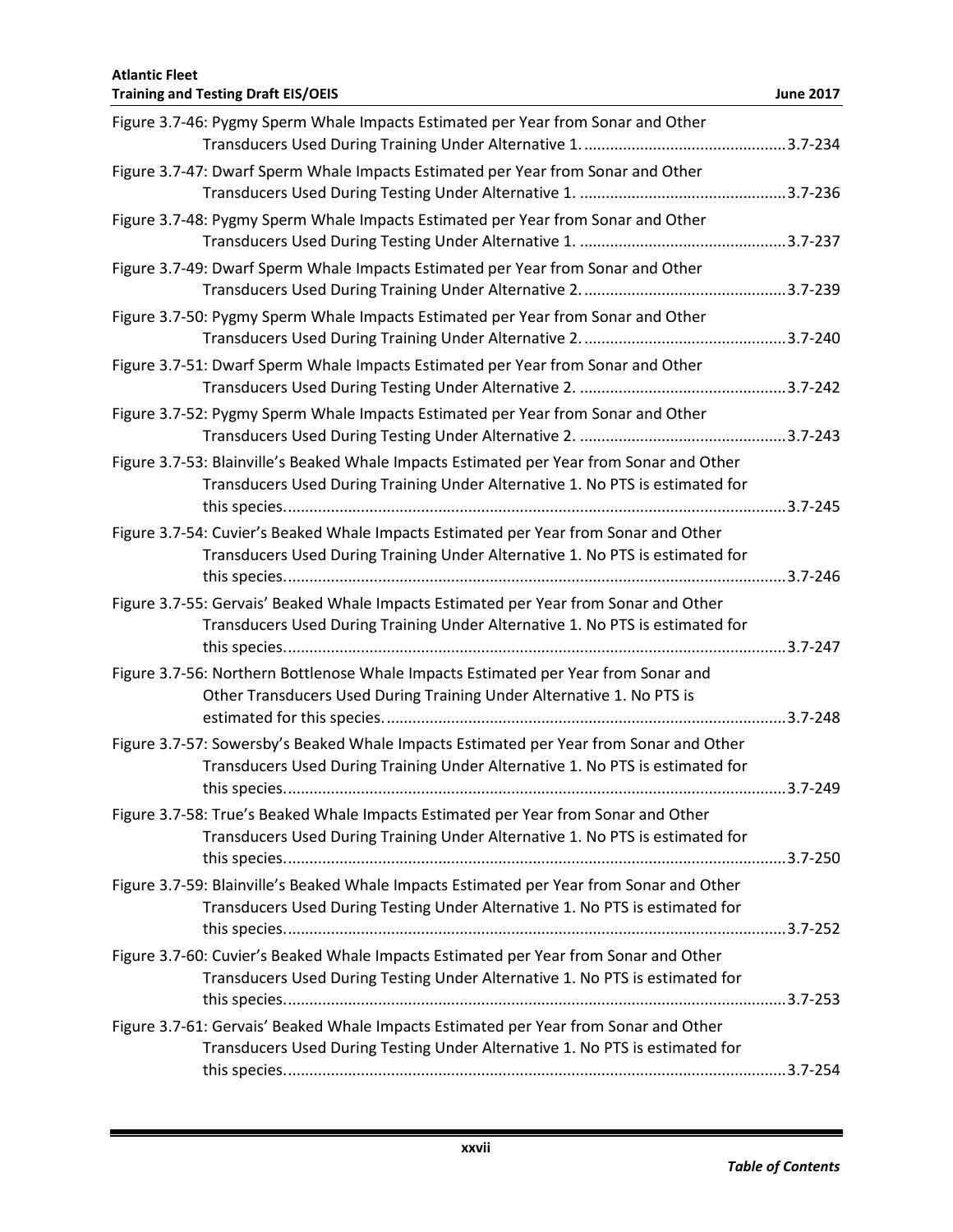| Figure 3.7-62: Northern Bottlenose Whale Impacts Estimated per Year from Sonar and<br>Other Transducers Used During Testing Under Alternative 1. No PTS is                |  |
|---------------------------------------------------------------------------------------------------------------------------------------------------------------------------|--|
| Figure 3.7-63: Sowersby's Beaked Whale Impacts Estimated per Year from Sonar and Other<br>Transducers Used During Testing Under Alternative 1. No PTS is estimated for    |  |
| Figure 3.7-64: True's Beaked Whale Impacts Estimated per Year from Sonar and Other<br>Transducers Used During Testing Under Alternative 1. No PTS is estimated for        |  |
| Figure 3.7-65: Blainville's Beaked Whale Impacts Estimated per Year from Sonar and Other<br>Transducers Used During Training Under Alternative 2. No PTS is estimated for |  |
| Figure 3.7-66: Cuvier's Beaked Whale Impacts Estimated per Year from Sonar and Other<br>Transducers Used During Training Under Alternative 2. No PTS is estimated for     |  |
| Figure 3.7-67: Gervais' Beaked Whale Impacts Estimated per Year from Sonar and Other<br>Transducers Used During Training Under Alternative 2. No PTS is estimated for     |  |
| Figure 3.7-68: Northern Bottlenose Whale Impacts Estimated per Year from Sonar and<br>Other Transducers Used During Training Under Alternative 2. No PTS is               |  |
| Figure 3.7-69: Sowersby's Beaked Whale Impacts Estimated per Year from Sonar and Other<br>Transducers Used During Training Under Alternative 2. No PTS is estimated for   |  |
| Figure 3.7-70: True's Beaked Whale Impacts Estimated per Year from Sonar and Other<br>Transducers Used During Training Under Alternative 2. No PTS is estimated for       |  |
| Figure 3.7-71: Blainville's Beaked Whale Impacts Estimated per Year from Sonar and Other<br>Transducers Used During Testing Under Alternative 2. No PTS is estimated for  |  |
| Figure 3.7-72: Cuvier's Beaked Whale Impacts Estimated per Year from Sonar and Other<br>Transducers Used During Testing Under Alternative 2. No PTS is estimated for      |  |
| Figure 3.7-73: Gervais' Beaked Whale Impacts Estimated per Year from Sonar and Other<br>Transducers Used During Testing Under Alternative 2. No PTS is estimated for      |  |
| Figure 3.7-74: Northern Bottlenose Whale Impacts Estimated per Year from Sonar and<br>Other Transducers Used During Testing Under Alternative 2. No PTS is                |  |
| Figure 3.7-75: Sowersby's Beaked Whale Impacts Estimated per Year from Sonar and Other<br>Transducers Used During Testing Under Alternative 2. No PTS is estimated for    |  |
|                                                                                                                                                                           |  |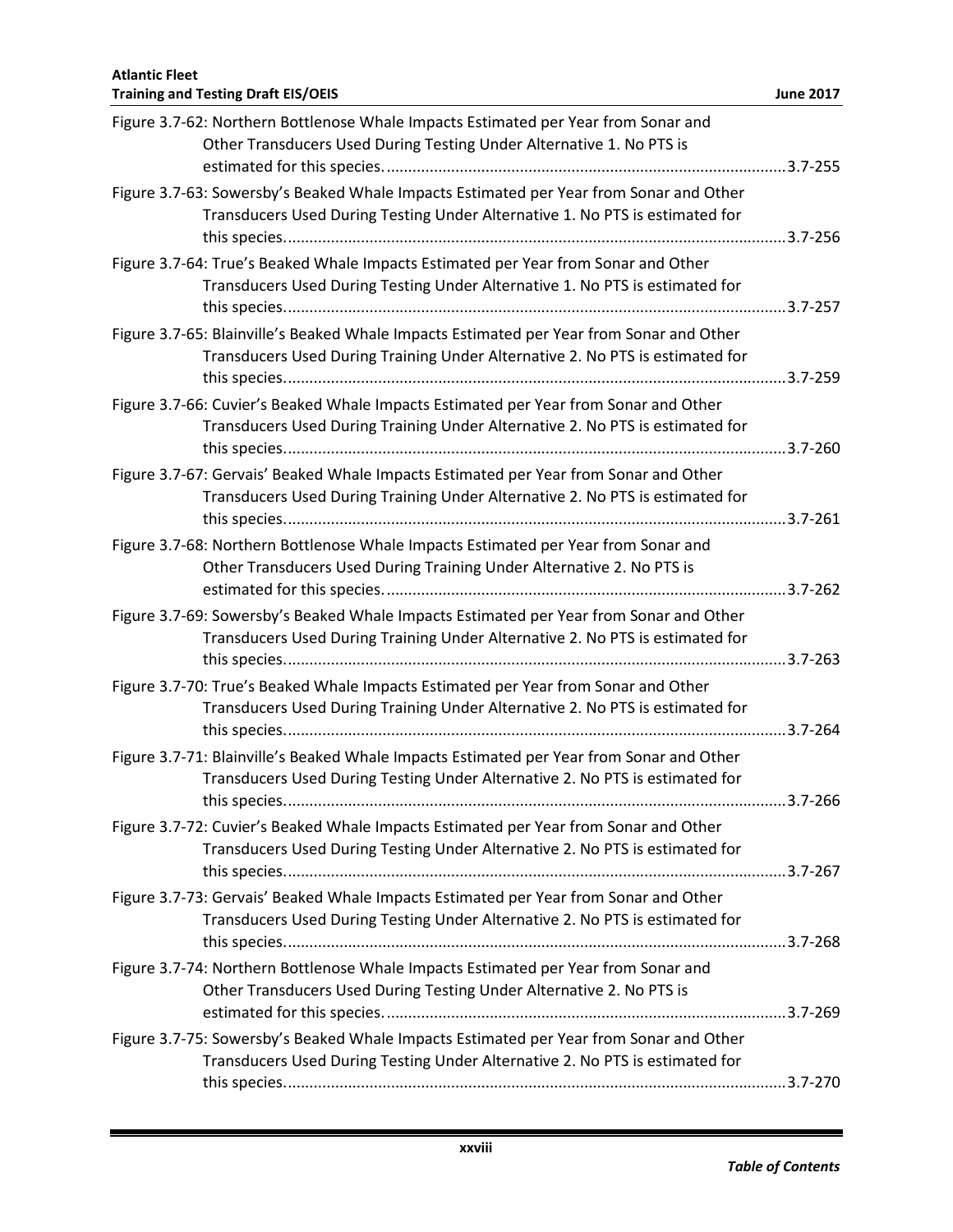| Figure 3.7-76: True's Beaked Whale Impacts Estimated per Year from Sonar and Other<br>Transducers Used During Testing Under Alternative 2. No PTS is estimated for       |  |
|--------------------------------------------------------------------------------------------------------------------------------------------------------------------------|--|
| Figure 3.7-77: Atlantic Spotted Dolphin Impacts Estimated per Year from Sonar and Other<br>Transducers Used During Training Under Alternative 1. No PTS is estimated for |  |
| Figure 3.7-78: Atlantic Spotted Dolphin Impacts Estimated per Year from Sonar and Other<br>Transducers Used During Testing Under Alternative 1. No PTS is estimated for  |  |
| Figure 3.7-79: Atlantic Spotted Dolphin Impacts Estimated per Year from Sonar and Other<br>Transducers Used During Training Under Alternative 2. No PTS is estimated for |  |
| Figure 3.7-80: Atlantic Spotted Dolphin Impacts Estimated per Year from Sonar and Other<br>Transducers Used During Testing Under Alternative 2. No PTS is estimated for  |  |
| Figure 3.7-81: Atlantic White-Sided Dolphin Impacts Estimated per Year from Sonar and<br>Other Transducers Used During Training Under Alternative 1. No PTS is           |  |
| Figure 3.7-82: Atlantic White-Sided Dolphin Impacts Estimated per Year from Sonar and<br>Other Transducers Used During Testing Under Alternative 1. No PTS is            |  |
| Figure 3.7-83: Atlantic White-Sided Dolphin Impacts Estimated per Year from Sonar and<br>Other Transducers Used During Training Under Alternative 2. No PTS is           |  |
| Figure 3.7-84: Atlantic White-Sided Dolphin Impacts Estimated per Year from Sonar and<br>Other Transducers Used During Testing Under Alternative 2. No PTS is            |  |
| Figure 3.7-85: Bottlenose Dolphin Impacts Estimated per Year from Sonar and Other                                                                                        |  |
| Figure 3.7-86: Bottlenose Dolphin Impacts Estimated per Year from Sonar and Other                                                                                        |  |
| Figure 3.7-87: Bottlenose Dolphin Impacts Estimated per Year from Sonar and Other<br>Figure 3.7-88: Bottlenose Dolphin Impacts Estimated per Year from Sonar and Other   |  |
| Figure 3.7-89: Clymene Dolphin Impacts Estimated per Year from Sonar and Other                                                                                           |  |
| Transducers Used During Training Under Alternative 1. No PTS is estimated for                                                                                            |  |
| Figure 3.7-90: Clymene Dolphin Impacts Estimated per Year from Sonar and Other<br>Transducers Used During Testing Under Alternative 1. No PTS is estimated for           |  |
|                                                                                                                                                                          |  |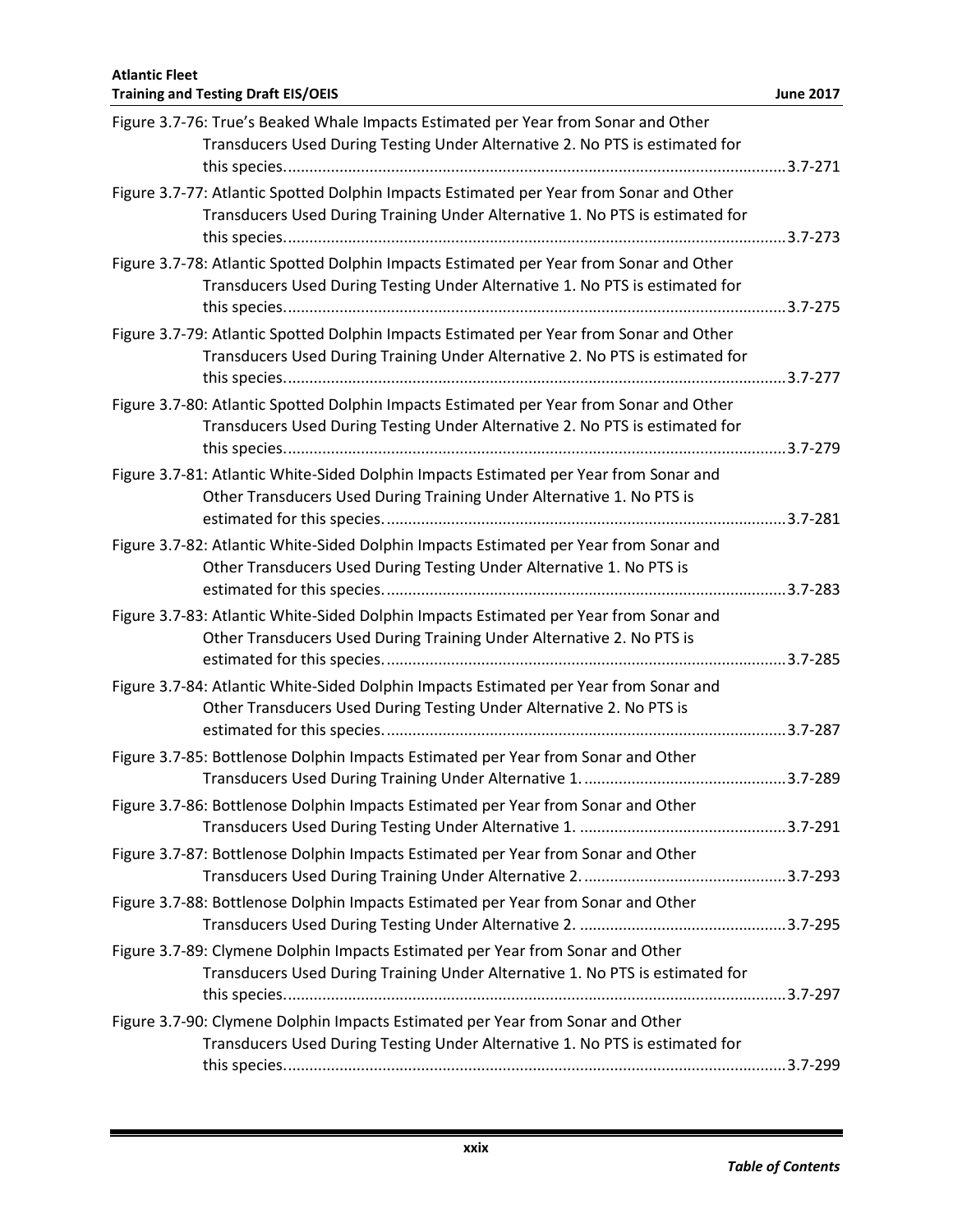### **Training and Testing Draft EIS/OEIS June 2017** Figure 3.7-91: Clymene Dolphin Impacts Estimated per Year from Sonar and Other Transducers Used During Training Under Alternative 2. No PTS is estimated for this species.....................................................................................................................3.7-301 Figure 3.7-92: Clymene Dolphin Impacts Estimated per Year from Sonar and Other Transducers Used During Testing Under Alternative 2. No PTS is estimated for this species.....................................................................................................................3.7-303 Figure 3.7-93: False Killer Whale Impacts Estimated per Year from Sonar and Other Transducers Used During Training Under Alternative 1. No PTS is estimated for this species.....................................................................................................................3.7-305 Figure 3.7-94: False Killer Whale Impacts Estimated per Year from Sonar and Other Transducers Used During Testing Under Alternative 1. No PTS is estimated for this species.....................................................................................................................3.7-307 Figure 3.7-95: False Killer Whale Impacts Estimated per Year from Sonar and Other Transducers Used During Training Under Alternative 2. No PTS is estimated for this species.....................................................................................................................3.7-309 Figure 3.7-96: False Killer Whale Impacts Estimated per Year from Sonar and Other Transducers Used During Testing Under Alternative 2. No PTS is estimated for this species.....................................................................................................................3.7-311 Figure 3.7-97: Fraser's Dolphin Impacts Estimated per Year from Sonar and Other Transducers Used During Training Under Alternative 1. No PTS is estimated for this species.....................................................................................................................3.7-313 Figure 3.7-98: Fraser's Dolphin Impacts Estimated per Year from Sonar and Other Transducers Used During Testing Under Alternative 1. No PTS is estimated for this species.....................................................................................................................3.7-315 Figure 3.7-99: Fraser's Dolphin Impacts Estimated per Year from Sonar and Other Transducers Used During Training Under Alternative 2. No PTS is estimated for this species.....................................................................................................................3.7-317 Figure 3.7-100: Fraser's Dolphin Impacts Estimated per Year from Sonar and Other Transducers Used During Testing Under Alternative 2. No PTS is estimated for this species.....................................................................................................................3.7-319 Figure 3.7-101: Killer Whale Impacts Estimated per Year from Sonar and Other Transducers Used During Training Under Alternative 1. No PTS is estimated for this species..........3.7-321 Figure 3.7-102: Killer Whale Impacts Estimated per Year from Sonar and Other Transducers Used During Testing Under Alternative 1. No PTS is estimated for this species...........3.7-323 Figure 3.7-103: Killer Whale Impacts Estimated per Year from Sonar and Other Transducers

| Used During Training Under Alternative 2. No PTS is estimated for this species3.7-325    |  |
|------------------------------------------------------------------------------------------|--|
| Figure 3.7-104: Killer Whale Impacts Estimated per Year from Sonar and Other Transducers |  |
| Used During Testing Under Alternative 2. Footnote: No PTS is estimated for               |  |
|                                                                                          |  |
| Figure 3.7-105: Melon-Headed Whale Impacts Estimated per Year from Sonar and Other       |  |
| Transducers Used During Training Under Alternative 1. No PTS is estimated for            |  |
|                                                                                          |  |

# **Atlantic Fleet**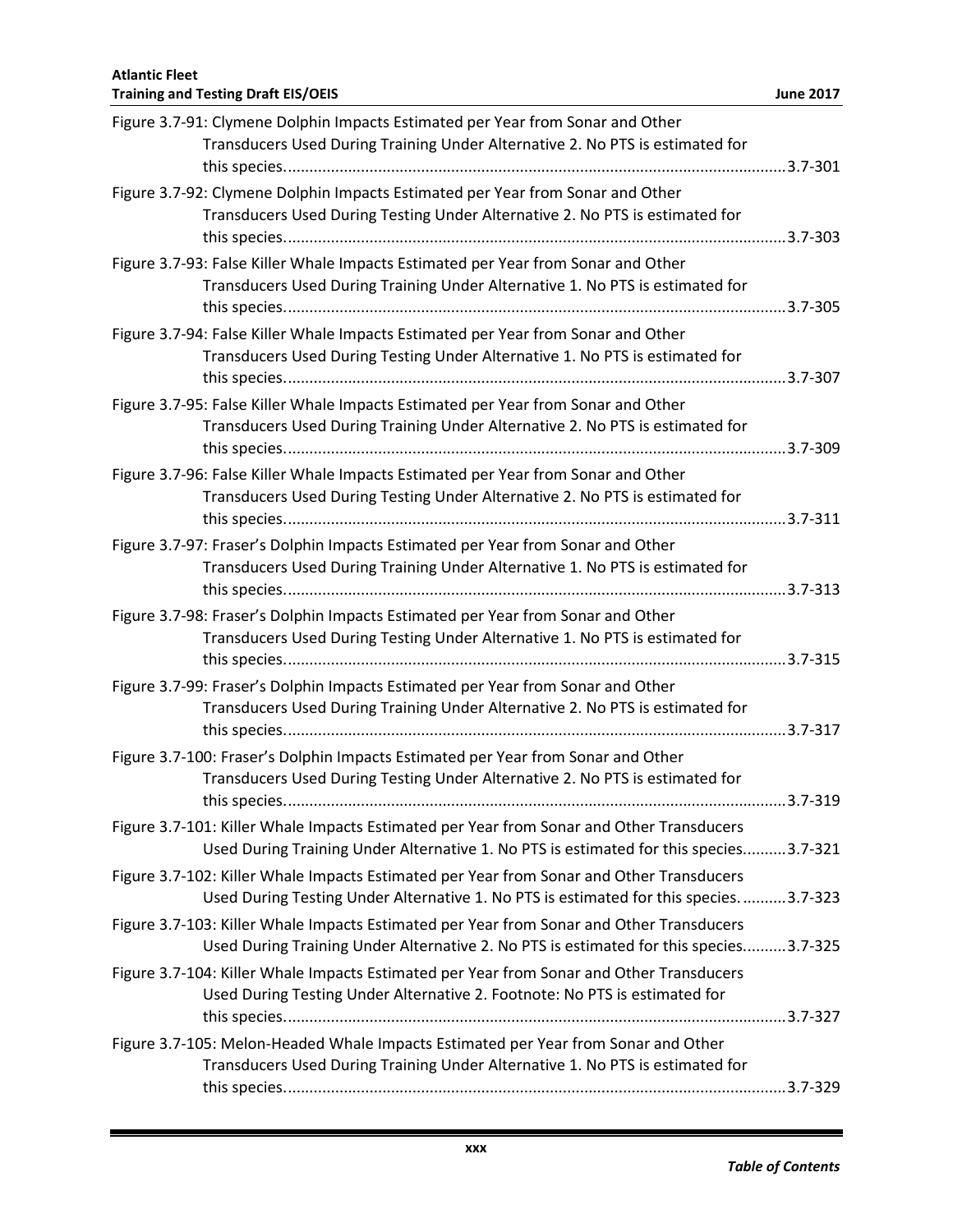| Figure 3.7-106: Melon-Headed Whale Impacts Estimated per Year from Sonar and Other<br>Transducers Used During Testing Under Alternative 1. No PTS is estimated for        |  |
|---------------------------------------------------------------------------------------------------------------------------------------------------------------------------|--|
| Figure 3.7-107: Melon-Headed Whale Impacts Estimated per Year from Sonar and Other<br>Transducers Used During Training Under Alternative 2. No PTS is estimated for       |  |
| Figure 3.7-108: Melon-Headed Whale Impacts Estimated per Year from Sonar and Other<br>Transducers Used During Testing Under Alternative 2. No PTS is estimated for        |  |
| Figure 3.7-109: Pantropical Spotted Dolphin Impacts Estimated per Year from Sonar and<br>Other Transducers Used During Training Under Alternative 1. No PTS is            |  |
| Figure 3.7-110: Pantropical Spotted Dolphin Impacts Estimated per Year from Sonar and<br>Other Transducers Used During Testing Under Alternative 1. No PTS is             |  |
| Figure 3.7-111: Pantropical Spotted Dolphin Impacts Estimated per Year from Sonar and<br>Other Transducers Used During Training Under Alternative 2. No PTS is            |  |
| Figure 3.7-112: Pantropical Spotted Dolphin Impacts Estimated per Year from Sonar and<br>Other Transducers Used During Testing Under Alternative 2. No PTS is             |  |
| Figure 3.7-113: Long-Finned Pilot Whale Impacts Estimated per Year from Sonar and Other<br>Transducers Used During Training Under Alternative 1. No PTS is estimated for  |  |
| Figure 3.7-114: Short-finned Pilot Whale Impacts Estimated per Year from Sonar and Other<br>Transducers Used During Training Under Alternative 1. No PTS is estimated for |  |
| Figure 3.7-115: Long-Finned Pilot Whale Impacts Estimated per Year from Sonar and Other<br>Transducers Used During Testing Under Alternative 1. No PTS is estimated for   |  |
| Figure 3.7-116: Short-Finned Pilot Whale Impacts Estimated per Year from Sonar and Other<br>Transducers Used During Testing Under Alternative 1. No PTS is estimated for  |  |
| Figure 3.7-117: Long-Finned Pilot Whale Impacts Estimated per Year from Sonar and Other<br>Transducers Used During Training Under Alternative 2. No PTS is estimated for  |  |
| Figure 3.7-118: Short-Finned Pilot Whale Impacts Estimated per Year from Sonar and Other<br>Transducers Used During Training Under Alternative 2. No PTS is estimated for |  |
| Figure 3.7-119: Long-Finned Pilot Whale Impacts Estimated per Year from Sonar and Other<br>Transducers Used During Testing Under Alternative 2. No PTS is estimated for   |  |
|                                                                                                                                                                           |  |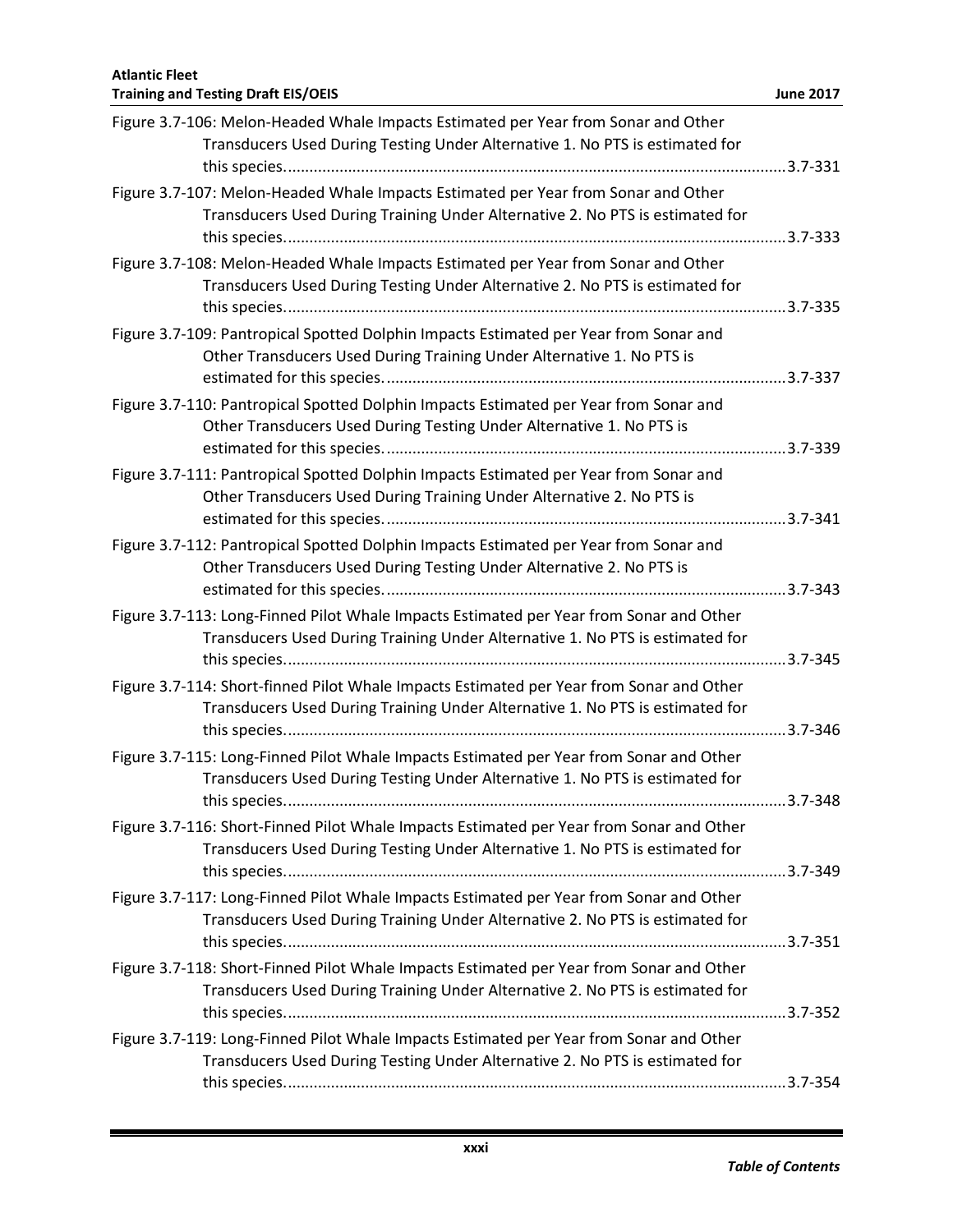| Figure 3.7-120: Short-Finned Pilot Whale Impacts Estimated per Year from Sonar and Other<br>Transducers Used During Testing Under Alternative 2. No PTS is estimated for |  |
|--------------------------------------------------------------------------------------------------------------------------------------------------------------------------|--|
| Figure 3.7-121: Pygmy Killer Whale Impacts Estimated per Year from Sonar and Other<br>Transducers Used During Training Under Alternative 1. No PTS is estimated for      |  |
| Figure 3.7-122: Pygmy Killer Whale Impacts Estimated per Year from Sonar and Other<br>Transducers Used During Testing Under Alternative 1. No PTS is estimated for       |  |
| Figure 3.7-123: Pygmy Killer Whale Impacts Estimated per Year from Sonar and Other<br>Transducers Used During Training Under Alternative 2. No PTS is estimated for      |  |
| Figure 3.7-124: Pygmy Killer Whale Impacts Estimated per Year from Sonar and Other<br>Transducers Used During Testing Under Alternative 2. No PTS is estimated for       |  |
| Figure 3.7-125: Risso's Dolphin Impacts Estimated per Year from Sonar and Other<br>Transducers Used During Training Under Alternative 1. No PTS is estimated for         |  |
| Figure 3.7-126: Risso's Dolphin Impacts Estimated per Year from Sonar and Other<br>Transducers Used During Testing Under Alternative 1. No PTS is estimated for          |  |
| Figure 3.7-127: Risso's Dolphin Impacts Estimated per Year from Sonar and Other<br>Transducers Used During Training Under Alternative 2. No PTS is estimated for         |  |
| Figure 3.7-128: Risso's Dolphin Impacts Estimated per Year from Sonar and Other<br>Transducers Used During Testing Under Alternative 2. No PTS is estimated for          |  |
| Figure 3.7-129: Rough-Toothed Dolphin Impacts Estimated per Year from Sonar and Other<br>Transducers Used During Training Under Alternative 1. No PTS is estimated for   |  |
| Figure 3.7-130: Rough-Toothed Dolphin Impacts Estimated per Year from Sonar and Other<br>Transducers Used During Testing Under Alternative 1. No PTS is estimated for    |  |
| Figure 3.7-131: Rough-Toothed Dolphin Impacts Estimated per Year from Sonar and Other<br>Transducers Used During Training Under Alternative 2. No PTS is estimated for   |  |
| Figure 3.7-132: Rough-Toothed Dolphin Impacts Estimated per Year from Sonar and Other<br>Transducers Used During Testing Under Alternative 2. No PTS is estimated for    |  |
| Figure 3.7-133: Short-Beaked Common Dolphin Impacts Estimated per Year from Sonar and<br>Other Transducers Used During Training Under Alternative 1. No PTS is           |  |
|                                                                                                                                                                          |  |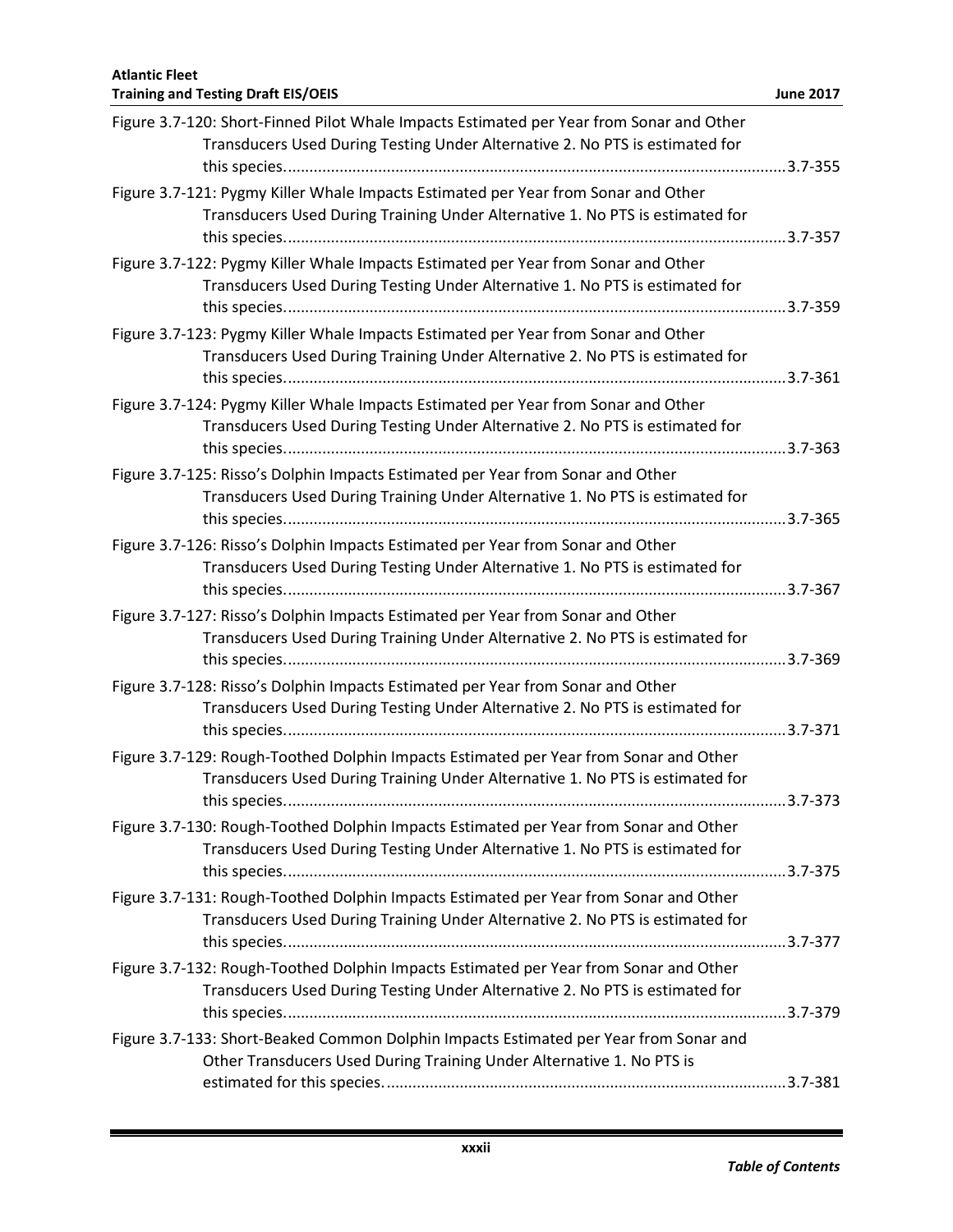| Figure 3.7-134: Short-Beaked Common Dolphin Impacts Estimated per Year from Sonar and<br>Other Transducers Used During Testing Under Alternative 1. No PTS is         |  |
|-----------------------------------------------------------------------------------------------------------------------------------------------------------------------|--|
| Figure 3.7-135: Short-Beaked Common Dolphin Impacts Estimated per Year from Sonar and<br>Other Transducers Used During Training Under Alternative 2. No PTS is        |  |
| Figure 3.7-136: Short-Beaked Common Dolphin Impacts Estimated per Year from Sonar and<br>Other Transducers Used During Testing Under Alternative 2. No PTS is         |  |
| Figure 3.7-137: Spinner Dolphin Impacts Estimated per Year from Sonar and Other<br>Transducers Used During Training Under Alternative 1. No PTS is estimated for      |  |
| Figure 3.7-138: Spinner Dolphin Impacts Estimated per Year from Sonar and Other<br>Transducers Used During Testing Under Alternative 1. No PTS is estimated for       |  |
| Figure 3.7-139: Spinner Dolphin Impacts Estimated per Year from Sonar and Other<br>Transducers Used During Training Under Alternative 2. No PTS is estimated for      |  |
| Figure 3.7-140: Spinner Dolphin Impacts Estimated per Year from Sonar and Other<br>Transducers Used During Testing Under Alternative 2. No PTS is estimated for       |  |
| Figure 3.7-141: Striped Dolphin Impacts Estimated per Year from Sonar and Other<br>Transducers Used During Training Under Alternative 1. No PTS is estimated for      |  |
| Figure 3.7-142: Striped Dolphin Impacts Estimated per Year from Sonar and Other<br>Transducers Used During Testing Under Alternative 1. No PTS is estimated for       |  |
| Figure 3.7-143: Striped Dolphin Impacts Estimated per Year from Sonar and Other<br>Transducers Used During Training Under Alternative 2. No PTS is estimated for      |  |
| Figure 3.7-144: Striped Dolphin Impacts Estimated per Year from Sonar and Other<br>Transducers Used During Testing Under Alternative 2. No PTS is estimated for       |  |
| Figure 3.7-145: White-Beaked Dolphin Impacts Estimated per Year from Sonar and Other<br>Transducers Used During Training Under Alternative 1. No PTS is estimated for |  |
| Figure 3.7-146: White-Beaked Dolphin Impacts Estimated per Year from Sonar and Other<br>Transducers Used During Testing Under Alternative 1. No PTS is estimated for  |  |
| Figure 3.7-147: White-Beaked Dolphin Impacts Estimated per Year from Sonar and Other<br>Transducers Used During Training Under Alternative 2. No PTS is estimated for |  |
|                                                                                                                                                                       |  |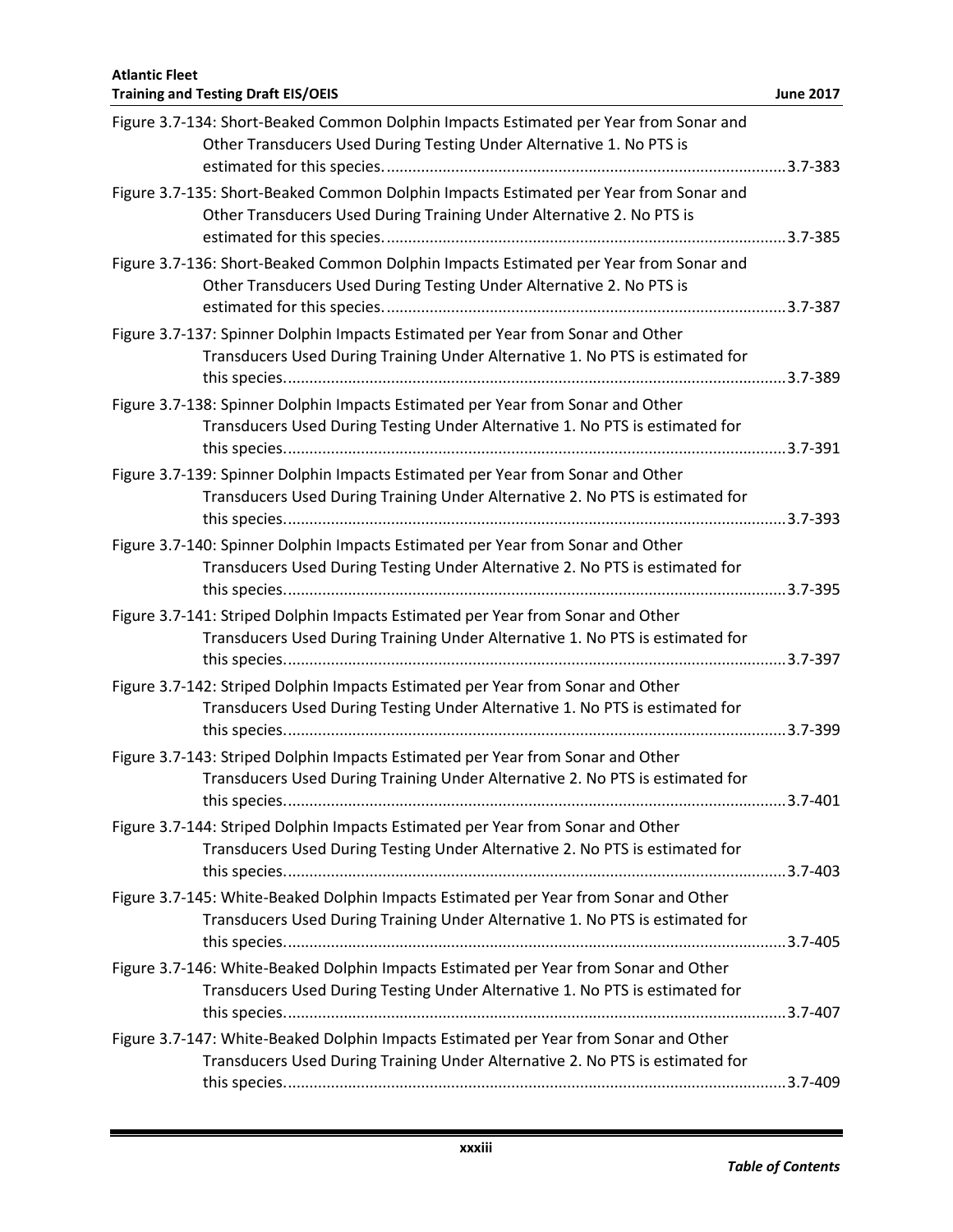| Figure 3.7-148: White-Beaked Dolphin Impacts Estimated per Year from Sonar and Other<br>Transducers Used During Testing Under Alternative 2. No PTS is estimated for             |
|----------------------------------------------------------------------------------------------------------------------------------------------------------------------------------|
| Figure 3.7-149: Harbor Porpoise Impacts Estimated per Year from Sonar and Other                                                                                                  |
| Figure 3.7-150: Harbor Porpoise Impacts Estimated per Year from Sonar and Other                                                                                                  |
|                                                                                                                                                                                  |
| Figure 3.7-151: Harbor Porpoise Impacts Estimated per Year from Sonar and Other                                                                                                  |
| Figure 3.7-152: Harbor Porpoise Impacts Estimated per Year from Sonar and Other                                                                                                  |
| Figure 3.7-153: Gray Seal Impacts Estimated per Year from Sonar and Other Transducers<br>Used During Training Under Alternative 1. No PTS is estimated for this species3.7-422   |
| Figure 3.7-154: Harbor Seal Impacts Estimated per Year from Sonar and Other Transducers<br>Used During Training Under Alternative 1. No PTS is estimated for this species3.7-423 |
| Figure 3.7-155: Harp Seal Impacts Estimated per Year from Sonar and Other Transducers                                                                                            |
| Figure 3.7-156: Hooded Seal Impacts Estimated per Year from Sonar and Other Transducers<br>Used During Training Under Alternative 1. No PTS is estimated for this species3.7-425 |
| Figure 3.7-157: Gray Seal Impacts Estimated per Year from Sonar and Other Transducers                                                                                            |
| Figure 3.7-158: Harbor Seal Impacts Estimated per Year from Sonar and Other Transducers                                                                                          |
| Figure 3.7-159: Harp Seal Impacts Estimated per Year from Sonar and Other Transducers<br>Used During Testing Under Alternative 1. No PTS is estimated for this species3.7-429    |
| Figure 3.7-160: Hooded Seal Impacts Estimated per Year from Sonar and Other Transducers<br>Used During Testing Under Alternative 1. No PTS is estimated for this species3.7-430  |
| Figure 3.7-161: Gray Seal Impacts Estimated per Year from Sonar and Other Transducers<br>Used During Training Under Alternative 2. No PTS is estimated for this species3.7-432   |
| Figure 3.7-162: Harbor Seal Impacts Estimated per Year from Sonar and Other Transducers<br>Used During Training Under Alternative 2. No PTS is estimated for this species3.7-433 |
| Figure 3.7-163: Harp Seal Impacts Estimated per Year from Sonar and Other Transducers                                                                                            |
| Figure 3.7-164: Hooded Seal Impacts Estimated per Year from Sonar and Other Transducers<br>Used During Training Under Alternative 2. No PTS is estimated for this species3.7-435 |
| Figure 3.7-165: Gray Seal Impacts Estimated per Year from Sonar and Other Transducers                                                                                            |
| Figure 3.7-166: Harbor Seal Impacts Estimated per Year from Sonar and Other Transducers                                                                                          |
| Figure 3.7-167: Harp Seal Impacts Estimated per Year from Sonar and Other Transducers<br>Used During Testing Under Alternative 2. No PTS is estimated for this species3.7-439    |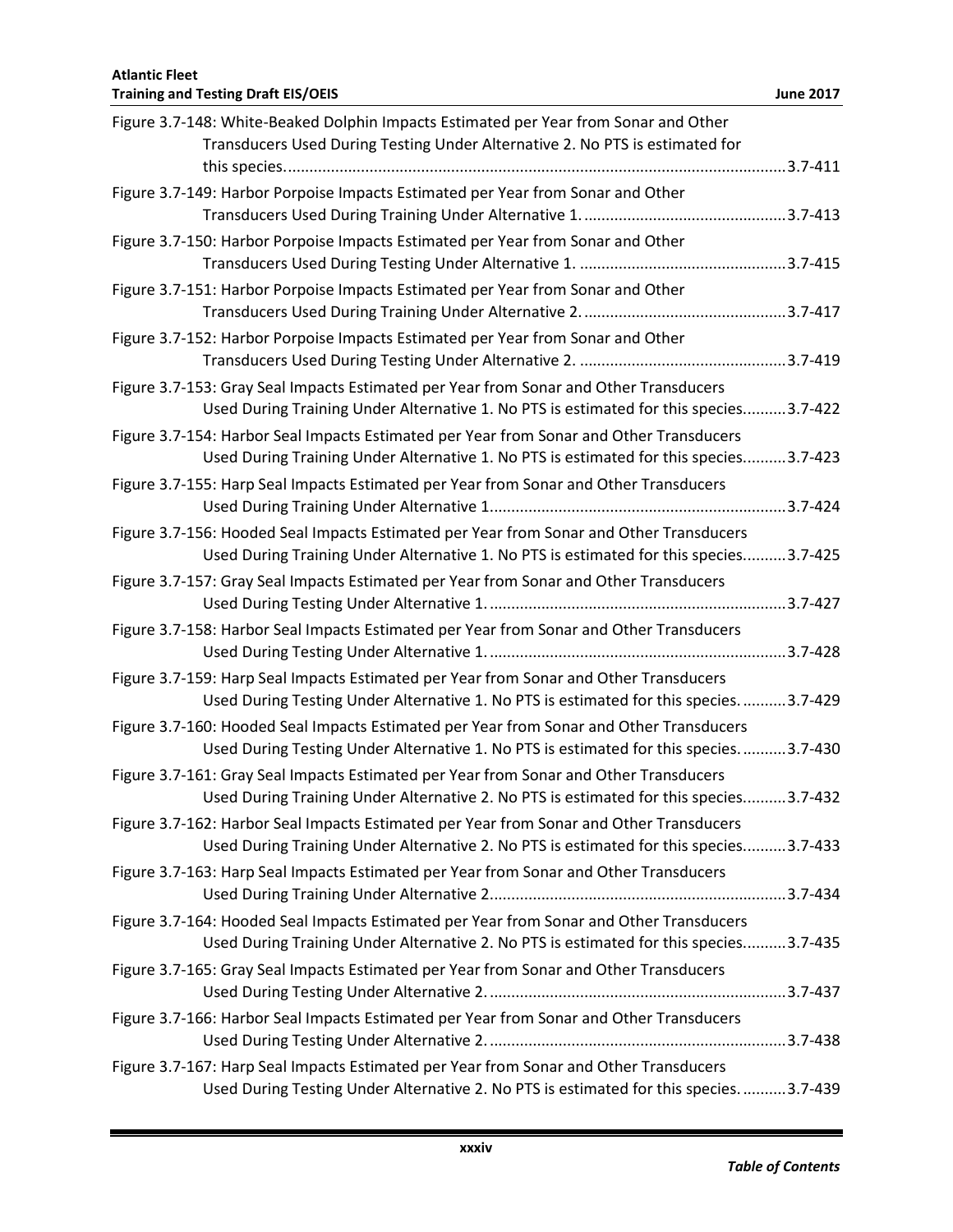| <b>Atlantic Fleet</b><br><b>Training and Testing Draft EIS/OEIS</b>                                                                                                                                                                                                                                                      | <b>June 2017</b> |
|--------------------------------------------------------------------------------------------------------------------------------------------------------------------------------------------------------------------------------------------------------------------------------------------------------------------------|------------------|
| Figure 3.7-168: Hooded Seal Impacts Estimated per Year from Sonar and Other Transducers<br>Used During Testing Under Alternative 2. No PTS is estimated for this species3.7-440                                                                                                                                          |                  |
| Figure 3.7-169: West Indian Manatee Impacts Estimated per Year from Sonar and Other<br>Transducers Used During Training Under Alternative 1. No PTS is estimated for                                                                                                                                                     |                  |
| Figure 3.7-170: West Indian Manatee Impacts Estimated per Year from Sonar and Other<br>Transducers Used During Testing Under Alternative 1. No PTS is estimated for                                                                                                                                                      |                  |
| Figure 3.7-171: West Indian Manatee Impacts Estimated per Year from Sonar and Other<br>Transducers Used During Training Under Alternative 2. No PTS is estimated for                                                                                                                                                     |                  |
| Figure 3.7-172: West Indian Manatee Impacts Estimated per Year from Sonar and Other<br>Transducers Used During Testing Under Alternative 2. No PTS is estimated for                                                                                                                                                      |                  |
| Figure 3.7-173: Temporary Threshold Shift and Permanent Threshold Shift Exposure                                                                                                                                                                                                                                         |                  |
| Figure 3.7-174: Estimated Annual Behavioral Responses from Air Gun Use. No TTS or PTS is                                                                                                                                                                                                                                 |                  |
| Figure 3.7-175: Estimated Annual Impacts (Assuming Two Events per Year) from Pile Driving<br>and Extraction Associated with the Construction and Removal of the Elevated                                                                                                                                                 |                  |
| Figure 3.7-176: Navy Phase III Weighting Functions for All Species Groups. 3.7-486                                                                                                                                                                                                                                       |                  |
| Figure 3.7-177: Navy Phase III Behavioral, TTS and PTS Exposure Functions for Explosives3.7-487                                                                                                                                                                                                                          |                  |
| Figure 3.7-178: Estimated Maximum Impacts to Each Species Across All Seasons and Areas<br>in Which the Large Ship Shock Trial Could Occur. This event could occur once                                                                                                                                                   |                  |
| Figure 3.7-179: Estimated Maximum Impacts to Each Species Across All Seasons and Areas<br>in Which Small Ship Shock Trials Could Occur. This event could occur up to                                                                                                                                                     |                  |
| Figure 3.7-180: North Atlantic Right Whale Impacts Estimated per Year from Training<br>Explosions Using the Maximum Number of Explosions Under Alternative 1.<br>Estimated impacts most years would be less based on fewer explosions. No<br>behavioral responses, PTS, or injury (non-auditory) is estimated for this   |                  |
| Figure 3.7-181: North Atlantic Right Whale Impacts Estimated per Year from Testing<br>Explosions Using the Maximum Number of Explosions Under Alternative 1<br>(excluding full ship shock trials). Estimated impacts most years would be less<br>based on fewer explosions. No behavioral responses, PTS or injury (non- |                  |
| Figure 3.7-182: Bryde's Whale Impacts Estimated per Year from Training Explosions Using<br>the Maximum Number of Explosions Under Alternative 1. Estimated impacts<br>most years would be less based on fewer explosions. No behavioral responses,                                                                       |                  |
|                                                                                                                                                                                                                                                                                                                          |                  |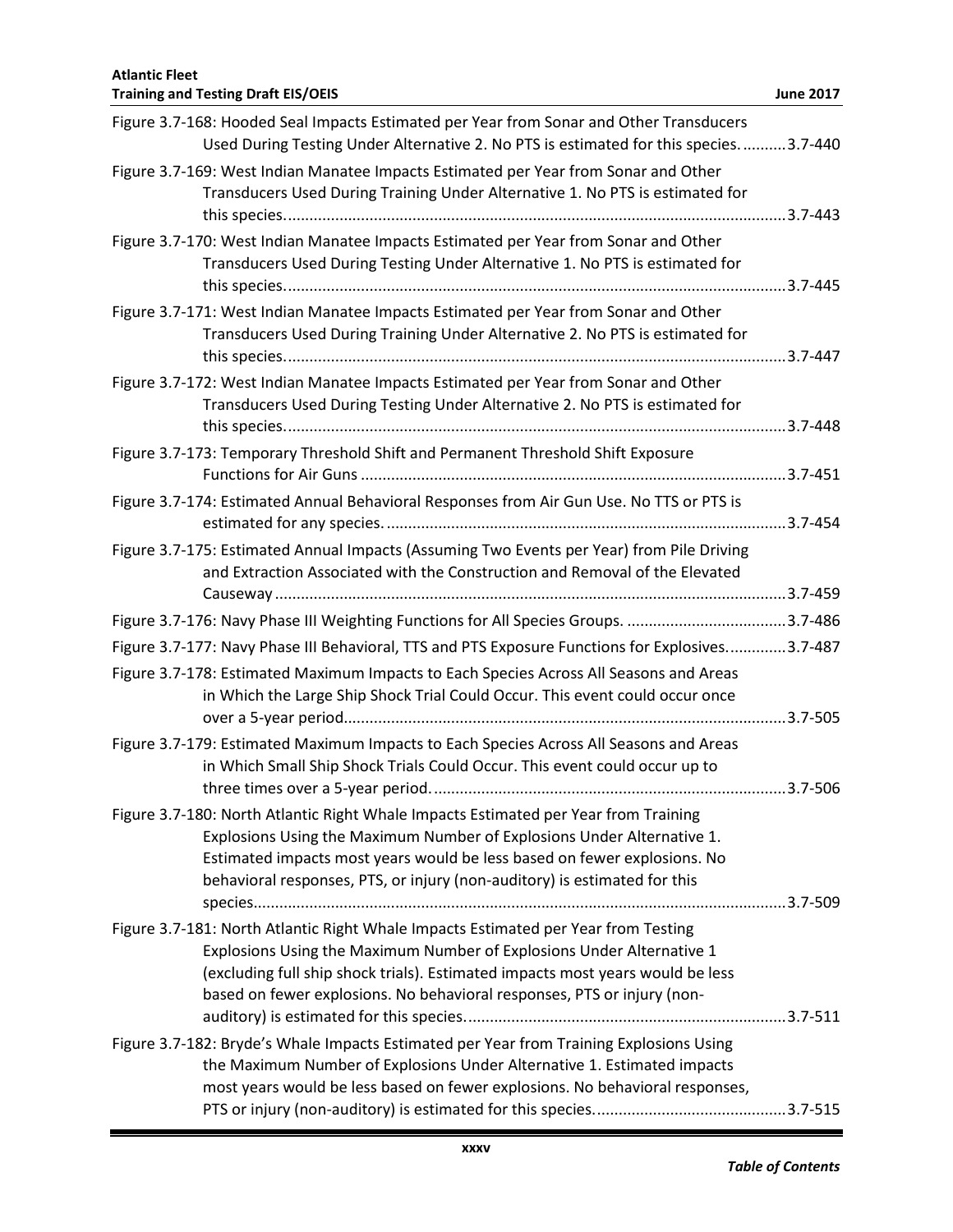| Figure 3.7-183: Bryde's Whale Impacts Estimated per Year from Testing Explosions Using<br>the Maximum Annual Number of Explosions Under Alternative 1 (excluding<br>full ship shock trials). Estimated impacts most years would be less based on<br>fewer explosions. No behavioral responses, PTS or injury (non-auditory) is        |  |
|---------------------------------------------------------------------------------------------------------------------------------------------------------------------------------------------------------------------------------------------------------------------------------------------------------------------------------------|--|
| Figure 3.7-184: Bryde's Whale Impacts Estimated per Year from Testing Explosions Under<br>Alternative 2 (excluding full ship shock trials). No behavioral reactions, PTS, or                                                                                                                                                          |  |
| Figure 3.7-185: Fin Whale Impacts Estimated per Year from Training Explosions Using the<br>Maximum Number of Explosions Under Alternative 1. Estimated impacts most<br>years would be less based on fewer explosions. No behavioral responses or                                                                                      |  |
| Figure 3.7-186: Fin Whale Impacts Estimated per Year from Testing Explosions Using the<br>Maximum Annual Number of Explosions Under Alternative 1 (excluding full<br>ship shock trials). Estimated impacts most years would be less based on fewer<br>explosions. No behavioral responses or injury (non-auditory) is estimated for   |  |
| Figure 3.7-187: Fin Whale Impacts Estimated per Year from Testing Explosions Under<br>Alternative 2 (excluding full ship shock trials). No behavioral reactions or injury                                                                                                                                                             |  |
| Figure 3.7-188: Humpback Whale Impacts Estimated per Year from Training Explosions<br>Using the Maximum Number of Explosions Under Alternative 1. Estimated<br>impacts most years would be less based on fewer explosions. No behavioral<br>responses or injury (non-auditory) is estimated for this species. 3.7-527                 |  |
| Figure 3.7-189: Humpback Whale Impacts Estimated per Year from Testing Explosions Using<br>the Maximum Annual Number of Explosions Under Alternative 1 (excluding<br>full ship shock trials). Estimated impacts most years would be less based on<br>fewer explosions. No behavioral responses, PTS or injury (non-auditory) is       |  |
| Figure 3.7-190: Humpback Whale Impacts Estimated per Year from Testing Explosions<br>Under Alternative 2 (excluding full ship shock trials). No behavioral reactions                                                                                                                                                                  |  |
| Figure 3.7-191: Minke Whale Impacts Estimated per Year from Training Explosions Using<br>the Maximum Number of Explosions Under Alternative 1. Estimated impacts<br>most years would be less based on fewer explosions. No behavioral responses,                                                                                      |  |
| Figure 3.7-192: Minke Whale Impacts Estimated per Year from Testing Explosions Using the<br>Maximum Annual Number of Explosions Under Alternative 1 (excluding full<br>ship shock trials). Estimated impacts most years would be less based on fewer<br>explosions. No behavioral responses or injury (non-auditory) is estimated for |  |
|                                                                                                                                                                                                                                                                                                                                       |  |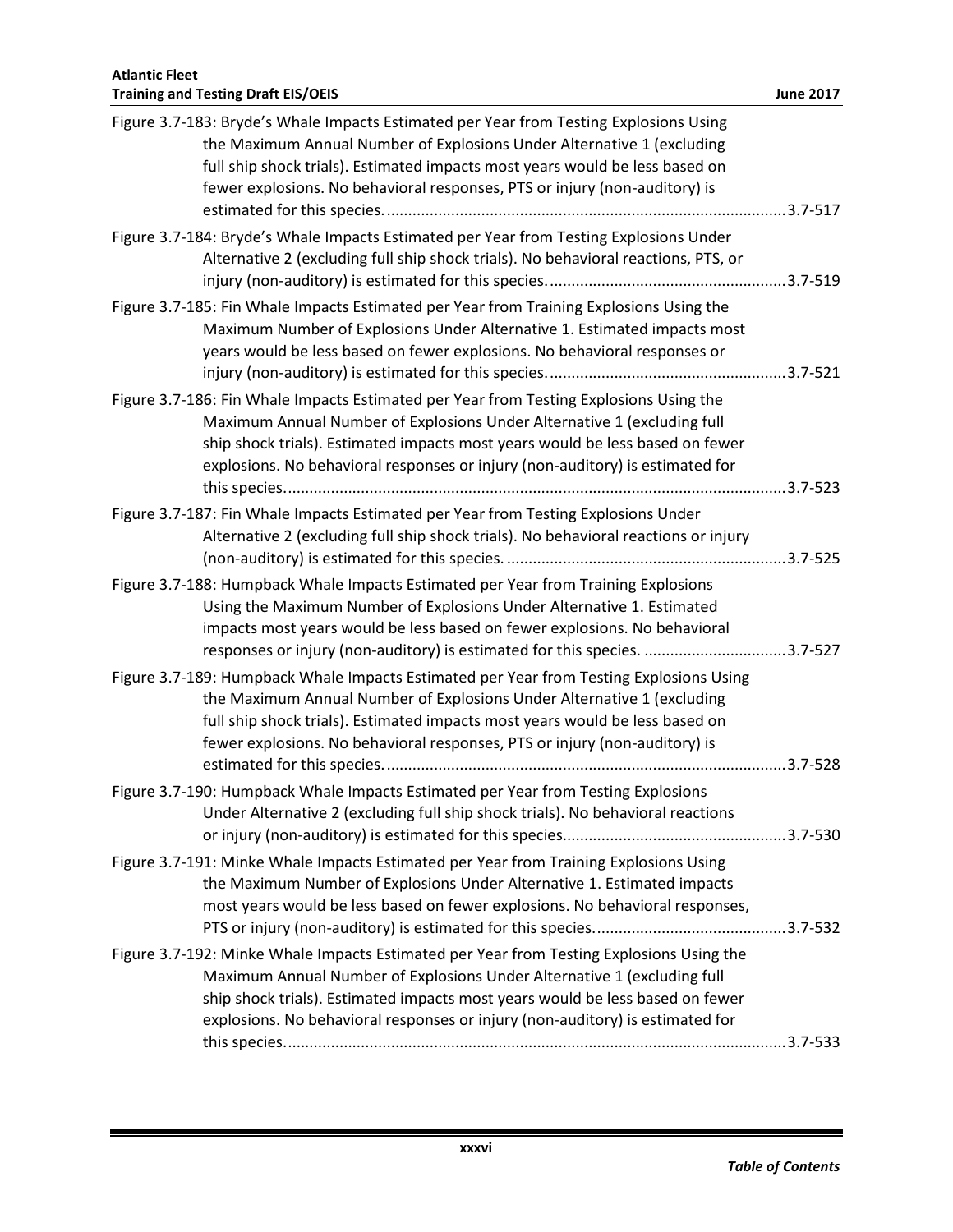| Figure 3.7-193: Minke Whale Impacts Estimated per Year from Testing Explosions Under<br>Alternative 2 (excluding full ship shock trials). No behavioral reactions or injury                                                                                                                                                                |  |
|--------------------------------------------------------------------------------------------------------------------------------------------------------------------------------------------------------------------------------------------------------------------------------------------------------------------------------------------|--|
| Figure 3.7-194: Sei Whale Impacts Estimated per Year from Training Explosions Using the<br>Maximum Number of Explosions Under Alternative 1. Estimated impacts most<br>years would be less based on fewer explosions. No behavioral responses, PTS                                                                                         |  |
| Figure 3.7-195: Sei Whale Impacts Estimated per Year from Testing Explosions Using the<br>Maximum Annual Number of Explosions Under Alternative 1 (excluding full<br>ship shock trials). Estimated impacts most years would be less based on fewer<br>explosions. No behavioral responses, PTS or injury (non-auditory) is estimated       |  |
| Figure 3.7-196: Sperm Whale Impacts Estimated per Year from Training Explosions Using<br>the Maximum Number of Explosions Under Alternative 1. Estimated impacts<br>most years would be less based on fewer explosions. No PTS or injury (non-                                                                                             |  |
| Figure 3.7-197: Sperm Whale Impacts Estimated per Year from Testing Explosions Using the<br>Maximum Annual Number of Explosions Under Alternative 1 (excluding full<br>ship shock trials). Estimated impacts most years would be less based on fewer<br>explosions. No PTS or injury (non-auditory) is estimated for this species. 3.7-544 |  |
| Figure 3.7-198: Sperm Whale Impacts Estimated per Year from Testing Explosions Under<br>Alternative 2 (excluding full ship shock trials). No injury (non-auditory) is                                                                                                                                                                      |  |
| Figure 3.7-199: Dwarf Sperm Whale Impacts Estimated per Year from Training Explosions<br>Using the Maximum Number of Explosions Under Alternative 1. Estimated<br>impacts most years would be less based on fewer explosions. No injury (non-                                                                                              |  |
| Figure 3.7-200: Pygmy Sperm Whale Impacts Estimated per Year from Training Explosions<br>Using the Maximum Number of Explosions Under Alternative 1. Estimated<br>impacts most years would be less based on fewer explosions. No injury (non-                                                                                              |  |
| Figure 3.7-201: Dwarf Sperm Whale Impacts Estimated per Year from Testing Explosions<br>Using the Maximum Annual Number of Explosions Under Alternative 1<br>(excluding full ship shock trials). Estimated impacts most years would be less<br>based on fewer explosions. No injury (non-auditory) is estimated for this                   |  |
| Figure 3.7-202: Pygmy Sperm Whale Impacts Estimated per Year from Testing Explosions<br>Using the Maximum Annual Number of Explosions Under Alternative 1<br>(excluding full ship shock trials). Estimated impacts most years would be less<br>based on fewer explosions. No injury (non-auditory) is estimated for this                   |  |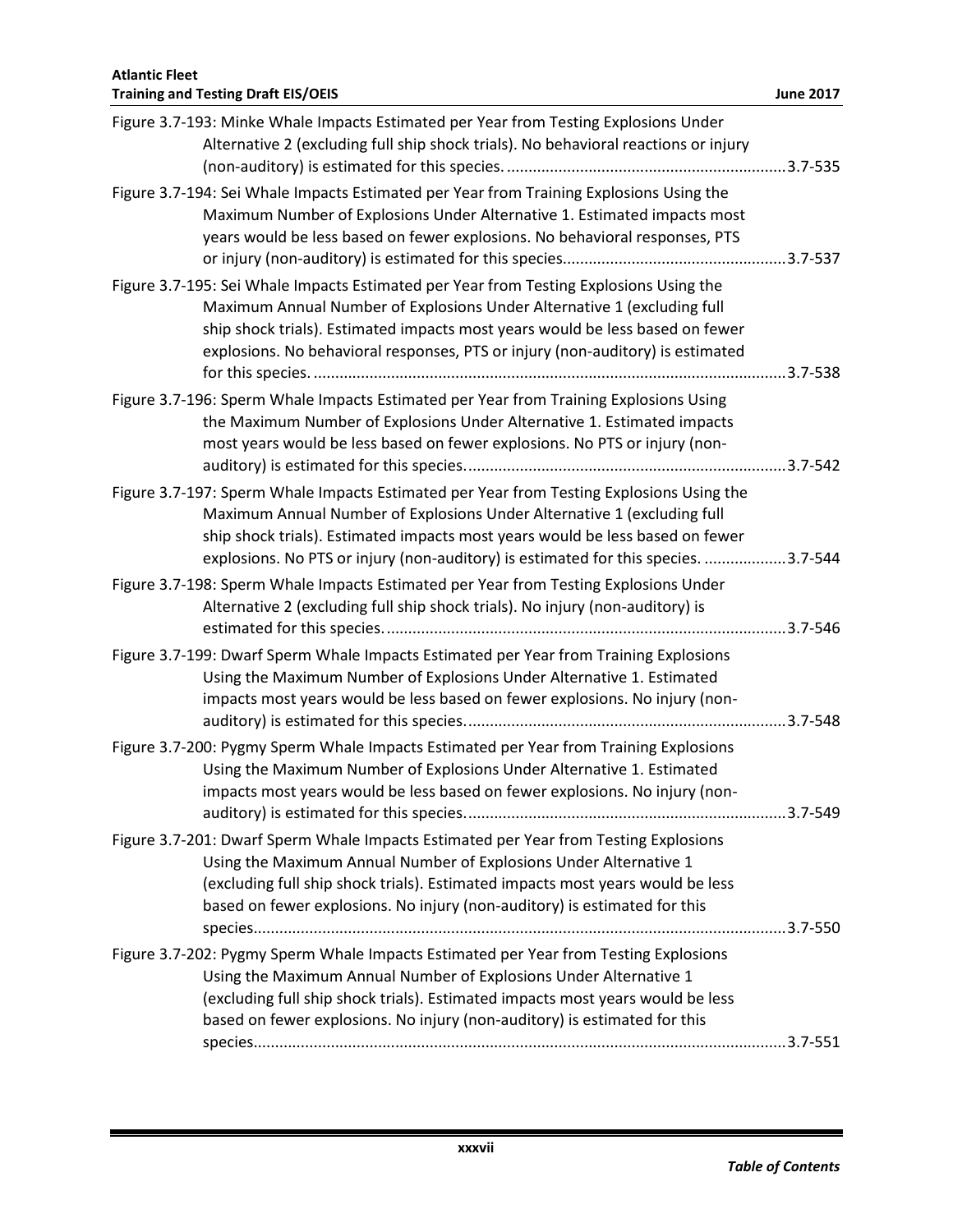| Figure 3.7-203: Dwarf Sperm Whale Impacts Estimated per Year from Testing Explosions<br>Under Alternative 2 (excluding full ship shock trials). No injury (non-auditory)                                                                                                                                                       |  |
|--------------------------------------------------------------------------------------------------------------------------------------------------------------------------------------------------------------------------------------------------------------------------------------------------------------------------------|--|
| Figure 3.7-204: Pygmy Sperm Whale Impacts Estimated per Year from Testing Explosions<br>Under Alternative 2 (excluding full ship shock trials). No injury (non-auditory)                                                                                                                                                       |  |
| Figure 3.7-205: Blainville's Beaked Whale Impacts Estimated per Year from Training<br>Explosions Using the Maximum Number of Explosions Under Alternative 1.<br>Estimated impacts most years would be less based on fewer explosions. No                                                                                       |  |
| Figure 3.7-206: Cuvier's Beaked Whale Impacts Estimated per Year from Training Explosions<br>Using the Maximum Number of Explosions Under Alternative 1. Estimated<br>impacts most years would be less based on fewer explosions. No PTS or injury                                                                             |  |
| Figure 3.7-207: Gervais' Beaked Whale Impacts Estimated per Year from Training Explosions<br>Using the Maximum Number of Explosions Under Alternative 1. Estimated<br>impacts most years would be less based on fewer explosions. No PTS or injury                                                                             |  |
| Figure 3.7-208: Sowerby's Beaked Whale Impacts Estimated per Year from Training<br>Explosions Using the Maximum Number of Explosions Under Alternative 1.<br>Estimated impacts most years would be less based on fewer explosions. No                                                                                          |  |
| Figure 3.7-209: True's Beaked Whale Impacts Estimated per Year from Training Explosions<br>Using the Maximum Number of Explosions under Alternative 1. Estimated<br>impacts most years would be less based on fewer explosions. No PTS or injury                                                                               |  |
| Figure 3.7-210: Blainville's Beaked Whale Impacts Estimated per Year from Testing<br>Explosions Using the Maximum Annual Number of Explosions Under<br>Alternative 1 (excluding full ship shock trials). Estimated impacts most years<br>would be less based on fewer explosions. No PTS or injury (non-auditory) is           |  |
| Figure 3.7-211: Cuvier's Beaked Whale Impacts Estimated per Year from Testing Explosions<br>Using the Maximum Annual Number of Explosions Under Alternative 1<br>(excluding full ship shock trials). Estimated impacts most years would be less<br>based on fewer explosions. No PTS or injury (non-auditory) is estimated for |  |
| Figure 3.7-212: Gervais' Beaked Whale Impacts Estimated per Year from Testing Explosions<br>Using the Maximum Annual Number of Explosions Under Alternative 1<br>(excluding full ship shock trials). Estimated impacts most years would be less<br>based on fewer explosions. No PTS or injury (non-auditory) is estimated for |  |
| Figure 3.7-213: Sowerby's Beaked Whale Impacts Estimated per Year from Testing<br>Explosions Using the Maximum Annual Number of Explosions Under                                                                                                                                                                               |  |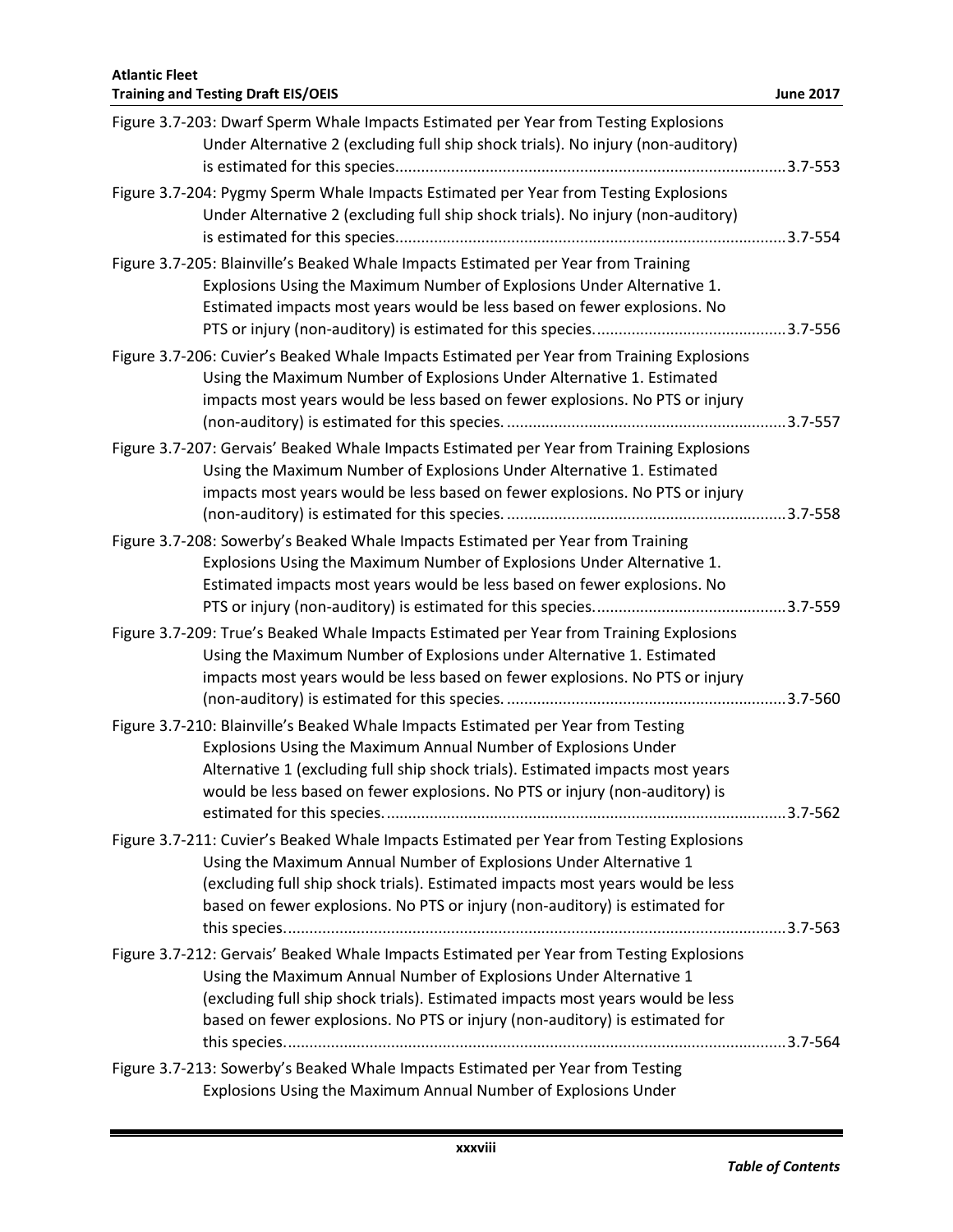| Alternative 1 (excluding full ship shock trials). Estimated impacts most years<br>would be less based on fewer explosions. No PTS or injury (non-auditory) is                                                                                                                                                                |  |
|------------------------------------------------------------------------------------------------------------------------------------------------------------------------------------------------------------------------------------------------------------------------------------------------------------------------------|--|
| Figure 3.7-214: True's Beaked Whale Impacts Estimated per Year from Testing Explosions<br>Using the Maximum Annual Number of Explosions Under Alternative 1<br>(excluding full ship shock trials). Estimated impacts most years would be less<br>based on fewer explosions. No PTS or injury (non-auditory) is estimated for |  |
| Figure 3.7-215: Atlantic Spotted Dolphin Impacts Estimated per Year from Training<br>Explosions Using the Maximum Number of Explosions Under Alternative 1.<br>Estimated impacts most years would be less based on fewer explosions3.7-568                                                                                   |  |
| Figure 3.7-216: Atlantic Spotted Dolphin Impacts Estimated per Year from Testing<br>Explosions Using the Maximum Annual Number of Explosions Under<br>Alternative 1 (excluding full ship shock trials). Estimated impacts most years                                                                                         |  |
| Figure 3.7-217: Atlantic Spotted Dolphin Impacts Estimated per Year from Testing<br>Explosions Under Alternative 2 (excluding full ship shock trials)3.7-572                                                                                                                                                                 |  |
| Figure 3.7-218: Atlantic White-Sided Dolphin Impacts Estimated per Year from Training<br>Explosions Using the Maximum Number of Explosions Under Alternative 1.<br>Estimated impacts most years would be less based on fewer explosions. No                                                                                  |  |
| Figure 3.7-219: Atlantic White-Sided Dolphin Impacts Estimated per Year from Testing<br>Explosions Using the Maximum Annual Number of Explosions Under<br>Alternative 1 (excluding full ship shock trials). Estimated impacts most years<br>would be less based on fewer explosions. No injury (non-auditory) is             |  |
| Figure 3.7-220: Atlantic White-Sided Dolphin Impacts Estimated per Year from Testing<br>Explosions Under Alternative 2 (excluding full ship shock trials). No injury (non-                                                                                                                                                   |  |
| Figure 3.7-221: Bottlenose Dolphin Impacts Estimated per Year from Training Explosions<br>Using the Maximum Number of Explosions Under Alternative 1. Estimated                                                                                                                                                              |  |
| Figure 3.7-222: Bottlenose Dolphin Impacts Estimated per Year from Testing Explosions<br>Using the Maximum Annual Number of Explosions Under Alternative 1<br>(excluding full ship shock trials). Estimated impacts most years would be less                                                                                 |  |
| Figure 3.7-223: Bottlenose Dolphin Impacts Estimated per Year from Testing Explosions                                                                                                                                                                                                                                        |  |
| Figure 3.7-224: Clymene Dolphin Impacts Estimated per Year from Training Explosions<br>Using the Maximum Number of Explosions Under Alternative 1. Estimated<br>impacts most years would be less based on fewer explosions. No injury (non-                                                                                  |  |
|                                                                                                                                                                                                                                                                                                                              |  |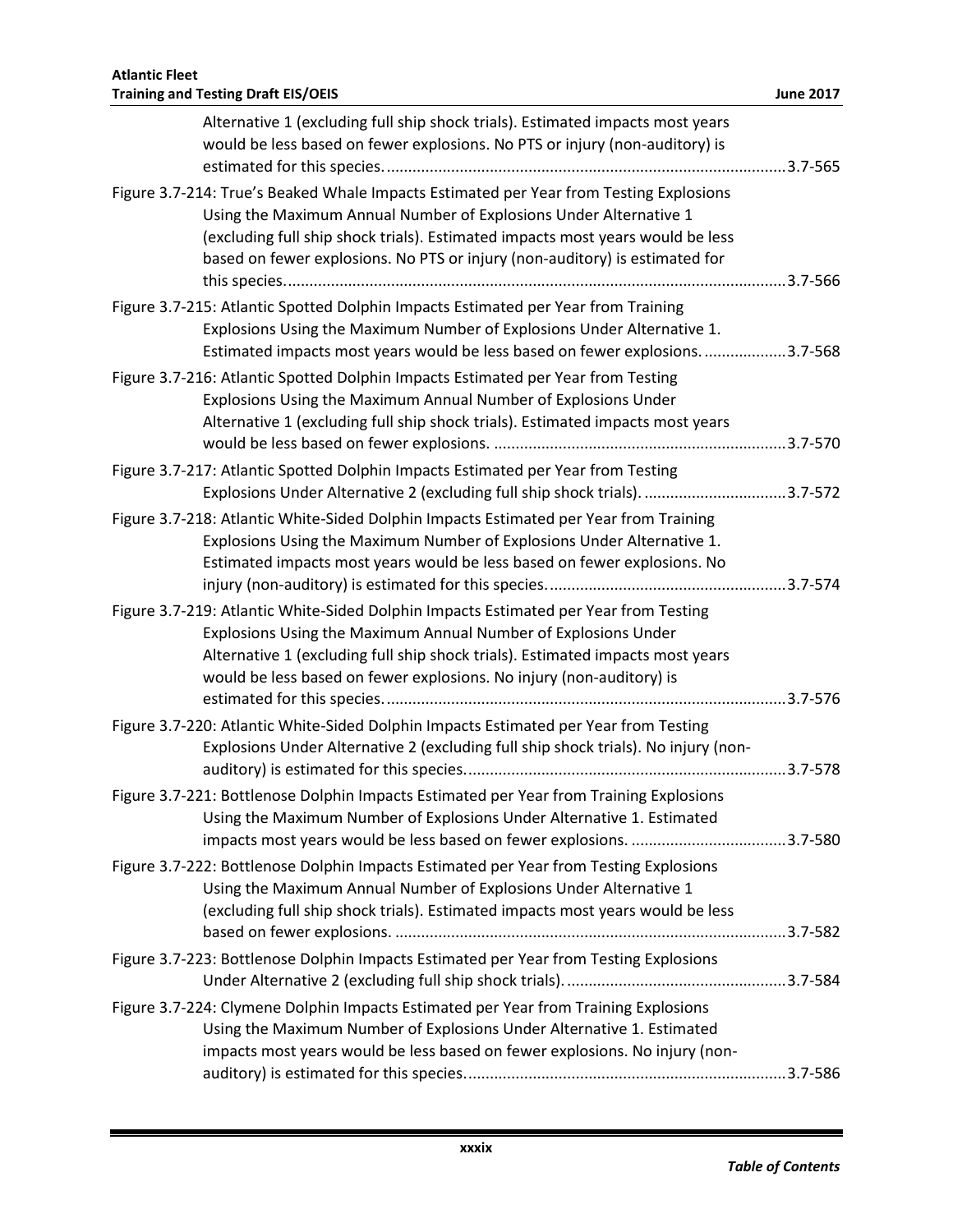| Figure 3.7-225: Clymene Dolphin Impacts Estimated per Year from Testing Explosions Using<br>the Maximum Annual Number of Explosions Under Alternative 1 (excluding<br>full ship shock trials). Estimated impacts most years would be less based on<br>fewer explosions. No injury (non-auditory) is estimated for this species. 3.7-587         |  |
|-------------------------------------------------------------------------------------------------------------------------------------------------------------------------------------------------------------------------------------------------------------------------------------------------------------------------------------------------|--|
| Figure 3.7-226: False Killer Whale Impacts Estimated per Year from Training Explosions<br>Using the Maximum Number of Explosions Under Alternative 1. Estimated<br>impacts most years would be less based on fewer explosions. No PTS or injury                                                                                                 |  |
| Figure 3.7-227: False Killer Whale Impacts Estimated per Year from Testing Explosions Using<br>the Maximum Annual Number of Explosions Under Alternative 1 (excluding<br>full ship shock trials). Estimated impacts most years would be less based on<br>fewer explosions. No PTS or injury (non-auditory) is estimated for this species3.7-591 |  |
| Figure 3.7-228: Fraser's Dolphin Impacts Estimated per Year from Testing Explosions Using<br>the Maximum Annual Number of Explosions Under Alternative 1 (excluding<br>full ship shock trials). Estimated impacts most years would be less based on<br>fewer explosions. No behavioral responses, PTS or injury (non-auditory) is               |  |
| Figure 3.7-229: Melon-Headed Whale Impacts Estimated per Year from Training Explosions<br>Using the Maximum Number of Explosions Under Alternative 1. Estimated<br>impacts most years would be less based on fewer explosions. No injury (non-                                                                                                  |  |
| Figure 3.7-230: Melon-Headed Whale Impacts Estimated per Year from Testing Explosions<br>Using the Maximum Annual Number of Explosions Under Alternative 1<br>(excluding full ship shock trials). Estimated impacts most years would be less<br>based on fewer explosions. No injury (non-auditory) is estimated for this                       |  |
| Figure 3.7-231: Pantropical Spotted Dolphin Impacts Estimated per Year from Training<br>Explosions Using the Maximum Number of Explosions Under Alternative 1.<br>Estimated impacts most years would be less based on fewer explosions. No                                                                                                      |  |
| Figure 3.7-232: Pantropical Spotted Dolphin Impacts Estimated per Year from Testing<br>Explosions Using the Maximum Annual Number of Explosions Under<br>Alternative 1 (excluding full ship shock trials). Estimated impacts most years<br>would be less based on fewer explosions. No injury (non-auditory) is                                 |  |
| Figure 3.7-233: Pantropical Spotted Dolphin Impacts Estimated per Year from Testing<br>Explosions Under Alternative 2 (excluding full ship shock trials)3.7-603                                                                                                                                                                                 |  |
| Figure 3.7-234: Long-Finned Pilot Whale Impacts Estimated per Year from Training<br>Explosions Using the Maximum Number of Explosions Under Alternative 1.<br>Estimated impacts most years would be less based on fewer explosions. No                                                                                                          |  |
| Figure 3.7-235: Short-Finned Pilot Whale Impacts Estimated per Year from Training<br>Explosions Using the Maximum Number of Explosions Under Alternative 1.                                                                                                                                                                                     |  |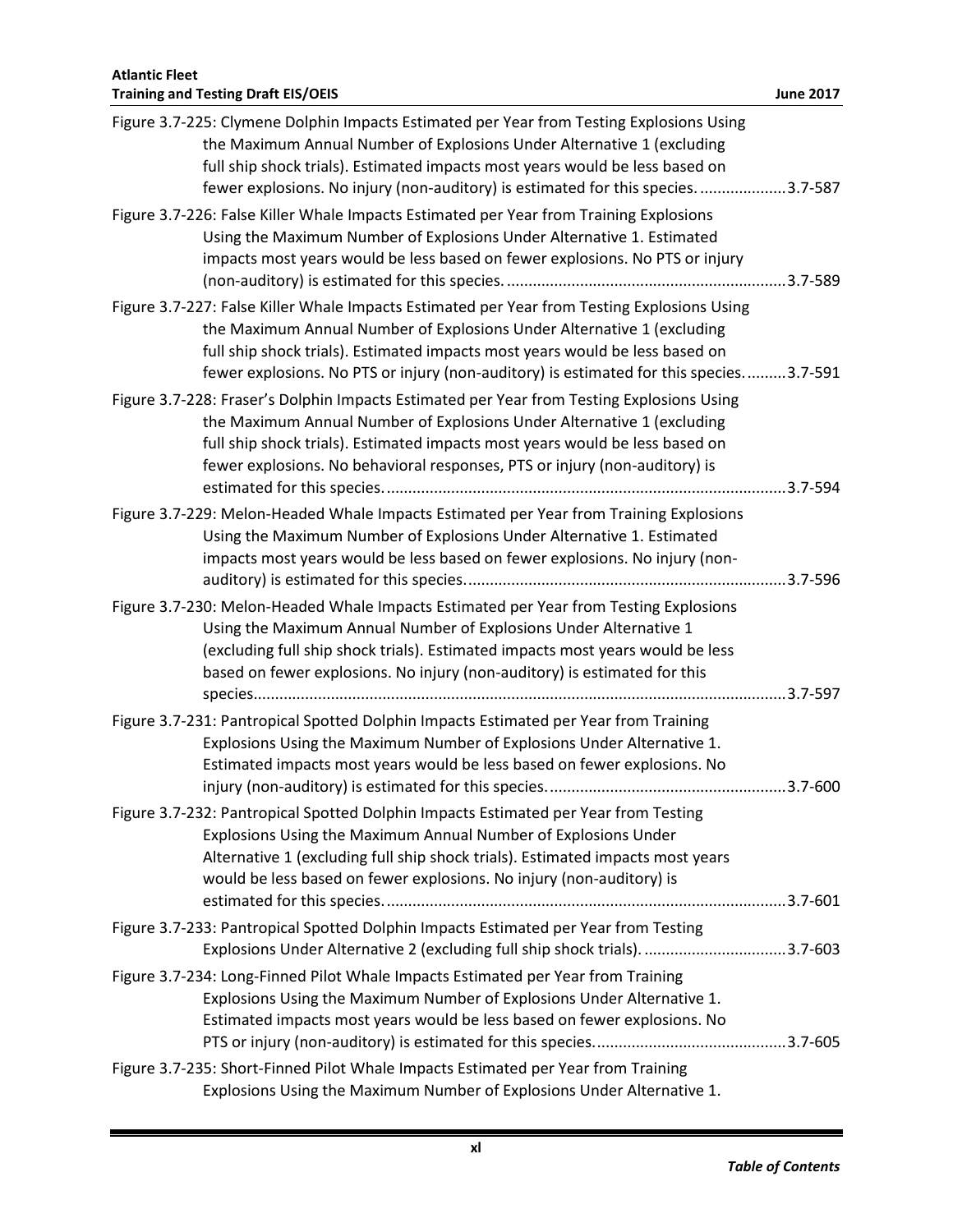| <b>Training and Testing Draft EIS/OEIS</b><br><b>June 2017</b><br>Estimated impacts most years would be less based on fewer explosions. No<br>Figure 3.7-236: Long-Finned Pilot Whale Impacts Estimated per Year from Testing<br>Explosions Using the Maximum Annual Number of Explosions Under<br>Alternative 1 (excluding full ship shock trials). Estimated impacts most years<br>would be less based on fewer explosions. No injury (non-auditory) is<br>Figure 3.7-237: Short-Finned Pilot Whale Impacts Estimated per Year from Testing<br>Explosions Using the Maximum Annual Number of Explosions Under<br>Alternative 1 (excluding full ship shock trials). Estimated impacts most years<br>would be less based on fewer explosions. No injury (non-auditory) is<br>Figure 3.7-238: Long-Finned Pilot Whale Impacts Estimated per Year from Testing<br>Explosions Under Alternative 2 (excluding full ship shock trials). No injury (non-<br>Figure 3.7-239: Short-Finned Pilot Whale Impacts Estimated per Year from Testing<br>Explosions Under Alternative 2 (excluding full ship shock trials). No injury (non-<br>Figure 3.7-240: Pygmy Killer Whale Impacts Estimated per Year from Training Explosions<br>Using the Maximum Number of Explosions Under Alternative 1. Estimated<br>impacts most years would be less based on fewer explosions. No PTS or injury |
|---------------------------------------------------------------------------------------------------------------------------------------------------------------------------------------------------------------------------------------------------------------------------------------------------------------------------------------------------------------------------------------------------------------------------------------------------------------------------------------------------------------------------------------------------------------------------------------------------------------------------------------------------------------------------------------------------------------------------------------------------------------------------------------------------------------------------------------------------------------------------------------------------------------------------------------------------------------------------------------------------------------------------------------------------------------------------------------------------------------------------------------------------------------------------------------------------------------------------------------------------------------------------------------------------------------------------------------------------------------------------------|
|                                                                                                                                                                                                                                                                                                                                                                                                                                                                                                                                                                                                                                                                                                                                                                                                                                                                                                                                                                                                                                                                                                                                                                                                                                                                                                                                                                                 |
|                                                                                                                                                                                                                                                                                                                                                                                                                                                                                                                                                                                                                                                                                                                                                                                                                                                                                                                                                                                                                                                                                                                                                                                                                                                                                                                                                                                 |
|                                                                                                                                                                                                                                                                                                                                                                                                                                                                                                                                                                                                                                                                                                                                                                                                                                                                                                                                                                                                                                                                                                                                                                                                                                                                                                                                                                                 |
|                                                                                                                                                                                                                                                                                                                                                                                                                                                                                                                                                                                                                                                                                                                                                                                                                                                                                                                                                                                                                                                                                                                                                                                                                                                                                                                                                                                 |
|                                                                                                                                                                                                                                                                                                                                                                                                                                                                                                                                                                                                                                                                                                                                                                                                                                                                                                                                                                                                                                                                                                                                                                                                                                                                                                                                                                                 |
|                                                                                                                                                                                                                                                                                                                                                                                                                                                                                                                                                                                                                                                                                                                                                                                                                                                                                                                                                                                                                                                                                                                                                                                                                                                                                                                                                                                 |
|                                                                                                                                                                                                                                                                                                                                                                                                                                                                                                                                                                                                                                                                                                                                                                                                                                                                                                                                                                                                                                                                                                                                                                                                                                                                                                                                                                                 |
|                                                                                                                                                                                                                                                                                                                                                                                                                                                                                                                                                                                                                                                                                                                                                                                                                                                                                                                                                                                                                                                                                                                                                                                                                                                                                                                                                                                 |
|                                                                                                                                                                                                                                                                                                                                                                                                                                                                                                                                                                                                                                                                                                                                                                                                                                                                                                                                                                                                                                                                                                                                                                                                                                                                                                                                                                                 |
|                                                                                                                                                                                                                                                                                                                                                                                                                                                                                                                                                                                                                                                                                                                                                                                                                                                                                                                                                                                                                                                                                                                                                                                                                                                                                                                                                                                 |
|                                                                                                                                                                                                                                                                                                                                                                                                                                                                                                                                                                                                                                                                                                                                                                                                                                                                                                                                                                                                                                                                                                                                                                                                                                                                                                                                                                                 |
|                                                                                                                                                                                                                                                                                                                                                                                                                                                                                                                                                                                                                                                                                                                                                                                                                                                                                                                                                                                                                                                                                                                                                                                                                                                                                                                                                                                 |
|                                                                                                                                                                                                                                                                                                                                                                                                                                                                                                                                                                                                                                                                                                                                                                                                                                                                                                                                                                                                                                                                                                                                                                                                                                                                                                                                                                                 |
|                                                                                                                                                                                                                                                                                                                                                                                                                                                                                                                                                                                                                                                                                                                                                                                                                                                                                                                                                                                                                                                                                                                                                                                                                                                                                                                                                                                 |
|                                                                                                                                                                                                                                                                                                                                                                                                                                                                                                                                                                                                                                                                                                                                                                                                                                                                                                                                                                                                                                                                                                                                                                                                                                                                                                                                                                                 |
|                                                                                                                                                                                                                                                                                                                                                                                                                                                                                                                                                                                                                                                                                                                                                                                                                                                                                                                                                                                                                                                                                                                                                                                                                                                                                                                                                                                 |
|                                                                                                                                                                                                                                                                                                                                                                                                                                                                                                                                                                                                                                                                                                                                                                                                                                                                                                                                                                                                                                                                                                                                                                                                                                                                                                                                                                                 |
|                                                                                                                                                                                                                                                                                                                                                                                                                                                                                                                                                                                                                                                                                                                                                                                                                                                                                                                                                                                                                                                                                                                                                                                                                                                                                                                                                                                 |
|                                                                                                                                                                                                                                                                                                                                                                                                                                                                                                                                                                                                                                                                                                                                                                                                                                                                                                                                                                                                                                                                                                                                                                                                                                                                                                                                                                                 |
|                                                                                                                                                                                                                                                                                                                                                                                                                                                                                                                                                                                                                                                                                                                                                                                                                                                                                                                                                                                                                                                                                                                                                                                                                                                                                                                                                                                 |
|                                                                                                                                                                                                                                                                                                                                                                                                                                                                                                                                                                                                                                                                                                                                                                                                                                                                                                                                                                                                                                                                                                                                                                                                                                                                                                                                                                                 |
| Figure 3.7-241: Pygmy Killer Whale Impacts Estimated per Year from Testing Explosions                                                                                                                                                                                                                                                                                                                                                                                                                                                                                                                                                                                                                                                                                                                                                                                                                                                                                                                                                                                                                                                                                                                                                                                                                                                                                           |
| Using the Maximum Annual Number of Explosions Under Alternative 1                                                                                                                                                                                                                                                                                                                                                                                                                                                                                                                                                                                                                                                                                                                                                                                                                                                                                                                                                                                                                                                                                                                                                                                                                                                                                                               |
| (excluding full ship shock trials). Estimated impacts most years would be less                                                                                                                                                                                                                                                                                                                                                                                                                                                                                                                                                                                                                                                                                                                                                                                                                                                                                                                                                                                                                                                                                                                                                                                                                                                                                                  |
| based on fewer explosions. No PTS or injury (non-auditory) is estimated for                                                                                                                                                                                                                                                                                                                                                                                                                                                                                                                                                                                                                                                                                                                                                                                                                                                                                                                                                                                                                                                                                                                                                                                                                                                                                                     |
|                                                                                                                                                                                                                                                                                                                                                                                                                                                                                                                                                                                                                                                                                                                                                                                                                                                                                                                                                                                                                                                                                                                                                                                                                                                                                                                                                                                 |
| Figure 3.7-242: Risso's Dolphin Impacts Estimated per Year from Training Explosions Using                                                                                                                                                                                                                                                                                                                                                                                                                                                                                                                                                                                                                                                                                                                                                                                                                                                                                                                                                                                                                                                                                                                                                                                                                                                                                       |
| the Maximum Number of Explosions Under Alternative 1. Estimated impacts                                                                                                                                                                                                                                                                                                                                                                                                                                                                                                                                                                                                                                                                                                                                                                                                                                                                                                                                                                                                                                                                                                                                                                                                                                                                                                         |
| most years would be less based on fewer explosions. No PTS or injury (non-                                                                                                                                                                                                                                                                                                                                                                                                                                                                                                                                                                                                                                                                                                                                                                                                                                                                                                                                                                                                                                                                                                                                                                                                                                                                                                      |
|                                                                                                                                                                                                                                                                                                                                                                                                                                                                                                                                                                                                                                                                                                                                                                                                                                                                                                                                                                                                                                                                                                                                                                                                                                                                                                                                                                                 |
| Figure 3.7-243: Risso's Dolphin Impacts Estimated per Year from Testing Explosions Using                                                                                                                                                                                                                                                                                                                                                                                                                                                                                                                                                                                                                                                                                                                                                                                                                                                                                                                                                                                                                                                                                                                                                                                                                                                                                        |
| the Maximum Annual Number of Explosions Under Alternative 1 (excluding<br>full ship shock trials). Estimated impacts most years would be less based on                                                                                                                                                                                                                                                                                                                                                                                                                                                                                                                                                                                                                                                                                                                                                                                                                                                                                                                                                                                                                                                                                                                                                                                                                          |
| fewer explosions. No injury (non-auditory) is estimated for this species. 3.7-618                                                                                                                                                                                                                                                                                                                                                                                                                                                                                                                                                                                                                                                                                                                                                                                                                                                                                                                                                                                                                                                                                                                                                                                                                                                                                               |
| Figure 3.7-244: Rough-Toothed Dolphin Impacts Estimated per Year from Training                                                                                                                                                                                                                                                                                                                                                                                                                                                                                                                                                                                                                                                                                                                                                                                                                                                                                                                                                                                                                                                                                                                                                                                                                                                                                                  |
| Explosions Using the Maximum Number of Explosions Under Alternative 1.                                                                                                                                                                                                                                                                                                                                                                                                                                                                                                                                                                                                                                                                                                                                                                                                                                                                                                                                                                                                                                                                                                                                                                                                                                                                                                          |
| Estimated impacts most years would be less based on fewer explosions. No                                                                                                                                                                                                                                                                                                                                                                                                                                                                                                                                                                                                                                                                                                                                                                                                                                                                                                                                                                                                                                                                                                                                                                                                                                                                                                        |
|                                                                                                                                                                                                                                                                                                                                                                                                                                                                                                                                                                                                                                                                                                                                                                                                                                                                                                                                                                                                                                                                                                                                                                                                                                                                                                                                                                                 |
| Figure 3.7-245: Rough-Toothed Dolphin Impacts Estimated per Year from Testing Explosions                                                                                                                                                                                                                                                                                                                                                                                                                                                                                                                                                                                                                                                                                                                                                                                                                                                                                                                                                                                                                                                                                                                                                                                                                                                                                        |
| Using the Maximum Annual Number of Explosions Under Alternative 1                                                                                                                                                                                                                                                                                                                                                                                                                                                                                                                                                                                                                                                                                                                                                                                                                                                                                                                                                                                                                                                                                                                                                                                                                                                                                                               |
| (excluding full ship shock trials). Estimated impacts most years would be less                                                                                                                                                                                                                                                                                                                                                                                                                                                                                                                                                                                                                                                                                                                                                                                                                                                                                                                                                                                                                                                                                                                                                                                                                                                                                                  |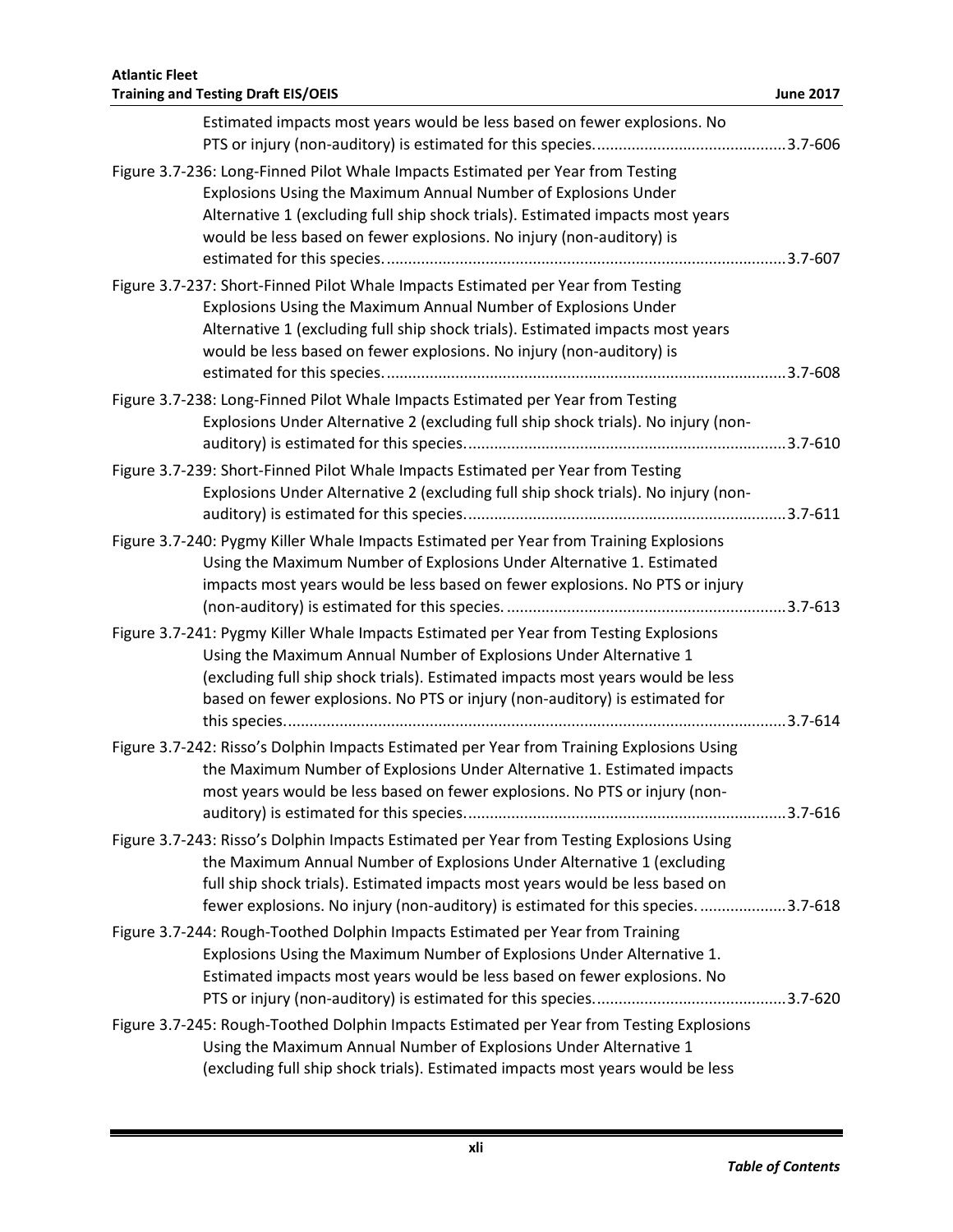| <b>Atlantic Fleet</b><br><b>Training and Testing Draft EIS/OEIS</b>                                                                                               | <b>June 2017</b> |
|-------------------------------------------------------------------------------------------------------------------------------------------------------------------|------------------|
|                                                                                                                                                                   |                  |
| based on fewer explosions. No injury (non-auditory) is estimated for this                                                                                         |                  |
| Figure 3.7-246: Short-Beaked Common Dolphin Impacts Estimated per Year from Training                                                                              |                  |
| Explosions Using the Maximum Number of Explosions Under Alternative 1.                                                                                            |                  |
| Estimated impacts most years would be less based on fewer explosions. 3.7-624                                                                                     |                  |
| Figure 3.7-247: Short-Beaked Common Dolphin Impacts Estimated per Year from Testing                                                                               |                  |
| Explosions Using the Maximum Annual Number of Explosions Under                                                                                                    |                  |
| Alternative 1 (excluding full ship shock trials). Estimated impacts most years                                                                                    |                  |
|                                                                                                                                                                   |                  |
| Figure 3.7-248: Short-Beaked Common Dolphin Impacts Estimated per Year from Testing                                                                               |                  |
| Explosions Under Alternative 2 (excluding full ship shock trials). 3.7-627                                                                                        |                  |
| Figure 3.7-249: Spinner Dolphin Impacts Estimated per Year from Training Explosions Using                                                                         |                  |
| the Maximum Number of Explosions Under Alternative 1. Estimated impacts                                                                                           |                  |
| most years would be less based on fewer explosions. No injury (non-auditory)                                                                                      |                  |
|                                                                                                                                                                   |                  |
| Figure 3.7-250: Spinner Dolphin Impacts Estimated per Year from Testing Explosions Using                                                                          |                  |
| the Maximum Annual Number of Explosions Under Alternative 1 (excluding                                                                                            |                  |
| full ship shock trials). Estimated impacts most years would be less based on                                                                                      |                  |
| fewer explosions. No injury (non-auditory) is estimated for this species. 3.7-630                                                                                 |                  |
| Figure 3.7-251: Spinner Dolphin Impacts Estimated per Year from Testing Explosions Under                                                                          |                  |
| Alternative 2 (excluding full ship shock trials). No injury (non-auditory) is                                                                                     |                  |
| Figure 3.7-252: Striped Dolphin Impacts Estimated per Year from Training Explosions Using                                                                         |                  |
| the Maximum Number of Explosions Under Alternative 1. Estimated impacts                                                                                           |                  |
|                                                                                                                                                                   |                  |
| Figure 3.7-253: Striped Dolphin Impacts Estimated per Year from Testing Explosions Using                                                                          |                  |
| the Maximum Annual Number of Explosions Under Alternative 1 (excluding                                                                                            |                  |
| full ship shock trials). Estimated impacts most years would be less based on                                                                                      |                  |
| fewer explosions. No injury (non-auditory) is estimated for this species. 3.7-635                                                                                 |                  |
| Figure 3.7-254: Striped Dolphin Impacts Estimated per Year from Testing Explosions Under                                                                          |                  |
| Alternative 2 (excluding full ship shock trials). No injury (non-auditory) is                                                                                     |                  |
|                                                                                                                                                                   |                  |
| Figure 3.7-255: Harbor Porpoise Impacts Estimated per Year from Training Explosions Using                                                                         |                  |
| the Maximum Number of Explosions Under Alternative 1. Estimated impacts                                                                                           |                  |
| most years would be less based on fewer explosions. No injury (non-auditory)                                                                                      |                  |
|                                                                                                                                                                   |                  |
| Figure 3.7-256: Harbor Porpoise Impacts Estimated per Year from Testing Explosions Using                                                                          |                  |
| the Maximum Annual Number of Explosions Under Alternative 1 (excluding                                                                                            |                  |
| full ship shock trials). Estimated impacts most years would be less based on<br>fewer explosions. No injury (non-auditory) is estimated for this species. 3.7-641 |                  |
| Figure 3.7-257: Harbor Porpoise Impacts Estimated per Year from Testing Explosions Under                                                                          |                  |
| Alternative 2 (excluding full ship shock trials). No injury (non-auditory) is                                                                                     |                  |
|                                                                                                                                                                   |                  |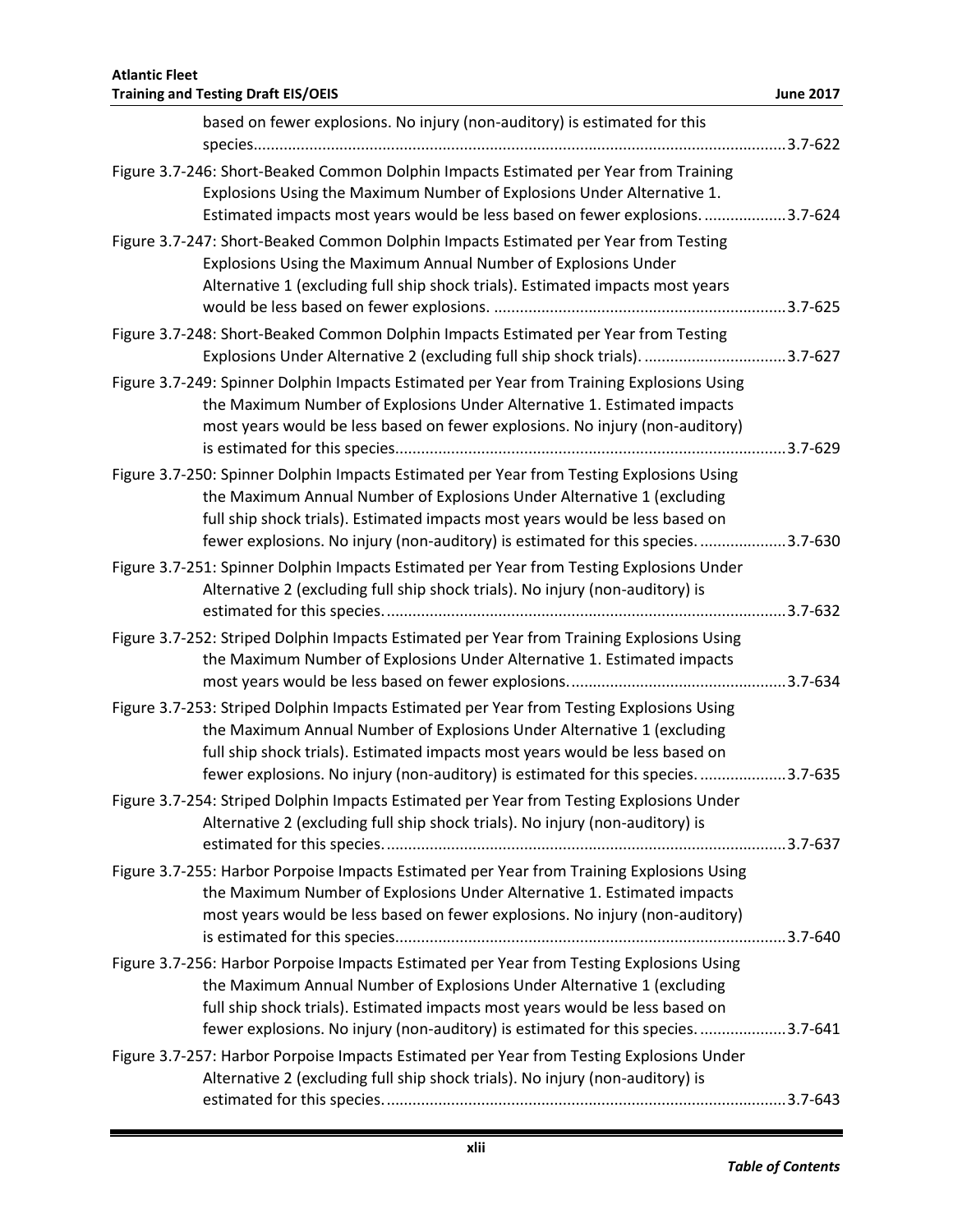| Figure 3.7-258: Gray Seal Impacts Estimated per Year from Testing Explosions Using the<br>Maximum Annual Number of Explosions Under Alternative 1 (excluding full<br>ship shock trials). Estimated impacts most years would be less based on fewer<br>explosions. No PTS or injury (non-auditory) is estimated for this species. 3.7-646   |  |
|--------------------------------------------------------------------------------------------------------------------------------------------------------------------------------------------------------------------------------------------------------------------------------------------------------------------------------------------|--|
| Figure 3.7-259: Harbor Seal Impacts Estimated per Year from Testing Explosions Using the<br>Maximum Annual Number of Explosions Under Alternative 1 (excluding full<br>ship shock trials). Estimated impacts most years would be less based on fewer<br>explosions. No injury (non-auditory) is estimated for this species. 3.7-647        |  |
| Figure 3.7-260: Harp Seal Impacts Estimated per Year from Testing Explosions Using the<br>Maximum Annual Number of Explosions Under Alternative 1 (excluding full<br>ship shock trials). Estimated impacts most years would be less based on fewer<br>explosions. No injury (non-auditory) is estimated for this species. 3.7-648          |  |
| Figure 3.7-261: Hooded Seal Impacts Estimated per Year from Testing Explosions Using the<br>Maximum Annual Number of Explosions Under Alternative 1 (excluding full<br>ship shock trials). Estimated impacts most years would be less based on fewer<br>explosions. No PTS or injury (non-auditory) is estimated for this species. 3.7-649 |  |
|                                                                                                                                                                                                                                                                                                                                            |  |
|                                                                                                                                                                                                                                                                                                                                            |  |
| Figure 3.8-2: Generalized Dive Profiles and Activities Described for Sea Turtles3.8-6                                                                                                                                                                                                                                                      |  |
|                                                                                                                                                                                                                                                                                                                                            |  |
| Figure 3.8-4: Critical Habitat Designated for the Green Sea Turtles in the Study Area3.8-15                                                                                                                                                                                                                                                |  |
| Figure 3.8-5: Critical Habitat Designation for the Hawksbill Sea Turtle within the Study Area3.8-20                                                                                                                                                                                                                                        |  |
| Figure 3.8-6: Critical Habitat Designation for the Loggerhead Turtle within the Study Area:                                                                                                                                                                                                                                                |  |
| Figure 3.8-7: Critical Habitat Designation for the Loggerhead Turtle within the Study Area:                                                                                                                                                                                                                                                |  |
| Figure 3.8-8: Critical Habitat Designation for the Loggerhead Turtle within the Study Area:                                                                                                                                                                                                                                                |  |
| Figure 3.8-9: Critical Habitat Designation for the Leatherback Sea Turtle within the Study                                                                                                                                                                                                                                                 |  |
| Figure 3.8-10: Critical Habitat Designation for the American Crocodile within the Study Area 3.8-37                                                                                                                                                                                                                                        |  |
|                                                                                                                                                                                                                                                                                                                                            |  |
| Figure 3.8-12: TTS and PTS Exposure Functions for Sonar and Other Transducers3.8-48                                                                                                                                                                                                                                                        |  |
| Figure 3.8-13: Kemp's ridley sea turtle impacts estimated per year from sonar and other<br>transducers used during testing under Alternative 1. No PTS is estimated for                                                                                                                                                                    |  |
|                                                                                                                                                                                                                                                                                                                                            |  |
| Figure 3.8-14: Loggerhead sea turtle impacts estimated per year from sonar and other<br>transducersused during testing under Alternative 1. No PTS is estimated for                                                                                                                                                                        |  |
|                                                                                                                                                                                                                                                                                                                                            |  |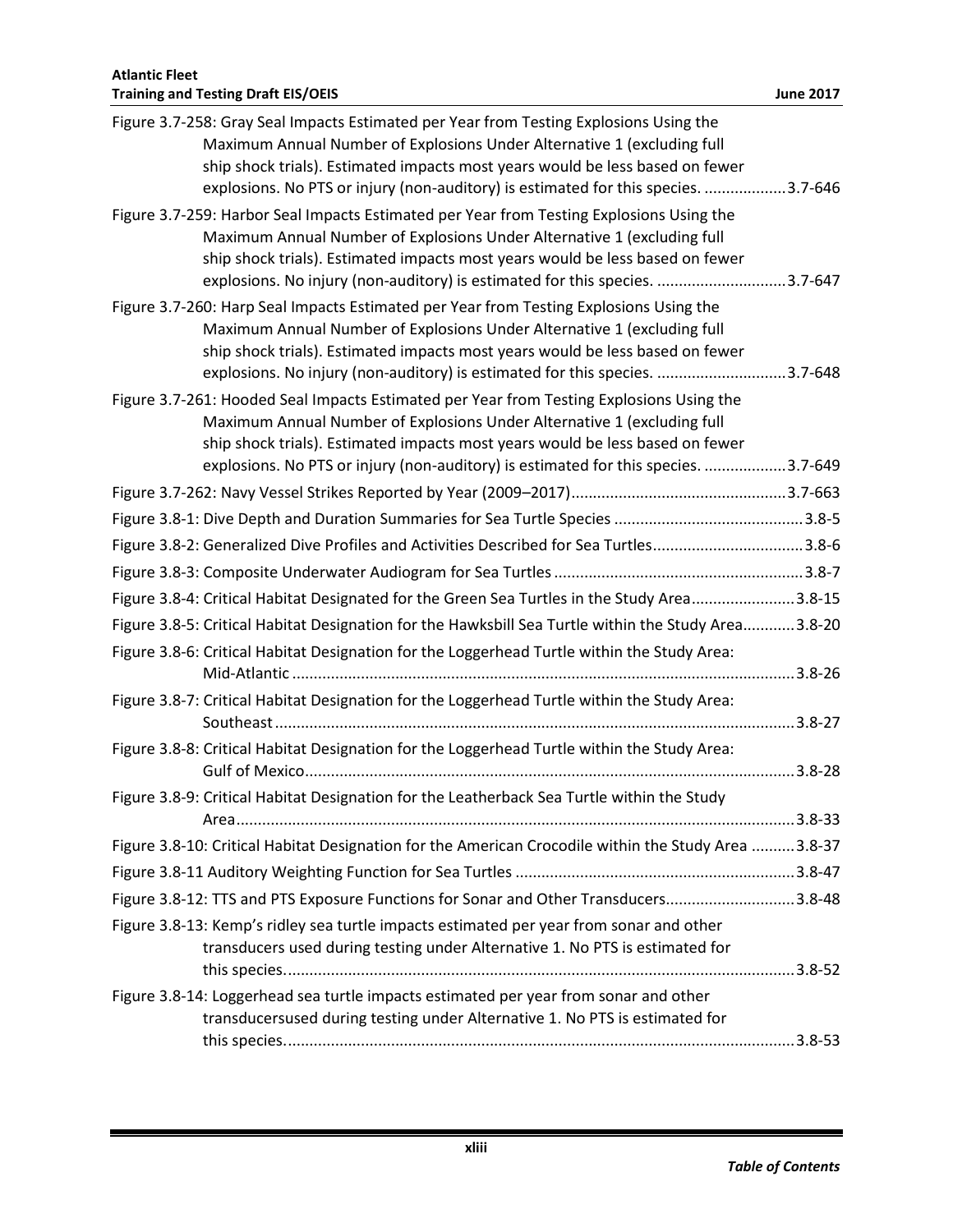| Figure 3.8-15: Leatherback sea turtle impacts estimated per year from sonar and other<br>transducers used during testing under Alternative 1. No PTS is estimated for |  |
|-----------------------------------------------------------------------------------------------------------------------------------------------------------------------|--|
|                                                                                                                                                                       |  |
| Figure 3.8-16: Kemp's ridley sea turtle impacts estimated per year from sonar and other                                                                               |  |
| transducers used during testing under Alternative 2. No PTS is estimated for                                                                                          |  |
| Figure 3.8-17: Loggerhead sea turtle impacts estimated per year from sonar and other                                                                                  |  |
| transducers used during testing under Alternative 2. No PTS is estimated for                                                                                          |  |
| Figure 3.8-18: Leatherback sea turtle impacts estimated per year from sonar and other                                                                                 |  |
| transducers used during testing under Alternative 2. No PTS is estimated for                                                                                          |  |
|                                                                                                                                                                       |  |
|                                                                                                                                                                       |  |
|                                                                                                                                                                       |  |
|                                                                                                                                                                       |  |
| Figure 3.8-22: Green sea turtle impacts estimated per year from explosions that occur                                                                                 |  |
| during training under Alternative 1. No injury (non-auditory) is estimated for                                                                                        |  |
|                                                                                                                                                                       |  |
| Figure 3.8-23: Kemp's ridley sea turtle impacts estimated per year from explosions that                                                                               |  |
| occur during training under Alternative 1. No injury (non-auditory) is                                                                                                |  |
| Figure 3.8-24: Loggerhead sea turtle impacts estimated per year from explosions that occur                                                                            |  |
|                                                                                                                                                                       |  |
| Figure 3.8-25: Leatherback sea turtle impacts estimated per year from explosions that                                                                                 |  |
| occur during training under Alternative 1. No injury (non-auditory) is                                                                                                |  |
|                                                                                                                                                                       |  |
| Figure 3.8-26: Green sea turtle impacts estimated per year from explosions that occur                                                                                 |  |
| during testing under Alternative 1. No injury (non-auditory) is estimated for                                                                                         |  |
|                                                                                                                                                                       |  |
| Figure 3.8-27: Kemp's ridley sea turtle impacts estimated per year from explosions that                                                                               |  |
| occur during testing under Alternative 1. No injury (non-auditory) is estimated                                                                                       |  |
| Figure 3.8-28: Loggerhead sea turtle impacts estimated per year from explosions that occur                                                                            |  |
|                                                                                                                                                                       |  |
| Figure 3.8-29: Leatherback sea turtle impacts estimated per year from explosions that                                                                                 |  |
| occur during testing under Alternative 1. No injury (non-auditory) is estimated                                                                                       |  |
|                                                                                                                                                                       |  |
| Figure 3.8-30: Estimated Impacts on Sea Turtles from a Small Ship Shock Trial3.8-101                                                                                  |  |
| Figure 3.8-31: Estimated Impacts on Sea Turtles from a Large Ship Shock Trial3.8-102                                                                                  |  |
| Figure 3.8-32: Green sea turtle impacts estimated per year from explosions that occur                                                                                 |  |
| during training under Alternative 2. No injury (non-auditory) is estimated for                                                                                        |  |
|                                                                                                                                                                       |  |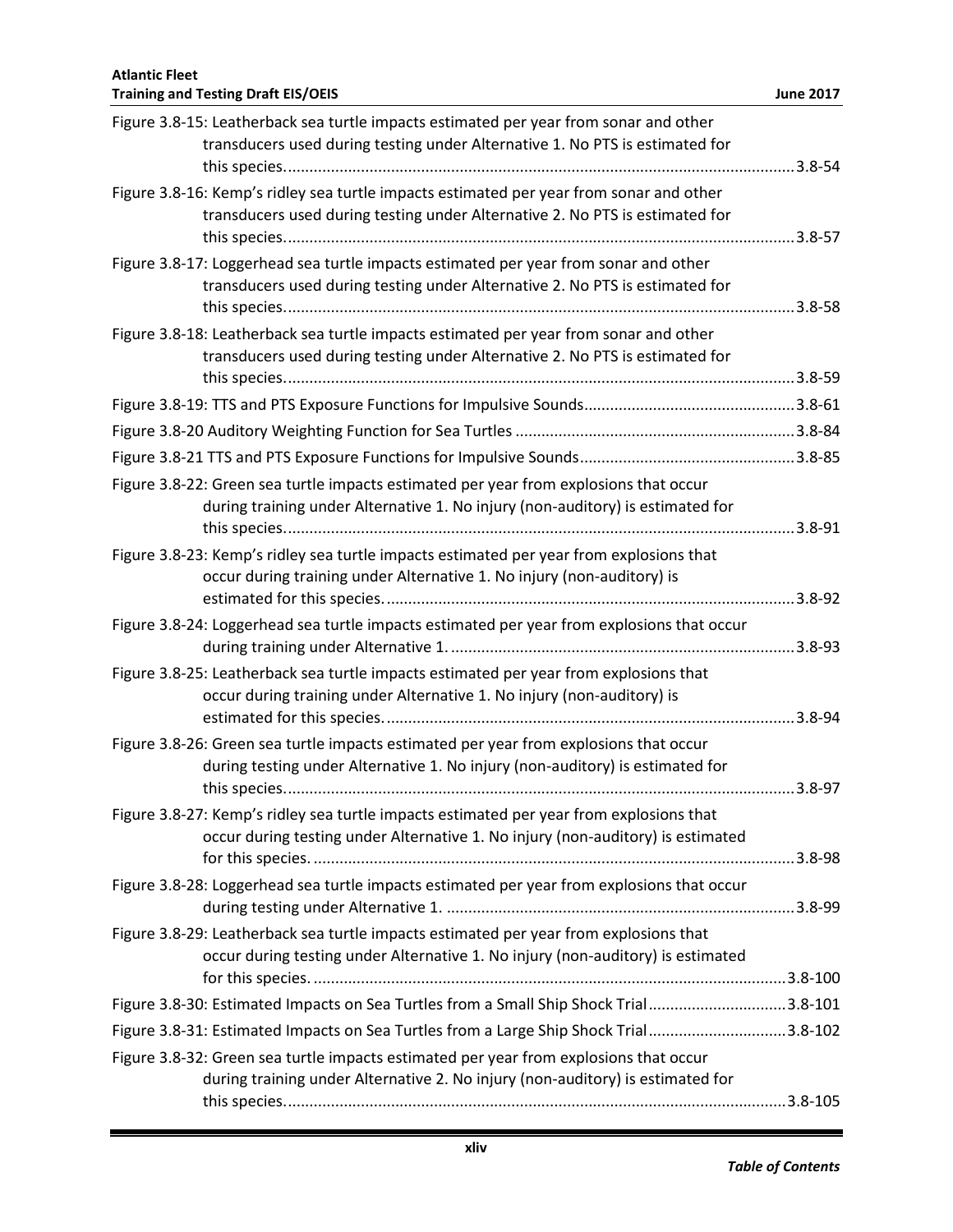| Figure 3.8-33: Kemp's ridley sea turtle impacts estimated per year from explosions that<br>occur during training under Alternative 2. No injury (non-auditory) is          |  |
|----------------------------------------------------------------------------------------------------------------------------------------------------------------------------|--|
| Figure 3.8-34: Loggerhead sea turtle impacts estimated per year from explosions that occur                                                                                 |  |
| Figure 3.8-35: Leatherback sea turtle impacts estimated per year from explosions that<br>occur during training under Alternative 2. No behavioral impacts or injuries      |  |
| Figure 3.8-36: Green sea turtle impacts estimated per year from explosions that occur<br>during testing under Alternative 2. No injury (non-auditory) is estimated for     |  |
| Figure 3.8-37: Kemp's ridley sea turtle impacts estimated per year from explosions that<br>occur during testing under Alternative 2. No injury (non-auditory) is estimated |  |
| Figure 3.8-38: Loggerhead sea turtle impacts estimated per year from explosions that occur                                                                                 |  |
| Figure 3.8-39: Leatherback sea turtle impacts estimated per year from explosions that<br>occur during testing under Alternative 2. No injury (non-auditory) is estimated   |  |
| Figure 3.9-1: Critical Habitat Areas for Piping Plover in and Adjacent to the Atlantic Coastal                                                                             |  |
| Figure 3.9-2: Critical Habitat Areas for Piping Plover in and Adjacent to the Gulf of Mexico                                                                               |  |
| Figure 3.9-3: Critical Habitat Areas for Piping Plover in and Adjacent to the Gulf of Mexico                                                                               |  |
|                                                                                                                                                                            |  |
|                                                                                                                                                                            |  |
| Figure 3.10-3: High-Resolution Side-Scan Sonar Image of Submerged Historic Resource 3.10-7                                                                                 |  |
| Figure 3.10-4: Known Shipwrecks, Obstructions, Occurrences, or Sites Marked as<br>"Unknown" in the Northeast United States Continental Shelf Large Marine                  |  |
| Figure 3.10-5: Known Shipwrecks, Obstructions, Occurrences, or Sites Marked as<br>"Unknown" in the Southeast United States Continental Shelf Large Marine                  |  |
| Figure 3.10-6: Known Shipwrecks, Obstructions, Occurrences, or Sites Marked as<br>"Unknown" in the Southeast United States Continental Shelf, Caribbean Sea,               |  |
|                                                                                                                                                                            |  |
|                                                                                                                                                                            |  |
| Figure 3.11-3: Active and Proposed Oil and Gas Pipelines in the Gulf of Mexico 3.11-9                                                                                      |  |
| Figure 3.11-4: Commercially Used Waterways and Major Ports in the Study Area 3.11-12                                                                                       |  |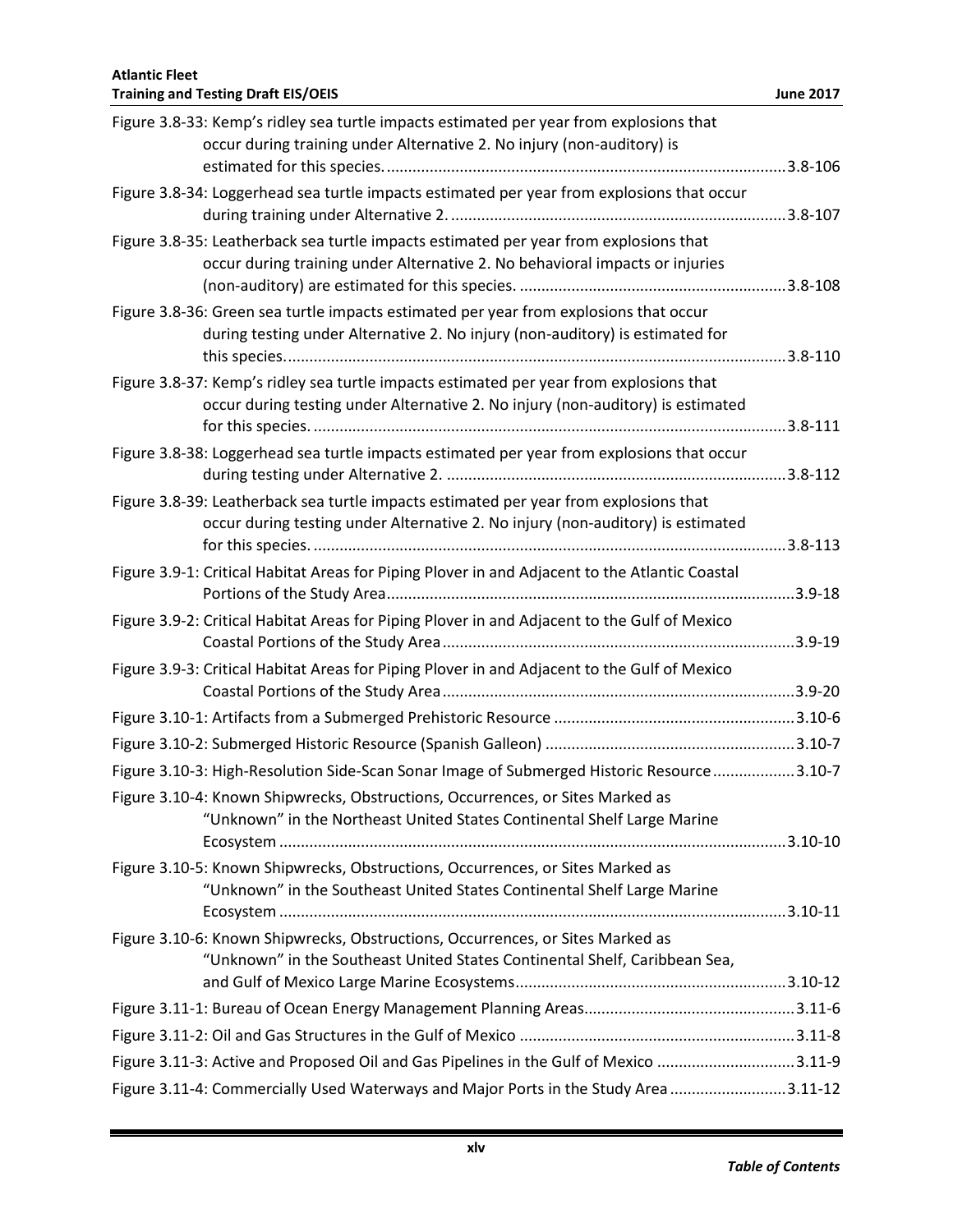| <b>Atlantic Fleet</b><br><b>Training and Testing Draft EIS/OEIS</b>                            | <b>June 2017</b> |
|------------------------------------------------------------------------------------------------|------------------|
|                                                                                                |                  |
|                                                                                                |                  |
| Figure 3.11-7: Annual Recreational Catch of All Species for the 18 Coastal States (2010-       |                  |
|                                                                                                |                  |
| Figure 3.11-8: Top Five Recreational Species Caught in the Atlantic States (2010-2014) 3.11-27 |                  |
| Figure 3.11-9: Top Five Recreational Species Caught in the Gulf States (2010-2014)3.11-28      |                  |
| Figure 3.11-10: Percent of Catch in Federal Waters for Top Five Atlantic Coast Recreational    |                  |
| Figure 3.11-11: Percent of Catch in Federal Waters for Top Five Gulf Coast Recreational        |                  |
|                                                                                                |                  |
| Figure 3.11-12: Danger Zones and Restricted Areas in the Northeast Atlantic Ocean3.11-38       |                  |
| Figure 3.11-13: Danger Zones and Restricted Areas in the Mid-Atlantic Ocean 3.11-39            |                  |
| Figure 3.11-14: Danger Zones and Restricted Areas in the Southeast Atlantic Ocean and          |                  |
| Figure 3.11-15: Danger Zones and Restricted Areas in the Western Gulf of Mexico3.11-41         |                  |
| Figure 5.4-1: Seafloor Resource Mitigation Areas off the Northeastern United States 5-49       |                  |
| Figure 5.4-2: Seafloor Resource Mitigation Areas off the Mid-Atlantic and Southeastern         |                  |
|                                                                                                |                  |
| Figure 5.4-4: Mitigation Areas and Habitats Considered off the Northeastern United States5-53  |                  |
| Figure 5.4-5: Mitigation Areas and Habitats Considered off the Mid-Atlantic and                |                  |
| Figure 5.4-6: Mitigation Areas and Habitats Considered in the Gulf of Mexico5-74               |                  |
| Figure 5.6-1: Summary of Mitigation Areas for Marine Mammals in the Study Area5-92             |                  |
| Figure 6.1-1: Location of National System of Marine Protected Areas within the Northeast       |                  |
| Figure 6.1-2: Location of National System of Marine Protected Areas within the Southeast       |                  |
| Figure 6.1-3: Location of National System of Marine Protected Areas within the Gulf of         |                  |
| Figure 6.1-4: Location of National Marine Sanctuaries within the Mid-Atlantic Portion of the   |                  |
| Figure 6.1-5: Location of National Marine Sanctuaries within the Gulf of Mexico Portion of     |                  |
|                                                                                                |                  |
|                                                                                                |                  |
|                                                                                                |                  |
|                                                                                                |                  |
|                                                                                                |                  |
|                                                                                                |                  |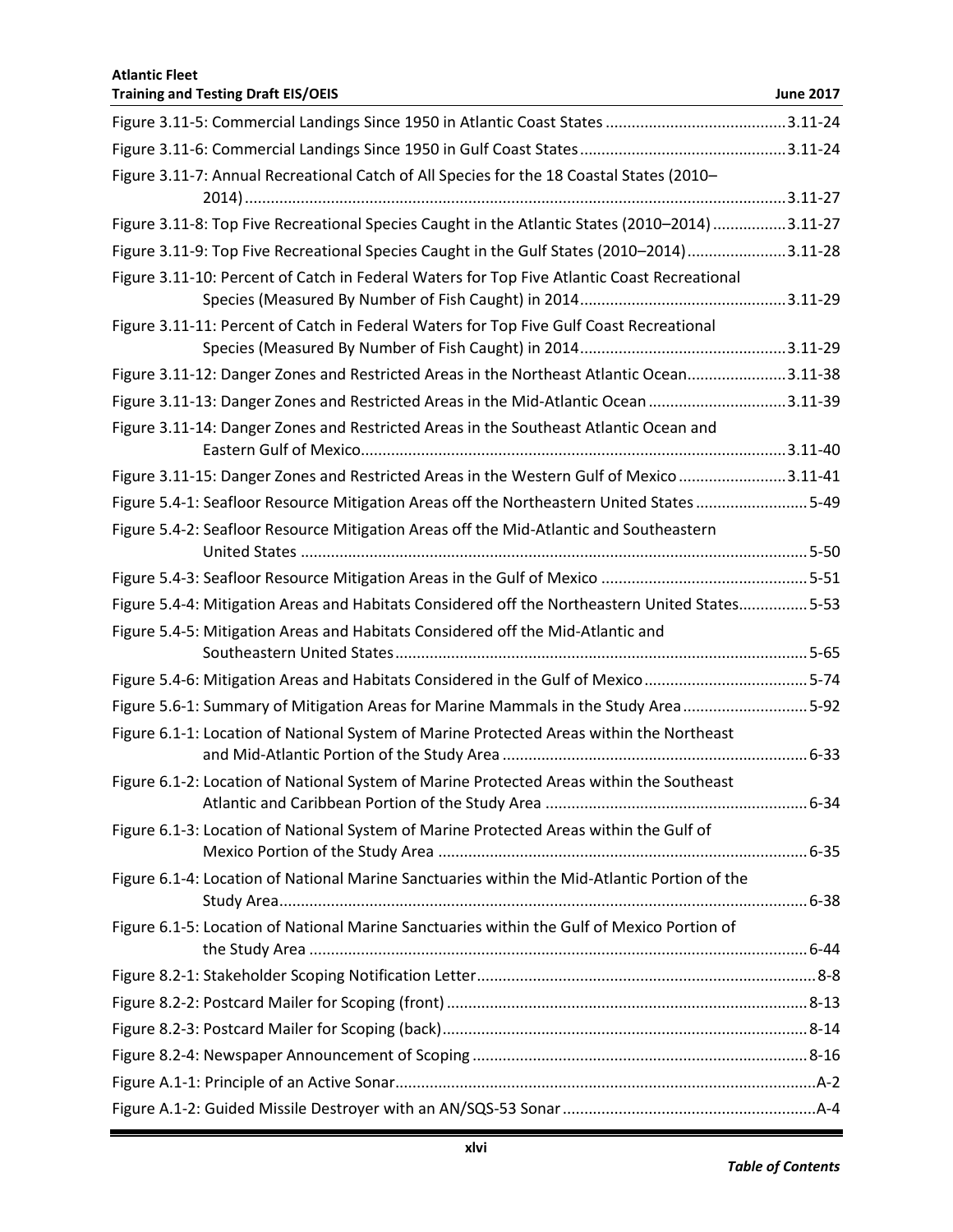| Figure A.1-18: Ship Deployable Surface Target and High-Speed Maneuverable                 |  |
|-------------------------------------------------------------------------------------------|--|
|                                                                                           |  |
|                                                                                           |  |
|                                                                                           |  |
|                                                                                           |  |
|                                                                                           |  |
|                                                                                           |  |
|                                                                                           |  |
|                                                                                           |  |
|                                                                                           |  |
|                                                                                           |  |
| Figure A.2-5: QST-35 Seaborne Powered Target (on Left) and High-Speed Maneuvering         |  |
|                                                                                           |  |
| Figure D-1: Various Sound Pressure Metrics for a Hypothetical (a) Pure Tone (Non-         |  |
|                                                                                           |  |
| Figure D-2: Summation of Acoustic Energy from a Hypothetical, Intermittently Pinging,     |  |
| Figure D-3: Cumulative Sound Exposure Level under Realistic Conditions with a Moving,     |  |
| Figure D-4: Sound Velocity Profile (Sound Speed) Is Related to Temperature, Salinity, and |  |
|                                                                                           |  |
| Figure D-5: Graphical Representation of the Inverse Square Relationship in Spherical      |  |
|                                                                                           |  |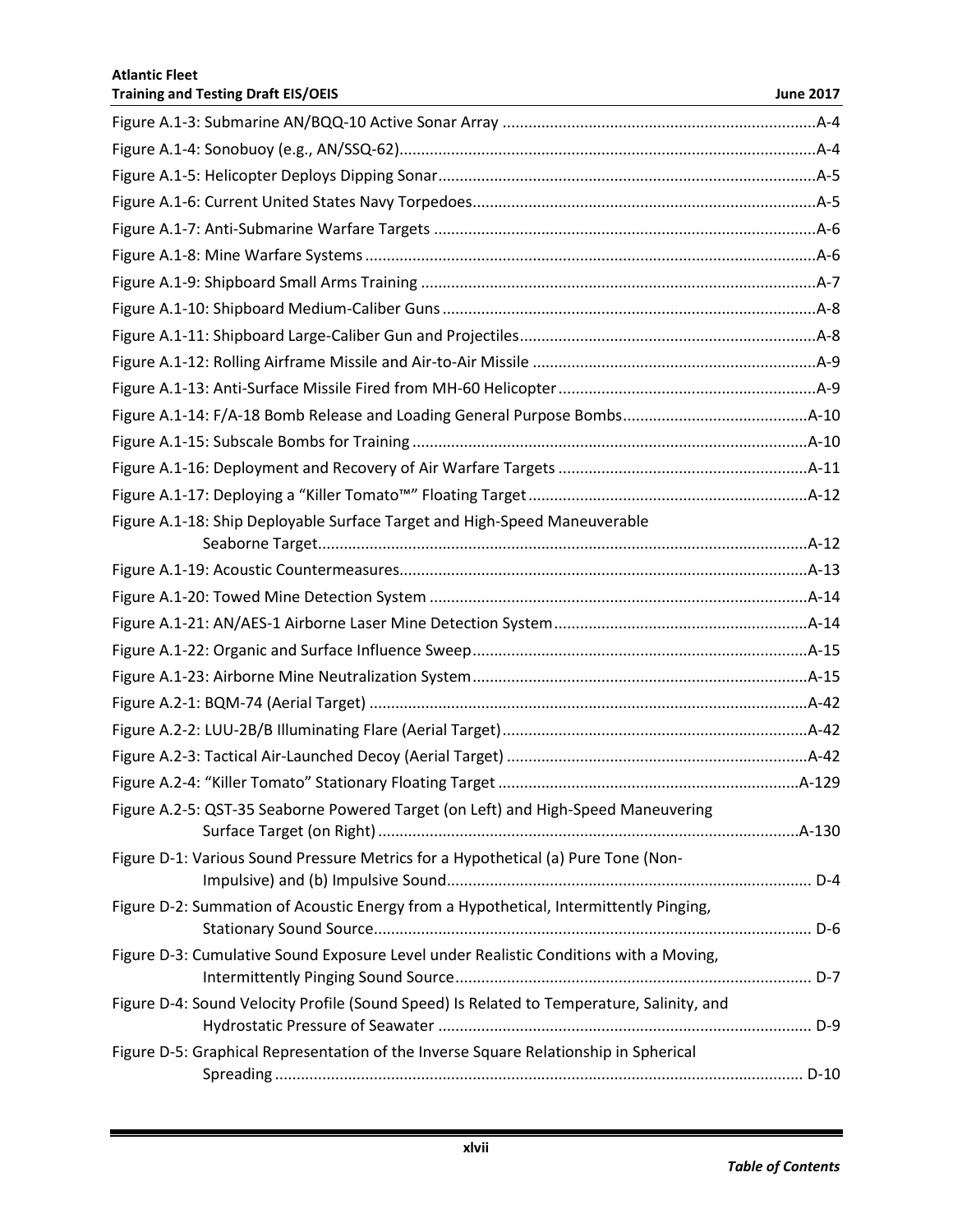| Figure D-6: Sound Propagation Showing Multipath Propagation and Conditions for Surface        |  |
|-----------------------------------------------------------------------------------------------|--|
|                                                                                               |  |
| Figure D-7: Characteristics of Sound Transmission Through the Air-Water Interface  D-15       |  |
|                                                                                               |  |
| Figure D-9: Impulse Shown as a Function of Pressure over Duration at a Specific Location D-18 |  |

## **List of Tables**

| Table ES.5-1: Summary of Environmental Impacts for the No Action Alternative, Alternative         |  |
|---------------------------------------------------------------------------------------------------|--|
|                                                                                                   |  |
| Table ES.7-2: Summary of Mitigation to be Implemented within Mitigation Areas  ES-34              |  |
| Table 2.3-1: Major ASW Training Exercises and Integrated/Coordinated Training2-23                 |  |
|                                                                                                   |  |
|                                                                                                   |  |
|                                                                                                   |  |
|                                                                                                   |  |
|                                                                                                   |  |
|                                                                                                   |  |
|                                                                                                   |  |
|                                                                                                   |  |
| Table 2.6-2: Naval Air Systems Command Proposed Testing Activities per Alternative 2-69           |  |
| Table 2.6-3: Naval Sea Systems Command Proposed Testing Activities per Alternative 2-71           |  |
| Table 2.6-4: Office of Naval Research Proposed Testing Activities per Alternative 2-77            |  |
| Table 3.0-1: Summary of Current Patterns in Areas Located Outside the Range Complexes3.0-23       |  |
|                                                                                                   |  |
| Table 3.0-3: Training and Testing Air Gun Sources Quantitatively Analyzed in the Study Area3.0-43 |  |
|                                                                                                   |  |
| Table 3.0-5: Elevated Causeway System Pile Driving and Removal Underwater Sound Levels  3.0-45    |  |
| Table 3.0-6: Summary of Pile Driving and Removal Activities per 24-Hour Period 3.0-46             |  |
|                                                                                                   |  |
|                                                                                                   |  |
| Table 3.0-9: Sonic Boom Underwater Sound Levels Modeled for F/A-18 Hornet Supersonic              |  |
|                                                                                                   |  |
| Table 3.0-11: Explosive Sources Quantitatively Analyzed that Could Be Used Underwater or          |  |
|                                                                                                   |  |
|                                                                                                   |  |
| Table 3.0-13: Number and Location of Activities Including In-Water Electromagnetic Devices3.0-60  |  |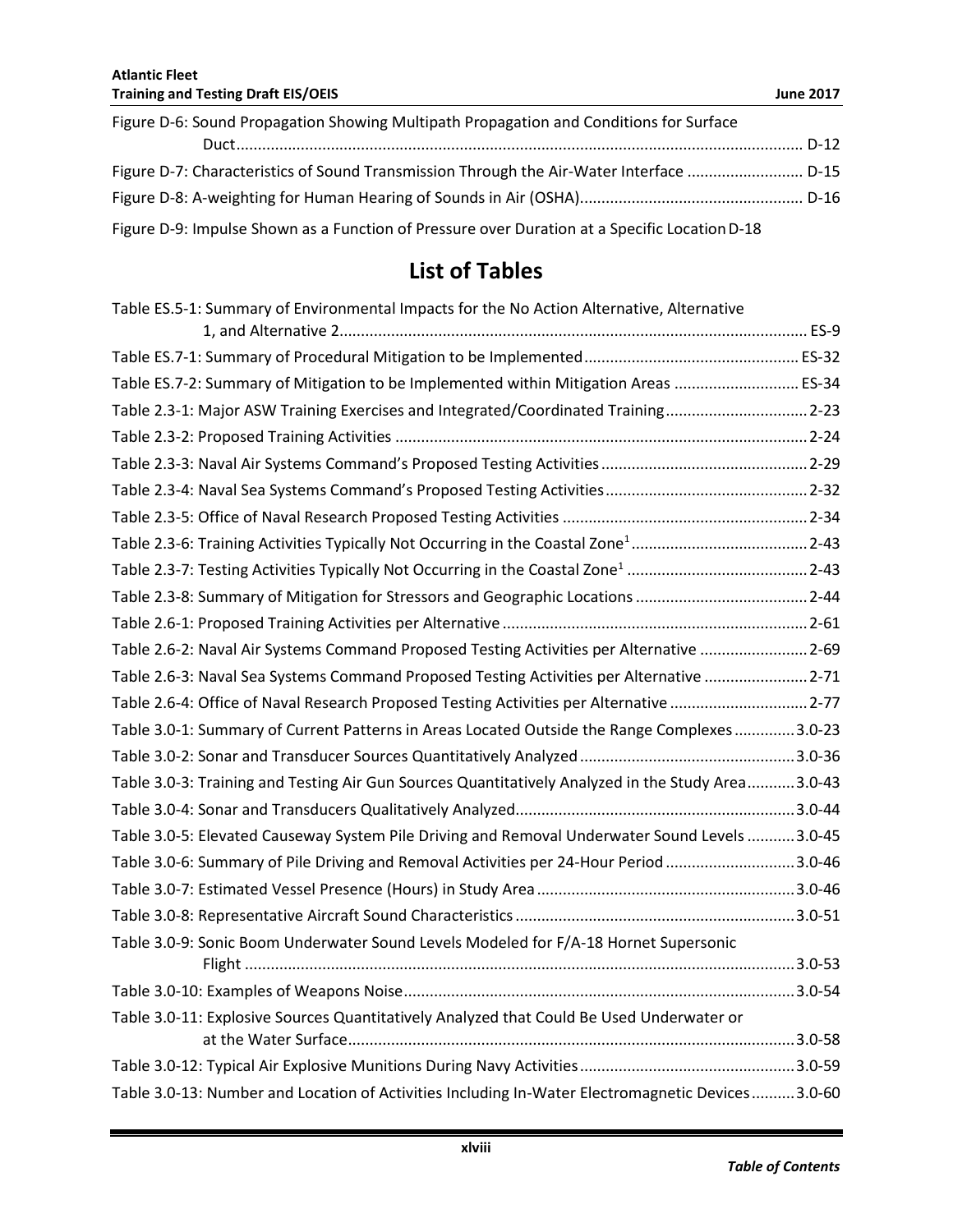| Table 3.0-14: Number and Location of Activities in Inland Waters Including In-Water                |  |
|----------------------------------------------------------------------------------------------------|--|
|                                                                                                    |  |
|                                                                                                    |  |
|                                                                                                    |  |
| Table 3.0-18: Number and Location of Activities in Inland Waters Including Vessels3.0-67           |  |
| Table 3.0-19: Number of High Speed Vessel Hours for Small Crafts Associated with Training          |  |
|                                                                                                    |  |
|                                                                                                    |  |
| Table 3.0-21: Number and Location of Activities Including In-Water Devices 3.0-69                  |  |
| Table 3.0-22: Number and Location of Activities in Inland Waters Including In-Water                |  |
| Table 3.0-23: Number and Location of Non-Explosive Practice Munitions Expended During              |  |
| Table 3.0-24: Number and Location of Non-Explosive Practice Munitions Expended During              |  |
| Table 3.0-25: Number and Location of Non-Explosive Practice Munitions Expended During              |  |
| Table 3.0-26: Number and Location of Explosives that May Result in Fragments Used During           |  |
| Table 3.0-27: Number and Location of Explosives that May Result in Fragments Used During           |  |
| Table 3.0-28: Number and Location of Targets Used or Expended During Training Activities  3.0-79   |  |
| Table 3.0-29: Number and Location of Targets Used or Expended During Training Activities           |  |
| Table 3.0-30: Number and Location of Targets Used or Expended During Testing Activities3.0-80      |  |
| Table 3.0-31: Number and Location of Other Military Materials Used or Expended During              |  |
| Table 3.0-32: Number and Location of Other Military Materials Used or Expended During              |  |
| Table 3.0-33: Number and Location of Other Military Materials Used or Expended During              |  |
| Table 3.0-34: Number and Location of Activities Including Seafloor Devices 3.0-90                  |  |
| Table 3.0-35: Number and Location of Activities in Inland Waters Including Seafloor Devices 3.0-91 |  |
|                                                                                                    |  |
| Table 3.0-37: Number and Location of Activities in Inland Waters Including Aircraft 3.0-92         |  |
| Table 3.0-38: Number and Location of Wires and Cables Expended During Training Activities  3.0-94  |  |
| Table 3.0-39: Number and Location of Wires and Cables Expended During Testing Activities3.0-95     |  |
| Table 3.0-40: Activities Including Biodegradable Polymers During Testing Activities3.0-98          |  |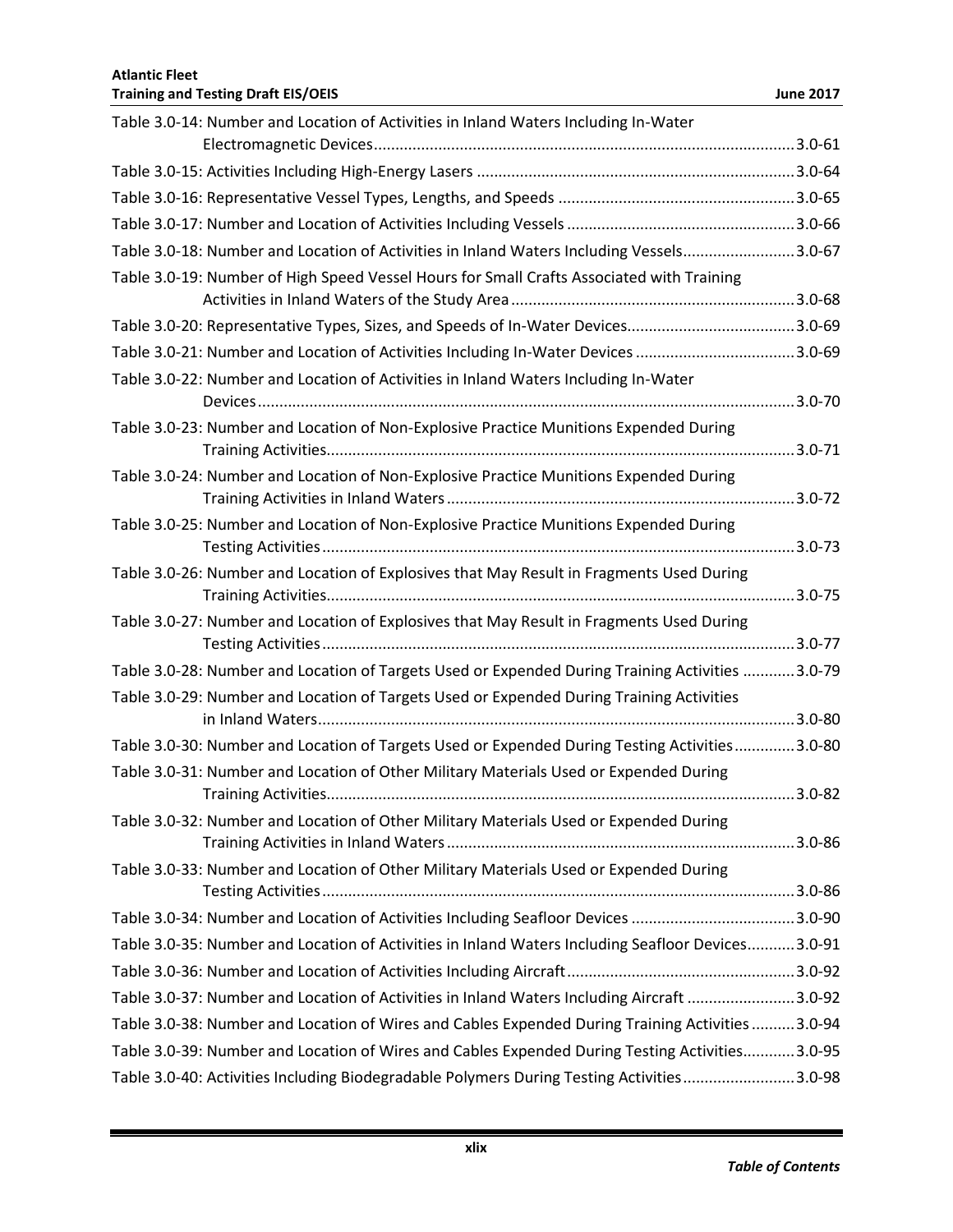| Table 3.0-41: Number and Location of Targets Expended During Training Activities That May                                                                                                                                       |            |
|---------------------------------------------------------------------------------------------------------------------------------------------------------------------------------------------------------------------------------|------------|
| Table 3.0-42: Number and Location of Targets Expended During Training Activities in Inland                                                                                                                                      |            |
| Table 3.0-43: Number and Location of Targets Expended During Testing Activities That May                                                                                                                                        |            |
|                                                                                                                                                                                                                                 |            |
|                                                                                                                                                                                                                                 |            |
| Table 3.1-3: Nonattainment and Maintenance Areas Adjacent to Study Area 3.1-16                                                                                                                                                  |            |
| Table 3.1-4: Pierside and Coastal Activity Locations and Their Area's Attainment Status3.1-17                                                                                                                                   |            |
| Table 3.1-5: Estimated Annual Air Pollutant Emissions from Activities Occurring within the                                                                                                                                      |            |
| Table 3.1-6: Estimated Net Change Annual Air Pollutant Emissions from Activities Occurring                                                                                                                                      |            |
| Table 3.1-7: Estimated Annual Air Pollutant Emissions from Activities Occurring within the                                                                                                                                      |            |
| Table 3.1-8: Estimated Annual Air Pollutant Emissions from Activities Occurring within 3 NM                                                                                                                                     |            |
| Table 3.1-9: Total Greenhouse Gas Emissions from All Study Area Training and Testing                                                                                                                                            |            |
| Table 3.2-1: Sediment Quality Criteria and Index, U.S. Atlantic Coast and Gulf of Mexico3.2-10                                                                                                                                  |            |
| Table 3.2-2: Comparison of Mean Pre-Industrial and Post-Industrial Metal Concentrations in<br>Sediments in Long Island Sound with Sediment Effects Thresholds 3.2-11                                                            |            |
| Table 3.2-3: Comparison of Polycyclic Aromatic Hydrocarbons, Polychlorinated Biphenyls<br>and dichlorodiphenyltrichloroethane in Sediment Samples with Sediment<br>Guidelines Developed by the National Oceanic and Atmospheric |            |
|                                                                                                                                                                                                                                 |            |
| Table 3.2-4: Water Quality Screening Criteria for Metals and Organic Contaminants in                                                                                                                                            | $3.2 - 26$ |
| Table 3.2-5: Percent Marine Debris by Source in Atlantic Fleet Training and Testing Study                                                                                                                                       |            |
| Table 3.2-6: Water Solubility of Common Explosives and Explosive Degradation Products3.2-41                                                                                                                                     |            |
| Table 3.2-7: Failure and Low-Order Detonation Rates of Military Munitions 3.2-44                                                                                                                                                |            |
|                                                                                                                                                                                                                                 |            |
| Table 3.2-9: Concentrations of and Screening Levels for Selected Metals in Marine                                                                                                                                               |            |
|                                                                                                                                                                                                                                 |            |
|                                                                                                                                                                                                                                 |            |
|                                                                                                                                                                                                                                 |            |
|                                                                                                                                                                                                                                 |            |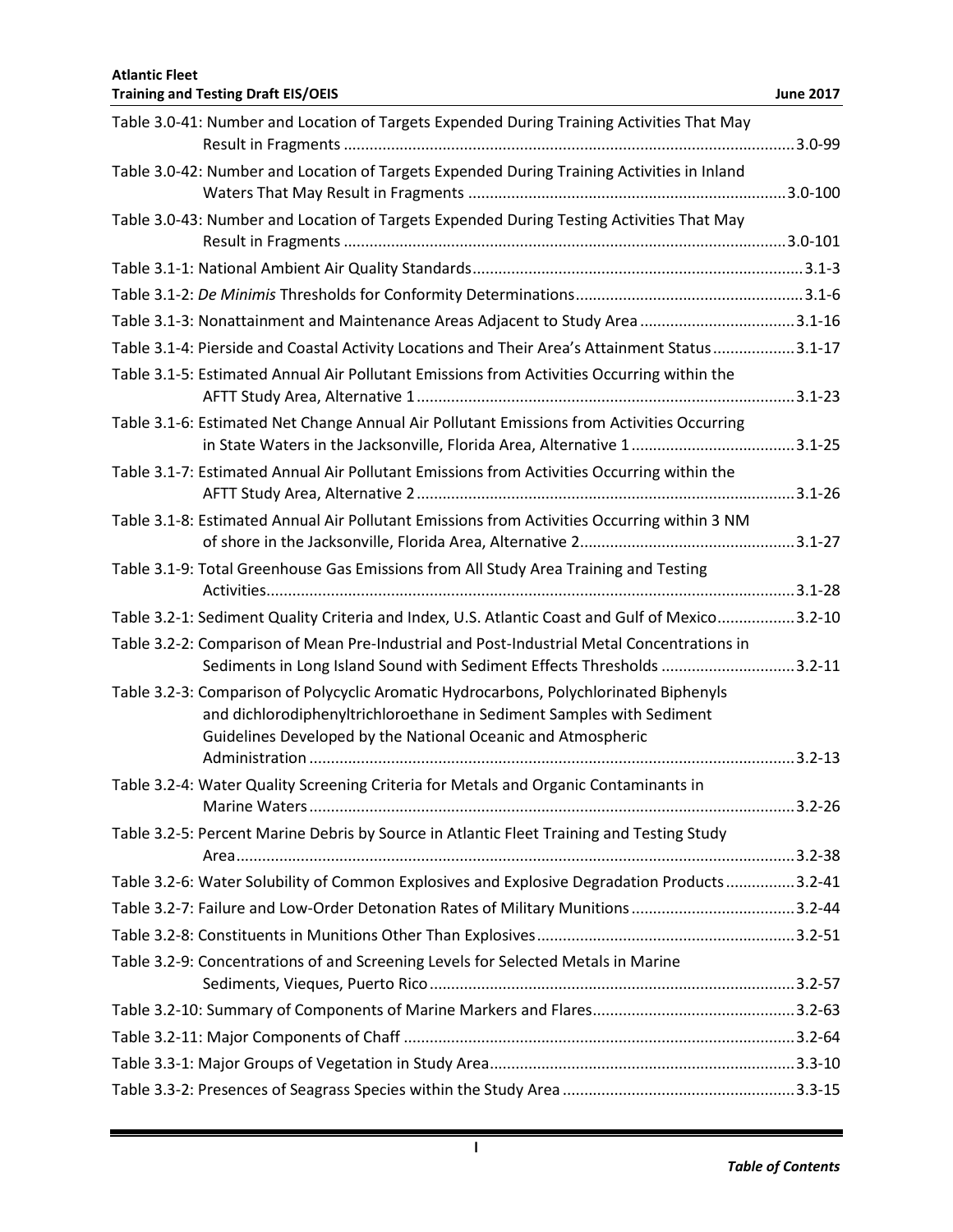| <b>Atlantic Fleet</b><br><b>Training and Testing Draft EIS/OEIS</b>                                                                                                    | <b>June 2017</b> |
|------------------------------------------------------------------------------------------------------------------------------------------------------------------------|------------------|
|                                                                                                                                                                        |                  |
| Table 3.4-1: Status and Presence of Endangered Species Act-Listed and Species of Concern                                                                               |                  |
|                                                                                                                                                                        |                  |
| Table 3.4-2: Major Taxonomic Groups of Marine Invertebrates in the Atlantic Fleet Training                                                                             |                  |
| Table 3.5-1: Habitat Types Within the Large Marine Ecosystems and Open Ocean of the                                                                                    |                  |
| Table 3.5-2: Percent Coverage of Abiotic Substrate Types in Large Marine Ecosystems and                                                                                |                  |
| Table 3.5-3: Number of Artificial Structures Documented in Large Marine Ecosystems of the                                                                              |                  |
| Table 3.6-1: Regulatory Status and Occurrence of Endangered Species Act-Listed Fishes in                                                                               |                  |
| Table 3.6-2: Major Taxonomic Groups of Fishes in the Atlantic Fleet Training and Testing                                                                               |                  |
|                                                                                                                                                                        |                  |
| Table 3.6-4: Ranges to Temporary Threshold Shift from Four Representative Sonar Bins 3.6-78                                                                            |                  |
| Table 3.6-5: Sound Exposure Criteria for Mortality and Injury from Air Guns 3.6-86                                                                                     |                  |
|                                                                                                                                                                        |                  |
|                                                                                                                                                                        |                  |
| Table 3.6-8: Sound Exposure Criteria for Mortality and Injury from Impact Pile Driving3.6-91                                                                           |                  |
|                                                                                                                                                                        |                  |
| Table 3.6-10: Impact Ranges for Transient or Pelagic Fishes from Impact Pile Driving for 35                                                                            |                  |
| Table 3.6-11: Impact Ranges for Demersal Fishes from Impact Pile Driving for 3,150 strikes                                                                             |                  |
| Table 3.6-12: Range to Effect from Underwater Explosions for Fishes with a Swim Bladder 3.6-109                                                                        |                  |
| Table 3.6-13: Sound Exposure Criteria for Mortality and Injury from Explosives 3.6-114                                                                                 |                  |
|                                                                                                                                                                        |                  |
| Table 3.6-15: Range to Effect for Fishes without a Swim Bladder from Explosives 3.6-115                                                                                |                  |
| Table 3.6-16: Range to Effect for all Fishes with a Swim Bladder from Explosives 3.6-117                                                                               |                  |
| Table 3.6-17: Ingestion Stressors Potential for Impact on Fishes Based on Location 3.6-159                                                                             |                  |
| Table 3.7-1: Marine Mammal Occurrence Within the Atlantic Fleet Training and Testing                                                                                   |                  |
| Table 3.7-2: Species in Marine Mammal Hearing Groups Potentially Within the Study Area 3.7-16                                                                          |                  |
| Table 3.7-3: Cutoff Distances for Moderate Source Level, Single Platform Training and<br>Testing Events and for All Other Events with Multiple Platforms or Sonar with |                  |
| Table 3.7-4: Range to Permanent Threshold Shift for Five Representative Sonar Systems3.7-152                                                                           |                  |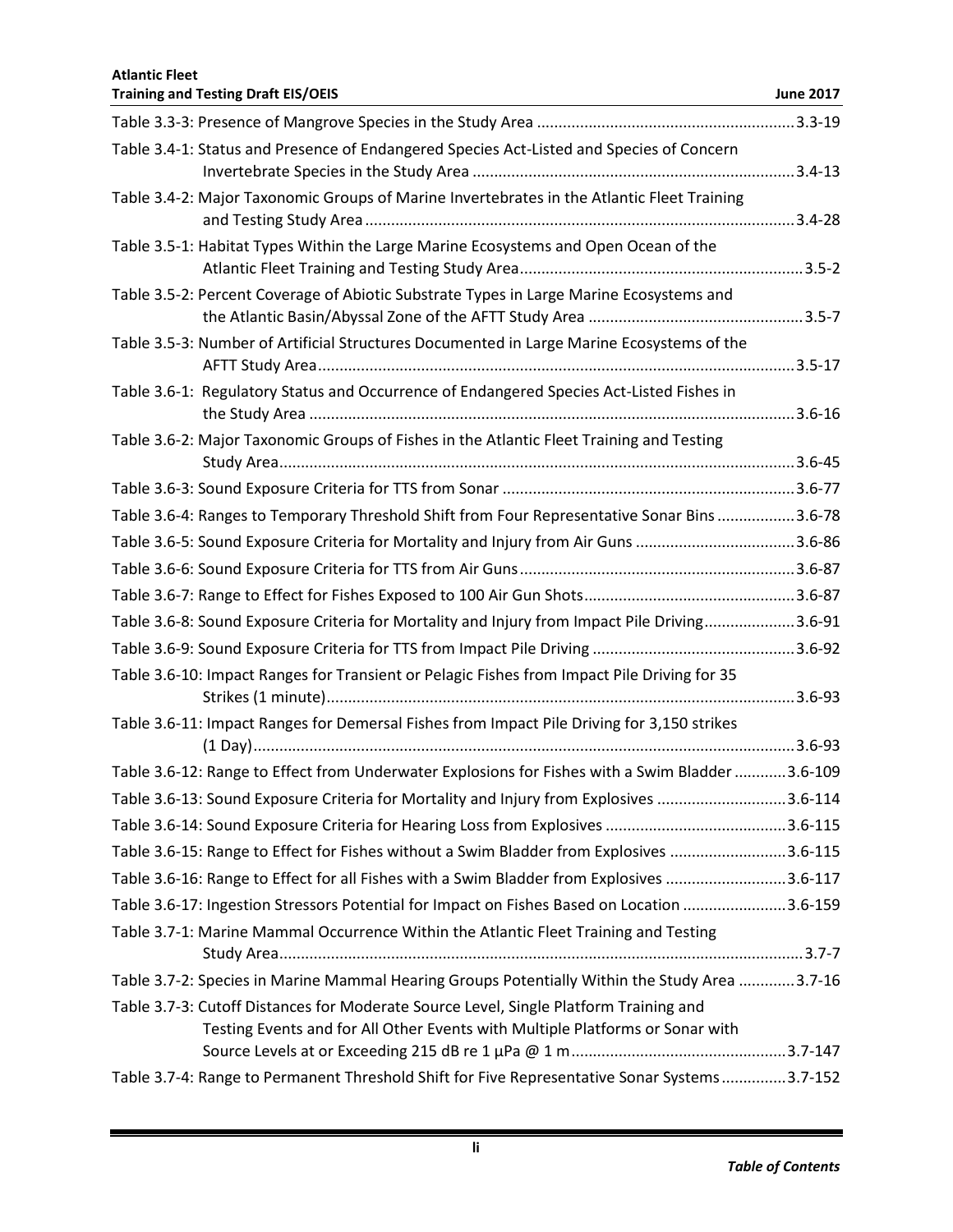**Atlantic Fleet Training and Testing Draft EIS/OEIS June 2017** Table 3.7-5: Ranges to Temporary Threshold Shift for Sonar Bin LF5 over a Representative Range of Environments Within the Study Area .............................................................3.7-152 Table 3.7-6: Ranges to Temporary Threshold Shift for Sonar Bin MF1 over a Representative Range of Environments Within the Study Area .............................................................3.7-153 Table 3.7-7: Ranges to Temporary Threshold Shift for Sonar Bin MF4 over a Representative Range of Environments Within the Study Area .............................................................3.7-153 Table 3.7-8: Ranges to Temporary Threshold Shift for Sonar Bin MF5 over a Representative Range of Environments Within the Study Area .............................................................3.7-154 Table 3.7-9: Ranges to Temporary Threshold Shift for Sonar BinHF4 over a Representative Range of Environments Within the Study Area .............................................................3.7-154 Table 3.7-10: Ranges to a Potentially Significant Behavioral Response for Sonar Bin LF5 over a Representative Range of Environments Within the Study Area.................................3.7-155 Table 3.7-11: Ranges to a Potentially Significant Behavioral Response for Sonar Bin MF1 over a Representative Range of Environments Within the Study Area.........................3.7-156 Table 3.7-12: Ranges to a Potentially Significant Behavioral Response for Sonar Bin MF4 over a Representative Range of Environments Within the Study Area.........................3.7-157 Table 3.7-13: Ranges to a Potentially Significant Behavioral Response for Sonar Bin MF5 over a Representative Range of Environments Within the Study Area.........................3.7-158 Table 3.7-14: Ranges to a Potentially Significant Behavioral Response for Sonar Bin HF4 over a Representative Range of Environments Within the Study Area..................................3.7-159 Table 3.7-15: Thresholds for Onset of TTS and PTS for Underwater Air Gun Sounds........................3.7-450 Table 3.7-16: Range to Effects from Air Guns for 10 pulses...............................................................3.7-452 Table 3.7-17: Range to Effects from Air Guns for 100 pulses.............................................................3.7-453 Table 3.7-18: Pile Driving Level B Thresholds Used in this Analysis to Predict Behavioral Responses from Marine Mammals................................................................................3.7-457 Table 3.7-19: Average Ranges to Effects from Impact Pile Driving ....................................................3.7-458 Table 3.7-20: Average Ranges to Effect from Vibratory Pile Extraction.............................................3.7-458 Table 3.7-21: Criteria to Quantitatively Assess Non-Auditory Injury Due to Underwater Explosions..................................................................................................3.7-485 Table 3.7-22: Criteria for Estimating Ranges to Potential Effect for Mitigation Purposes.................3.7-485 Table 3.7-23: Navy Phase III Weighted Sound Exposure Thresholds for Underwater Explosive Sounds............................................................................................................3.7-488 Table 3.7-24: Ranges<sup>1</sup> to 50 % Non-Auditory Injury Risk for All Marine Mammal Hearing Groups............................................................................................................................3.7-491 Table 3.7-25: Ranges<sup>1</sup> to 50 % Mortality Risk for All Marine Mammal Hearing Groups as a Function of Animal Mass ...............................................................................................3.7-492 Table 3.7-26: SEL-Based Ranges to Onset PTS, Onset TTS, and Behavioral Reaction for High-Frequency Cetaceans.....................................................................................................3.7-493 Table 3.7-27: Peak Pressure Based Ranges to Onset PTS and Onset TTS for High-Frequency Cetaceans.......................................................................................................................3.7-494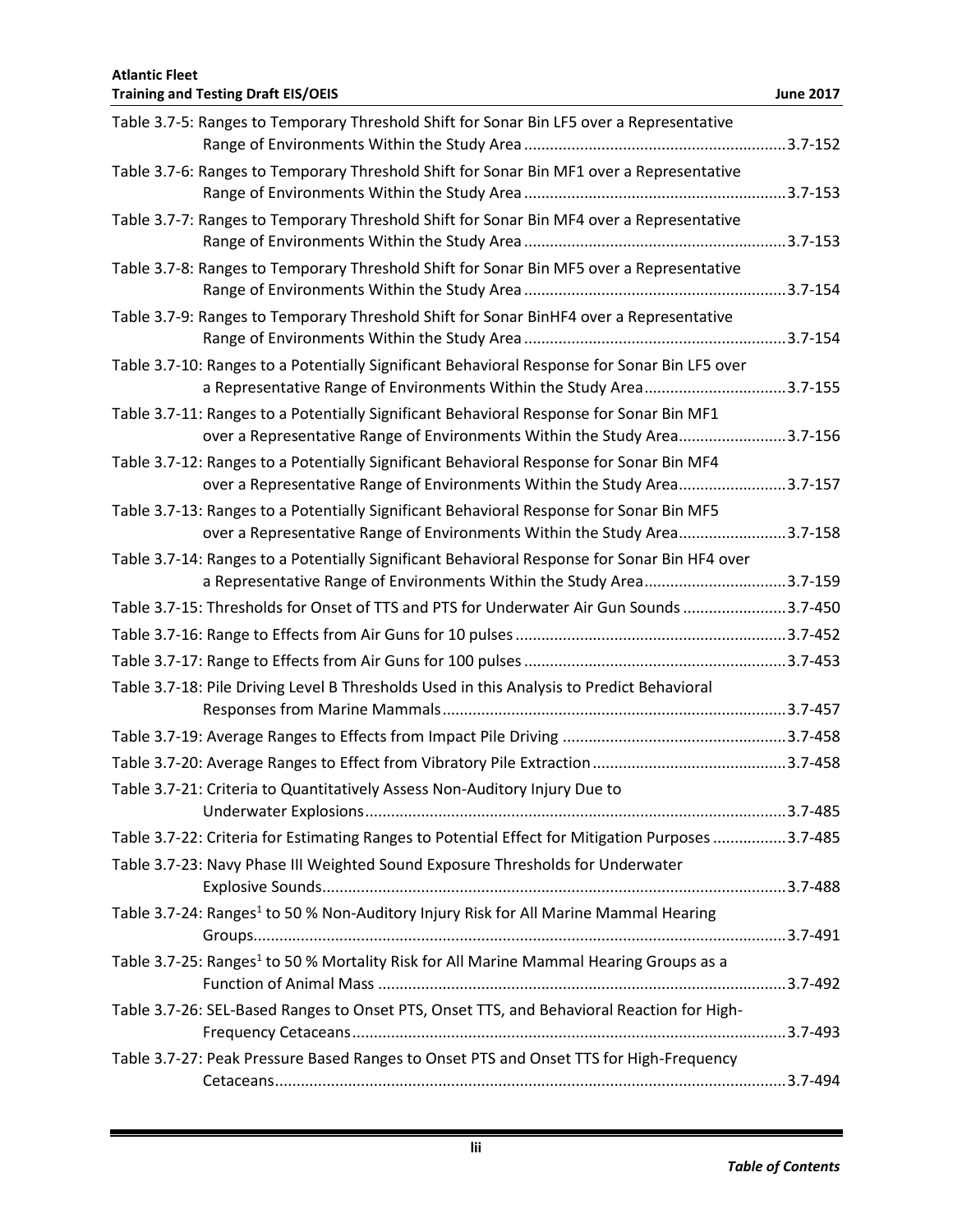| <b>Atlantic Fleet</b><br><b>Training and Testing Draft EIS/OEIS</b>                          | <b>June 2017</b> |
|----------------------------------------------------------------------------------------------|------------------|
| Table 3.7-28: SEL-Based Ranges to Onset PTS, Onset TTS, and Behavioral Reaction for Low-     |                  |
|                                                                                              |                  |
| Table 3.7-29: Peak Pressure Based Ranges to Onset PTS and Onset TTS for Low-Frequency        |                  |
|                                                                                              |                  |
| Table 3.7-30: SEL-Based Ranges to Onset PTS, Onset TTS, and Behavioral Reaction for Mid-     |                  |
| Table 3.7-31: Peak Pressure Based Ranges to Onset PTS and Onset TTS for Mid-Frequency        |                  |
| Table 3.7-32: SEL-Based Ranges to Onset PTS, Onset TTS, and Behavioral Reaction for          |                  |
|                                                                                              |                  |
| Table 3.7-33: Peak Pressure Based Ranges to Onset PTS and Onset TTS for Phocids 3.7-500      |                  |
| Table 3.7-34: SEL-Based Ranges to Onset PTS, Onset TTS, and Behavioral Reaction for          |                  |
| Table 3.7-35: Peak Pressure Based Ranges to Onset PTS and Onset TTS for Sirenians3.7-502     |                  |
| Table 3.8-1: Current Regulatory Status and Presence of Endangered Species Act-Listed         |                  |
| Table 3.8-2: PTS and TTS Peak Pressure Thresholds for Sea Turtles Exposed to Impulsive       |                  |
| Table 3.8-3: Ranges to Permanent Threshold Shift and Temporary Threshold Shift for Sea       |                  |
|                                                                                              |                  |
| Table 3.8-4: Ranges to PTS and TTS for Sea Turtles Exposed to Impact Pile Driving3.8-64      |                  |
| Table 3.8-5: Criteria to Quantitatively Assess Non-Auditory Injury due to Underwater         |                  |
| Table 3.8-6: PTS and TTS Peak Pressure Thresholds Derived for Sea Turtles Exposed to         |                  |
| Table 3.8-7: SEL Based Ranges to PTS and TTS for Sea Turtles Exposed to Explosives3.8-86     |                  |
| Table 3.8-8: Peak Pressure Based Ranges to PTS and TTS for Sea Turtles Exposed to            |                  |
|                                                                                              |                  |
|                                                                                              |                  |
| Table 3.9-1: Endangered Species Act-List Bird and Bat Species in the Study Area3.9-6         |                  |
|                                                                                              |                  |
|                                                                                              |                  |
| Table 3.9-4: Birds of Conservation Concern that Occur within the Study Area3.9-47            |                  |
| Table 3.9-5: Range to No Blast Injury for Birds and Bats Exposed to Aerial Explosives 3.9-82 |                  |
| Table 3.10-1: National Historic Landmarks, Monuments, and Cultural Resource Listed in the    |                  |
| Table 3.10-2: Summary of Section 106 Effects of Training and Testing Activities on Cultural  |                  |
|                                                                                              |                  |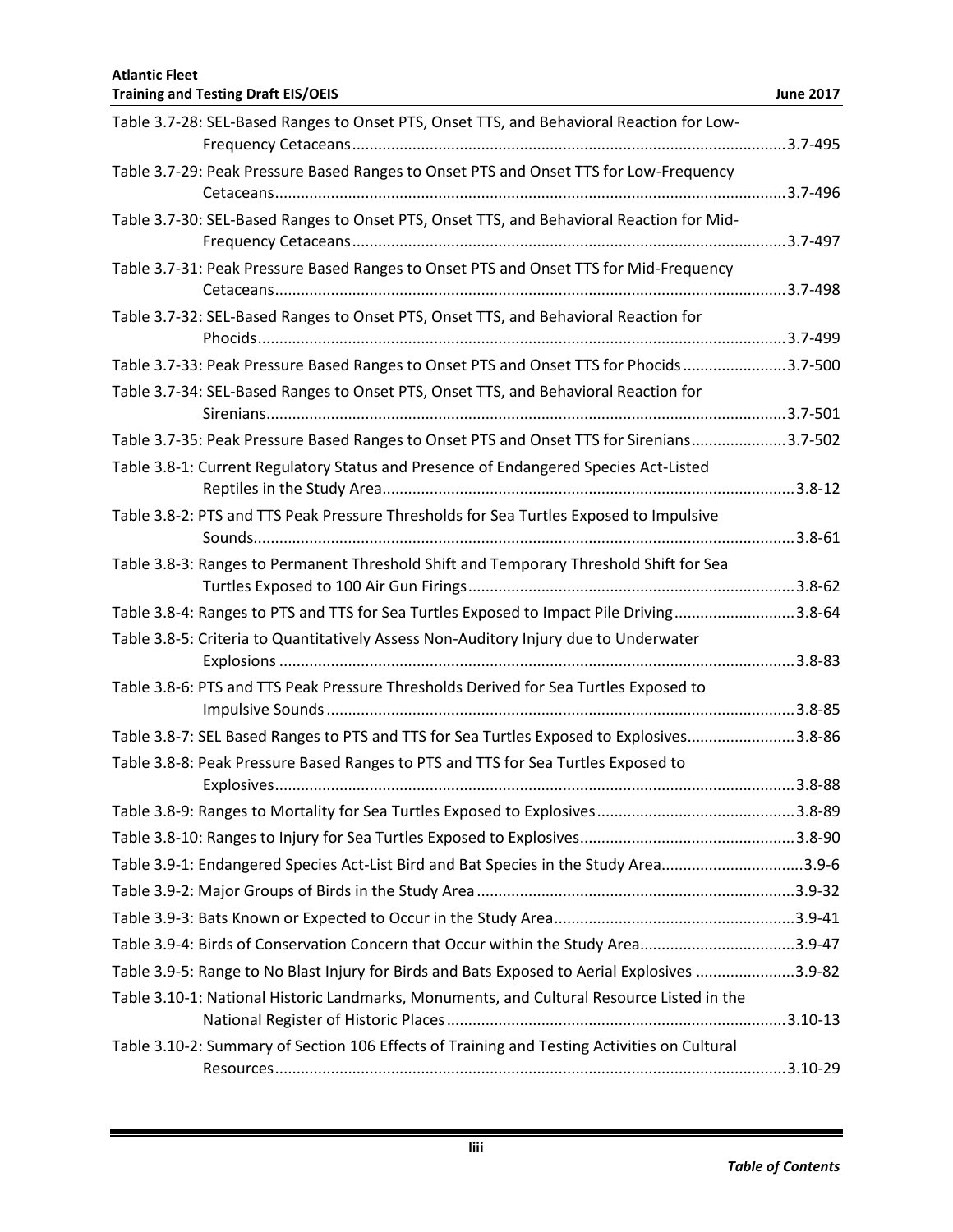| Table 3.11-1: Value of Top Commercial Fish Caught off Coastal States in the Study Area,                                                                                                                                                         |  |
|-------------------------------------------------------------------------------------------------------------------------------------------------------------------------------------------------------------------------------------------------|--|
| Table 3.11-2: Economic Benefit of Recreational Fishing Expenditures in the Northeast in                                                                                                                                                         |  |
| Table 3.11-3: Economic Benefit of Recreational Fishing Expenditures in the Mid-Atlantic in                                                                                                                                                      |  |
| Table 3.11-4: Economic Benefit of Recreational Fishing Expenditures in the Southeast                                                                                                                                                            |  |
| Table 3.11-5: Economic Benefit of Recreational Fishing Expenditures in the Gulf of Mexico                                                                                                                                                       |  |
| Table 3.11-6: Ocean Economy Data for the Tourism and Recreation Sector by State, 2013 3.11-35                                                                                                                                                   |  |
|                                                                                                                                                                                                                                                 |  |
| Table 4.4-1: Entanglements by Year: Summary of the Confirmed Human-Caused Mortality<br>and Serious Injury Events Involving Baleen Whale Stocks along the Gulf of<br>Mexico Coast, United States East Coast and Atlantic Canadian Provinces,     |  |
| Table 4.4-2: Vessel Collisions by Year: Summary of the Confirmed Human-Caused Mortality<br>and Serious Injury Events Involving Baleen Whale Stocks along the Gulf of<br>Mexico Coast, United States East Coast and Atlantic Canadian Provinces, |  |
| Table 5.3-1: Procedural Mitigation for Environmental Awareness and Education 5-12                                                                                                                                                               |  |
|                                                                                                                                                                                                                                                 |  |
|                                                                                                                                                                                                                                                 |  |
|                                                                                                                                                                                                                                                 |  |
|                                                                                                                                                                                                                                                 |  |
|                                                                                                                                                                                                                                                 |  |
|                                                                                                                                                                                                                                                 |  |
|                                                                                                                                                                                                                                                 |  |
| Table 5.3-9: Procedural Mitigation for Explosive Medium-Caliber and Large-Caliber                                                                                                                                                               |  |
|                                                                                                                                                                                                                                                 |  |
|                                                                                                                                                                                                                                                 |  |
|                                                                                                                                                                                                                                                 |  |
|                                                                                                                                                                                                                                                 |  |
| Table 5.3-13: Procedural Mitigation for Explosive Mine Countermeasure and Neutralization                                                                                                                                                        |  |
| Table 5.3-14: Procedural Mitigation for Explosive Mine Neutralization Activities Involving                                                                                                                                                      |  |
| Table 5.3-15: Procedural Mitigation for Maritime Security Operations - Anti-Swimmer                                                                                                                                                             |  |
|                                                                                                                                                                                                                                                 |  |

**Training and Testing Draft EIS/OEIS June 2017**

**Atlantic Fleet**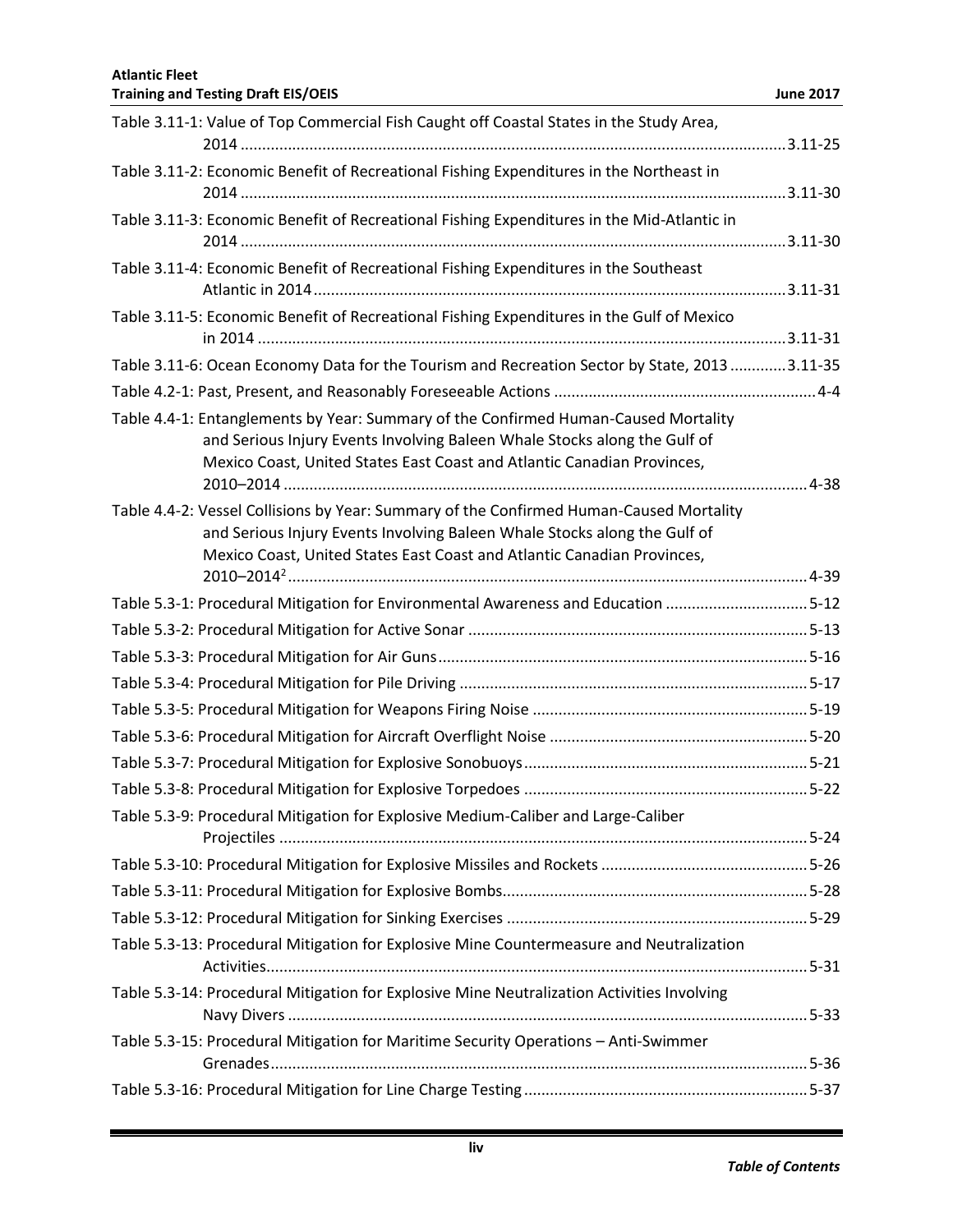| <b>Atlantic Fleet</b><br><b>Training and Testing Draft EIS/OEIS</b>                              | <b>June 2017</b> |
|--------------------------------------------------------------------------------------------------|------------------|
|                                                                                                  |                  |
|                                                                                                  |                  |
|                                                                                                  |                  |
| Table 5.3-20: Procedural Mitigation for Small-, Medium-, and Large-Caliber Non-Explosive         |                  |
| Table 5.3-21: Procedural Mitigation for Non-Explosive Missiles and Rockets 5-44                  |                  |
| Table 5.3-22: Procedural Mitigation for Non-Explosive Bombs and Mine Shapes5-45                  |                  |
|                                                                                                  |                  |
|                                                                                                  |                  |
| Table 5.4-3: Mitigation Areas off the Mid-Atlantic and Southeastern United States 5-64           |                  |
|                                                                                                  |                  |
|                                                                                                  |                  |
| Table 5.6-2: Summary of Mitigation to be Implemented within Mitigation Areas 5-90                |                  |
|                                                                                                  |                  |
|                                                                                                  |                  |
|                                                                                                  |                  |
|                                                                                                  |                  |
|                                                                                                  |                  |
|                                                                                                  |                  |
|                                                                                                  |                  |
| Table E.1-1: Estimated Marine Mammal Impacts per Year from Sonar Training Activities  E-2        |                  |
| Table E.2-1: Estimated Marine Mammal Impacts per 5-Year Period from Sonar Training               |                  |
| Table E.3-1: Estimated Marine Mammal Impacts per Year from Sonar Testing Activities E-13         |                  |
| Table E.4-1: Estimated Marine Mammal Impacts per 5-Year Period from Sonar Testing                |                  |
| Table E.6-1: Estimated Marine Mammal Impacts per Year for Air Gun Activities E-24                |                  |
| Table E.7-1: Estimated Marine Mammal Impacts per 5-Year Period for Air Guns  E-25                |                  |
| Table E.8-1: Estimated Marine Mammal Impacts per Year from Pile Driving Activities  E-26         |                  |
| Table E.9-1: Estimated Marine Mammal Impacts per 5-Year Period for Pile Driving Activities  E-27 |                  |
| Table E.11-1: Estimated Marine Mammal Impacts per year for Explosive Training Activities E-28    |                  |
| Table E.12-1: Estimated Marine Mammal Impacts per Year for Explosive Training Activities E-39    |                  |
| Table E.13-1: Estimated Marine Mammal Impacts per Year from Explosive Testing Activities         |                  |
| Table E.14-1: Estimated Marine Mammal Impacts per 5-Year Period for Explosive Testing            |                  |
| Table E.15-1: Estimated Marine Mammal Impacts from Small and Large Ship Shock Trials             |                  |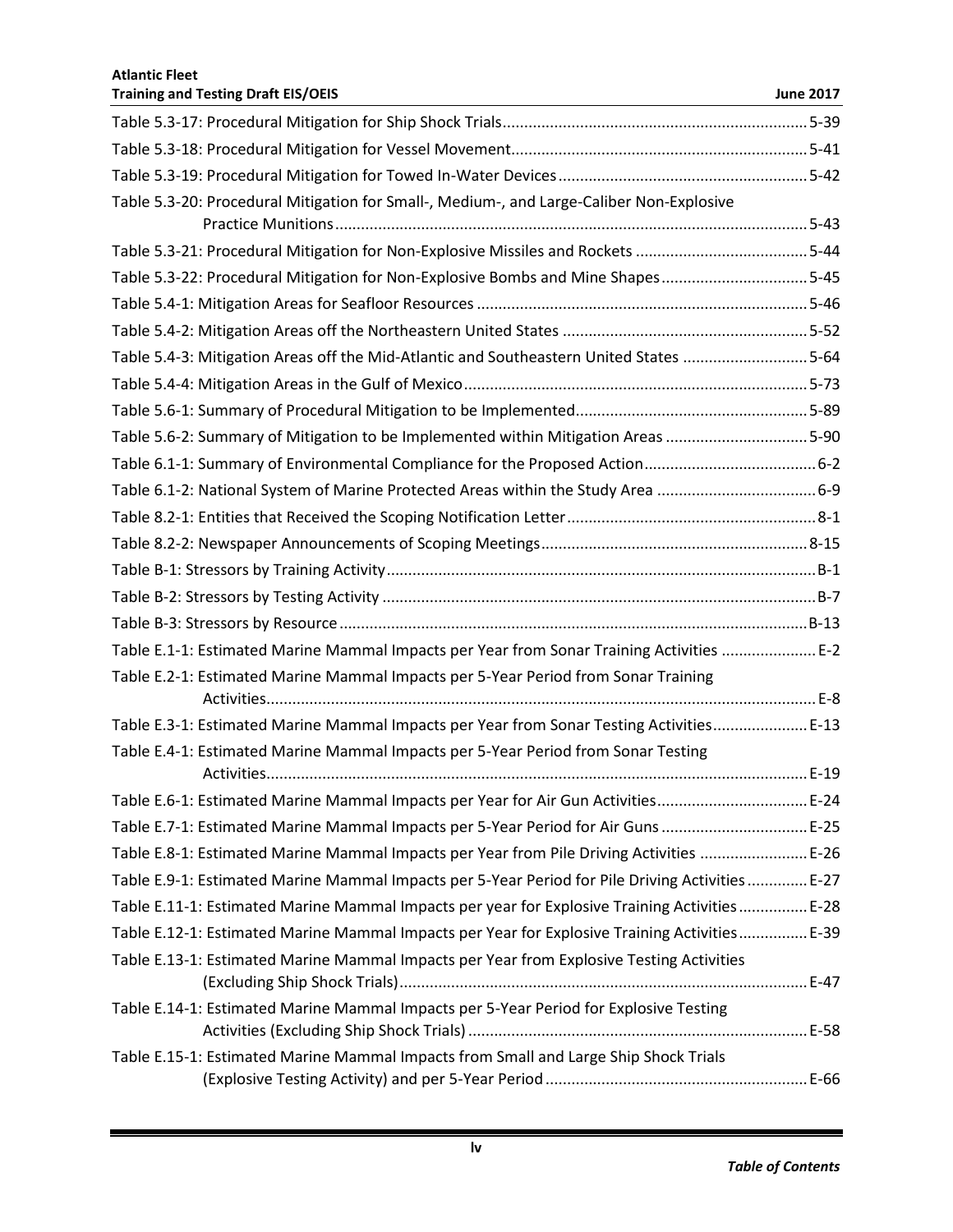| <b>Atlantic Fleet</b><br><b>Training and Testing Draft EIS/OEIS</b>                                                                                                           | <b>June 2017</b> |
|-------------------------------------------------------------------------------------------------------------------------------------------------------------------------------|------------------|
| Table E.16-1: Estimated Sea Turtle Impacts per Year from Sonar Training and Testing                                                                                           |                  |
|                                                                                                                                                                               |                  |
| Table E.17-1: Estimated Sea Turtle Impacts per 5-Year Period from Sonar and Other                                                                                             |                  |
| Table E.20-1: Estimated Sea Turtle Impacts per Year from Explosive Training and Testing                                                                                       |                  |
| Table E.21-1: Estimated Sea Turtle Impacts per 5-Year Period from Explosive Training and                                                                                      |                  |
| Table E.22-1: Estimated Sea Turtle Impacts from Small and Large Ship Shock Trials                                                                                             |                  |
| Table F-1: Categories and Footprints for Various Materials and Underwater Explosions  F-2                                                                                     |                  |
| Table F-2: Number and Impacts* of Military Expended Materials Proposed for Use During                                                                                         |                  |
| Table F-3: Number and Impacts* of Military Expended Materials Proposed for Use During<br>Training Activities in a Single Year Under Alternatives 1 and 2-Inland Waters F-11   |                  |
| Table F-4: Number and Impacts* of Military Expended Materials Proposed for Use During<br>Training Activities in a Single Year with Differences between Alternatives 1         |                  |
|                                                                                                                                                                               |                  |
| Table F-5: Number and Impacts* of Military Expended Materials Proposed for Use<br>DuringTraining Activities in Five Years Under Alternatives 1 and 2  F-15                    |                  |
| Table F-6: Number and Impacts* of Military Expended Materials Proposed for Use During<br>Training Activities in Five Years Under Alternatives 1 and 2 - Inland Waters F-17    |                  |
| Table F-7: Number and Impacts* of Military Expended Materials Proposed for Use During<br>Training Activities in Five Years with Differences between Alternatives 1 and 2 F-19 |                  |
| Table F-8: Number and Impacts* of Military Expended Materials Proposed for Use During<br>Training Activities in Five Years Under with Differences between Alternatives 1      |                  |
| Table F-9: Number of Recovered Materials Proposed for Use During Training Activities In a                                                                                     |                  |
| Table F-10: Number and Impacts* of Recovered Bottom Placed Materials Proposed for Use<br>During Training Activities In a Single Year Under Alternatives 1 and 2  F-23         |                  |
| Table F-11: Number and Impacts* of Recovered Bottom Placed Materials Proposed for Use<br>During Training Activities in a Single Year Under Alternatives 1 and 2 - Inland      |                  |
| Table F-12: Number of Recovered Materials Proposed for Use During Training Activities In                                                                                      |                  |
| Table F-13: Number and Impacts* of Recovered Bottom Placed Materials Proposed for Use<br>During Training Activities In Five Years Under Alternatives 1 and 2  F-25            |                  |
| Table F-14: Number and Impacts* of Recovered Bottom Placed Materials Proposed for Use<br>During Training Activities in Five Years Under Alternatives 1 and 2 - Inland         |                  |
|                                                                                                                                                                               |                  |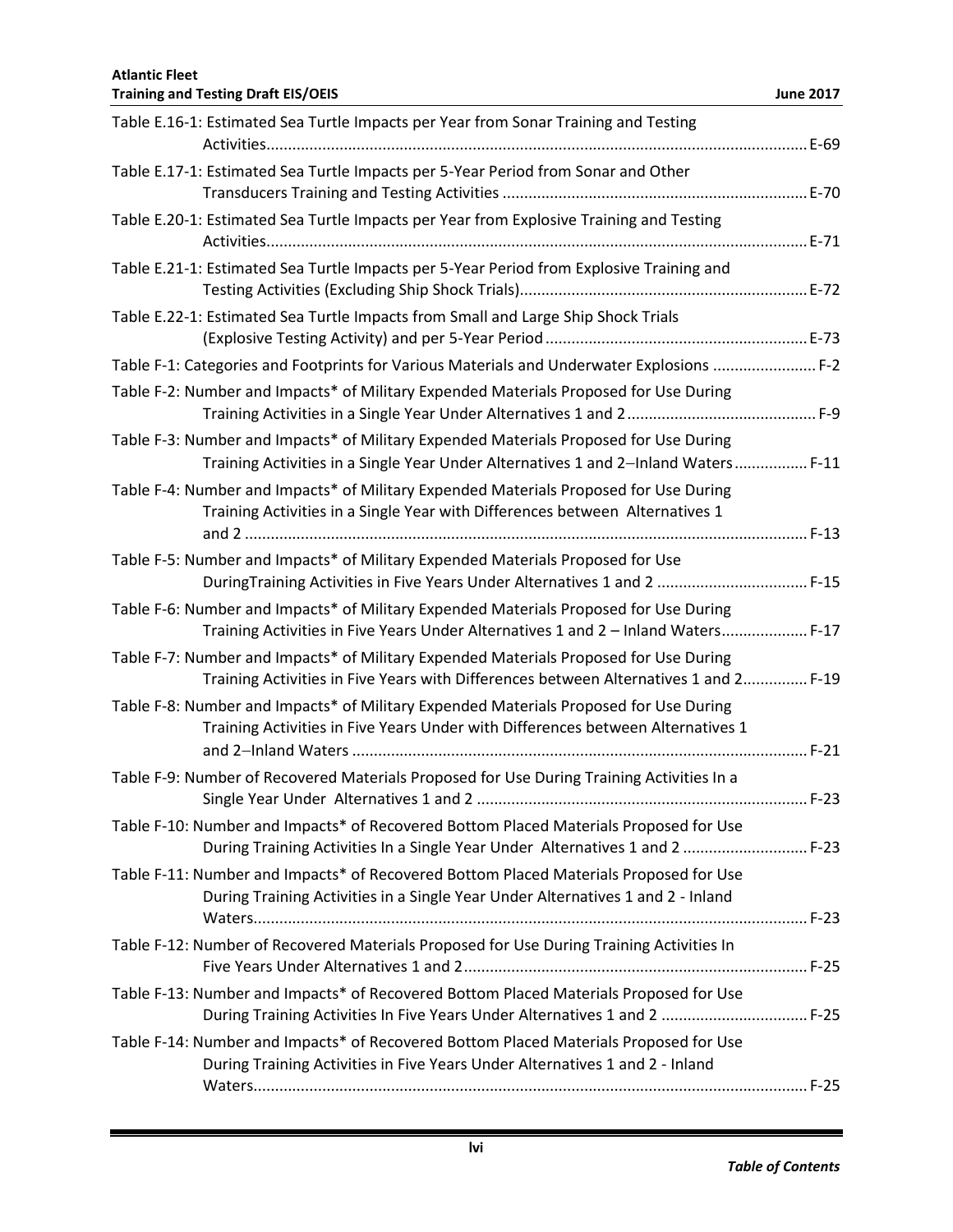**Atlantic Fleet Training and Testing Draft EIS/OEIS June 2017** Table F-15: Number and Impacts\* of Military Expended Materials Proposed for Use During Testing Activities in a Single Year Under Alternatives 1 and 2 ........................................... F-29 Table F-16: Number and Impacts\* of Military Expended Materials Proposed for Use During Testing Activities in a Single Year with Differences between Alternatives 1 and 2 F-31 Table F-17: Number and Impacts\* of Military Expended Materials Proposed for Use During Testing Activities in Five Years Under Alternatives 1 and 2................................................ F-33 Table F-18: Number of Recovered Materials Proposed for Use During Testing Activities in a Single Year Under Alternatives 1 and 2 .............................................................................. F-35 Table F-19: Number and Impacts\* of Recovered Bottom Placed Materials Proposed for Use During Testing Activities in a Single Year Under Alternatives 1 and 2................................ F-35 Table F-20: Number of Recovered Materials Proposed for Use During Testing Activities in Five Years Under Alternatives 1 and 2................................................................................ F-37 Table F-21: Number of Recovered Materials Proposed for Use During Testing Activities in Five Years Under Alternatives 1 & 2Inland Waters.......................................................... F-37 Table F-22: Number and Impacts\* of Recovered Bottom Placed Materials Proposed for Use During Testing Activities in Five Years as Part of Alternatives 1 and 2............................... F-39 Table F-23: Potential Impact from Explosives On or Near the Bottom for Training Activities Under Alternative 1 and 2 in a Single Year......................................................................... F-41 Table F-24: Potential Impact from Explosives On or Near the Bottom for Testing Activities Under Alternative 1 in a Single Year................................................................................... F-42 Table F-25: Potential Impact from Explosives On or Near the Bottom for Testing Activities Under Alternative 2 in a Single Year................................................................................... F-43 Table F-26: Potential Impact from Explosives On or Near the Bottom for Training Activities under Alternatives 1 and 2 Over Five Years....................................................................... F-44 Table F-27: Potential Impact from Explosives On or Near the Bottom for Testing Activities under Alternatives 1 and 2 Over Five Years........................................................................ F-46 Table F-28: Potential Impact of Military Expended Materials from Training Activities on Each Substrate Type in a Single Year........................................................................................... F-47 Table F-29: Potential Impact of Military Expended Materials from Testing Activities on Each Substrate Type in a Single Year........................................................................................... F-47 Table F-30: Potential Impact of Military Expended Materials from Training Activities on Each Substrate Type over Five Years........................................................................................... F-48 Table F-31: Potential Impact of Military Expended Materials from Testing Activities on Each Substrate Type over Five Years........................................................................................... F-49 Table F-32: Proportional Impact to Bottom Habitat from Training Activities Under Alternatives 1 and 2 in a Single Year................................................................................... F-50 Table F-33: Proportional Impact to Bottom Habitat from Testing Activities Under Alternatives 1 and 2 in a Single Year................................................................................... F-51 Table F-34: Proportional Impact to Bottom Habitat from Training Activities Under Alternatives 1 and 2 over Five Years................................................................................... F-52